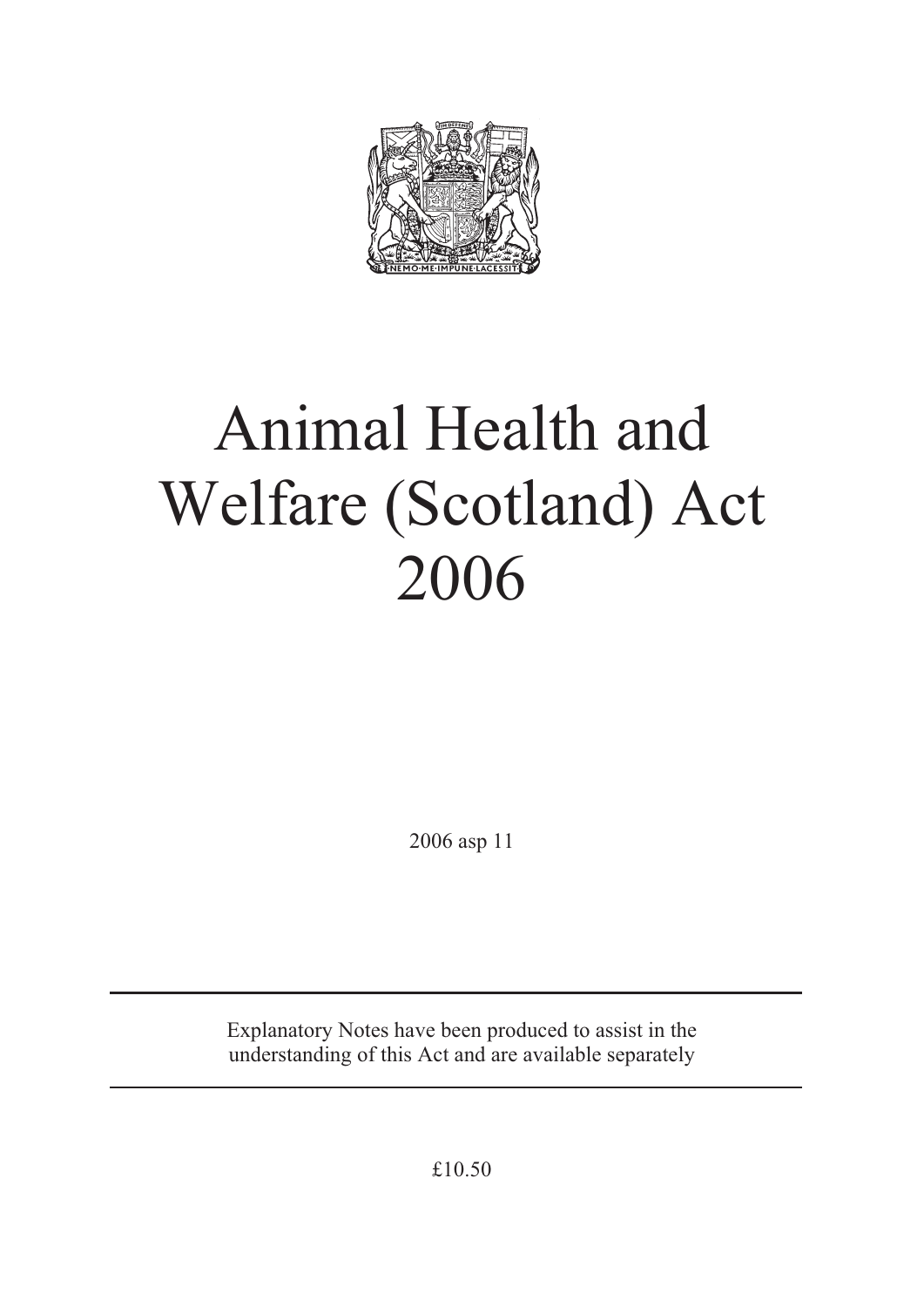

# Animal Health and Welfare (Scotland) Act 2006 **2006 asp 11**

# **CONTENTS**

Section

# **PART 1**

# ANIMAL HEALTH

# *Powers of slaughter*

- 1 Slaughter for preventing spread of disease
- 2 Slaughter of treated animals
- 3 Disease control (slaughter) statement

# *Prevention of the spread of disease*

- 4 Biosecurity codes
- 5 Tests and samples
- 6 Animal gatherings
- 7 Treatment
- 8 Seizure of carcases etc.<br>9 Specified diseases
- Specified diseases

# *Deliberate infection of animals*

10 Deliberate infection of animals

# *Particular provision for TSE*

11 Livestock genotypes: specification, breeding and slaughter

# *Miscellaneous*

- 12 Powers of entry etc.
- 13 Inspection of vehicles<br>14 Penalties and time lim
- Penalties and time limits
- 15 Electronic communication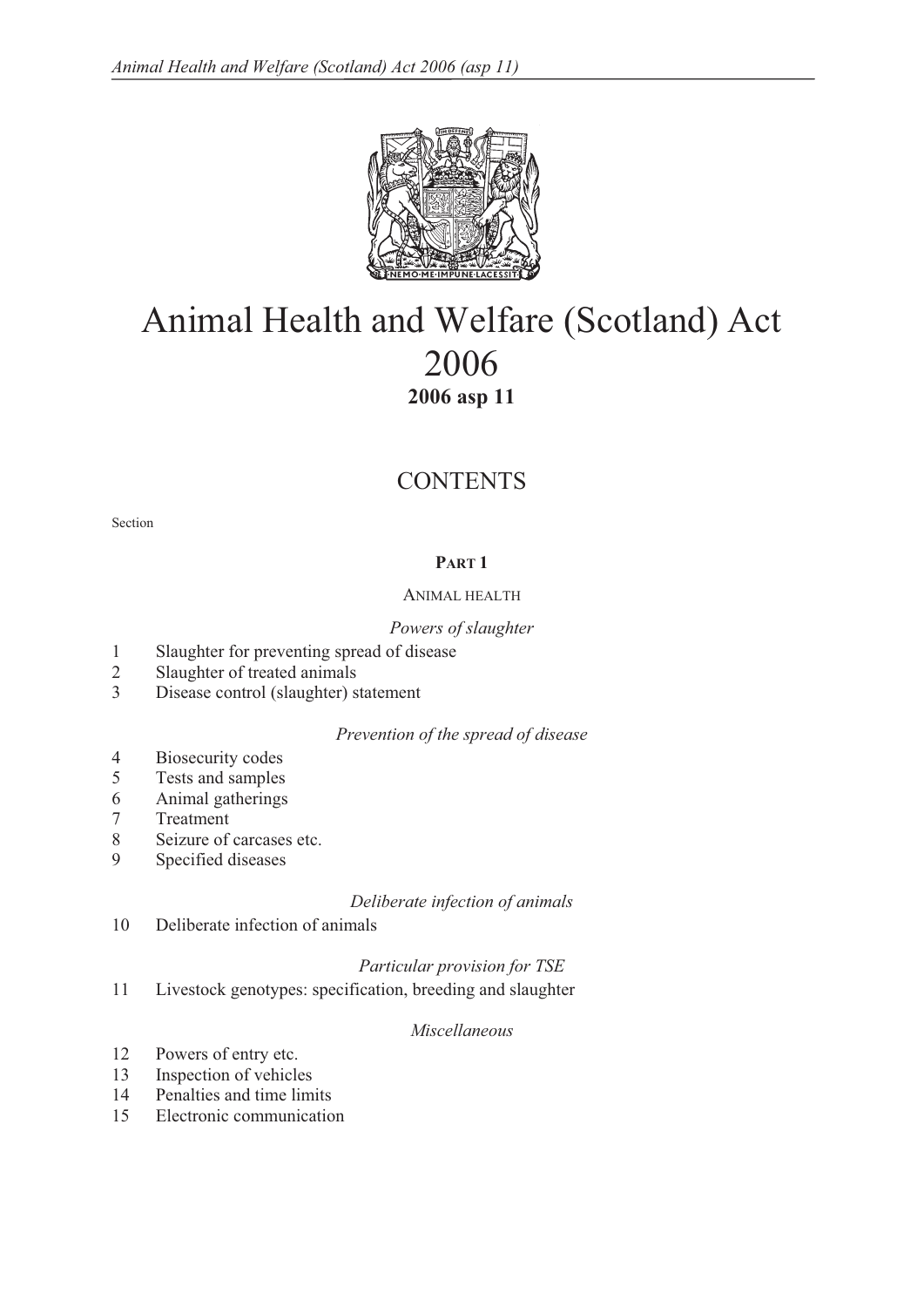# **PART 2**

# ANIMAL WELFARE

# *Introductory*

- 16 Animals to which this Part applies
- 17 Protected animals
- 18 Responsibility for animals

# *Prevention of harm*

- 19 Unnecessary suffering
- 20 Mutilation
- 21 Cruel operations
- 22 Administration of poisons etc.<br>23 Animal fights
- Animal fights

# *Promotion of welfare*

- 24 Ensuring welfare of animals
- 25 Care notices
- 26 Provision for securing welfare
- 27 Licensing etc. of activities involving animals
- 28 Prohibition on keeping certain animals
- 29 Abandonment
- 30 Sale of animals to children
- 31 Offering animals as prizes

# *Animals in distress*

- 32 Taking possession of animals
- 33 Release orders where animals taken
- 34 Disposal orders where animals taken
- 35 Resort to destruction of animals

# *Welfare bodies, codes and guidance*

- 36 Animal welfare bodies
- 37 Animal welfare codes
- 38 Animal welfare guidance

# *Post-conviction orders*

- 39 Deprivation orders<br>40 Disqualification order
- Disqualification orders
- 41 Seizure orders where disqualification breached
- 42 Termination or variation of disqualification
- 43 Appeals against orders

# *Offences and penalties*

- 44 Proceedings for animal fighting offences
- 45 Offences by bodies corporate etc.
- 46 Penalties for offences

*Exclusions from application of this Part* 

47 Exclusions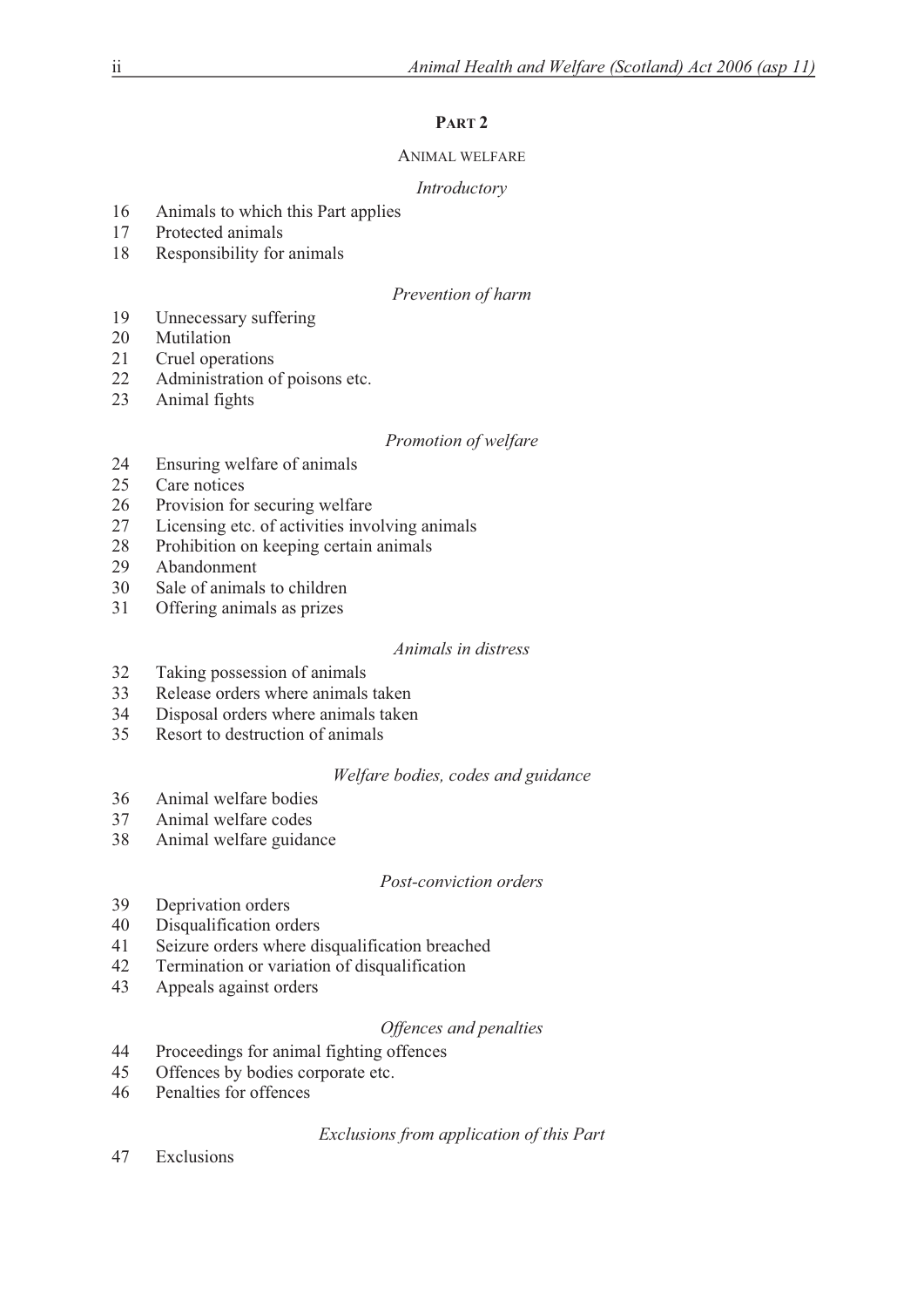# *Miscellaneous*

- 48 Suffering<br>49 Vets, insp
- Vets, inspectors and constables
- 50 Premises
- 51 Regulations

# **PART 3**

#### **GENERAL**

 $\overline{\phantom{a}}$ 

- 52 Modification of enactments<br>53 Ancillary provision
- 53 Ancillary provision<br>54 Crown application
- Crown application
- 55 Commencement and short title

 Schedule 1 —Powers of inspectors and constables for Part 2 Schedule 2—Modification of enactments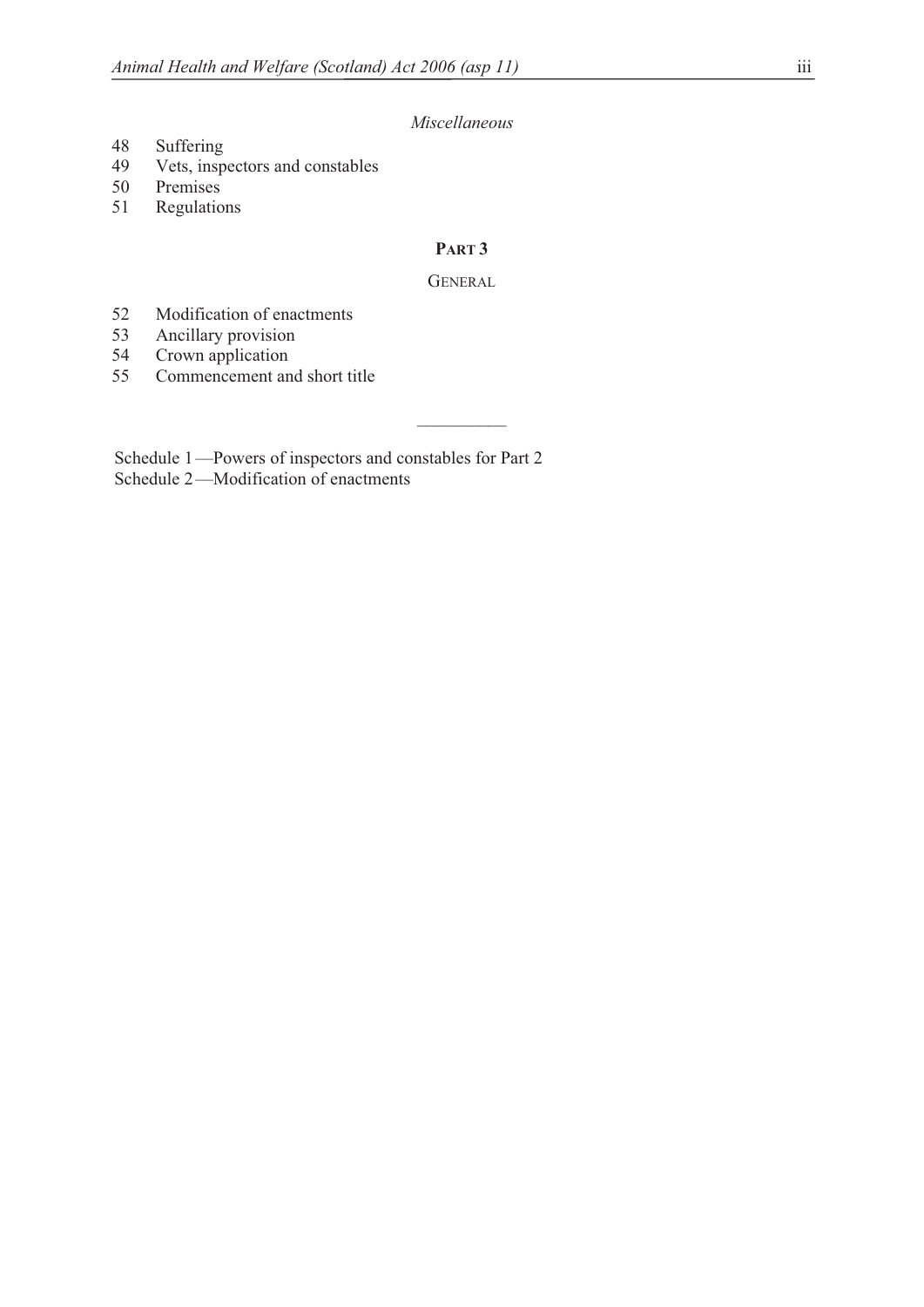

# Animal Health and Welfare (Scotland) Act 2006 **2006 asp 11**

# **The Bill for this Act of the Scottish Parliament was passed by the Parliament on 31st May 2006 and received Royal Assent on 11th July 2006**

An Act of the Scottish Parliament to amend the Animal Health Act 1981, including by making provision for preventing the spread of disease; to make provision for the welfare of animals, including for prevention of harm; and for connected purposes.

# **PART 1**

### ANIMAL HEALTH

### *Powers of slaughter*

# **1 Slaughter for preventing spread of disease**

(1) In the Animal Health Act 1981 (c.22) (in this Part referred to as the "1981 Act"), after section 32D there is inserted—

### "**32E Slaughter for preventing spread of disease: Scotland**

Schedule 3A to this Act has effect as to slaughter in relation to—

- (a) cattle plague;
- (b) pleuro-pneumonia;
- (c) foot-and-mouth disease;
- (d) swine-fever;
- (e) diseases of poultry; and
- (f) such other diseases as are specified under paragraph 6 of that Schedule.".
- (2) After Schedule 3 to that Act there is inserted—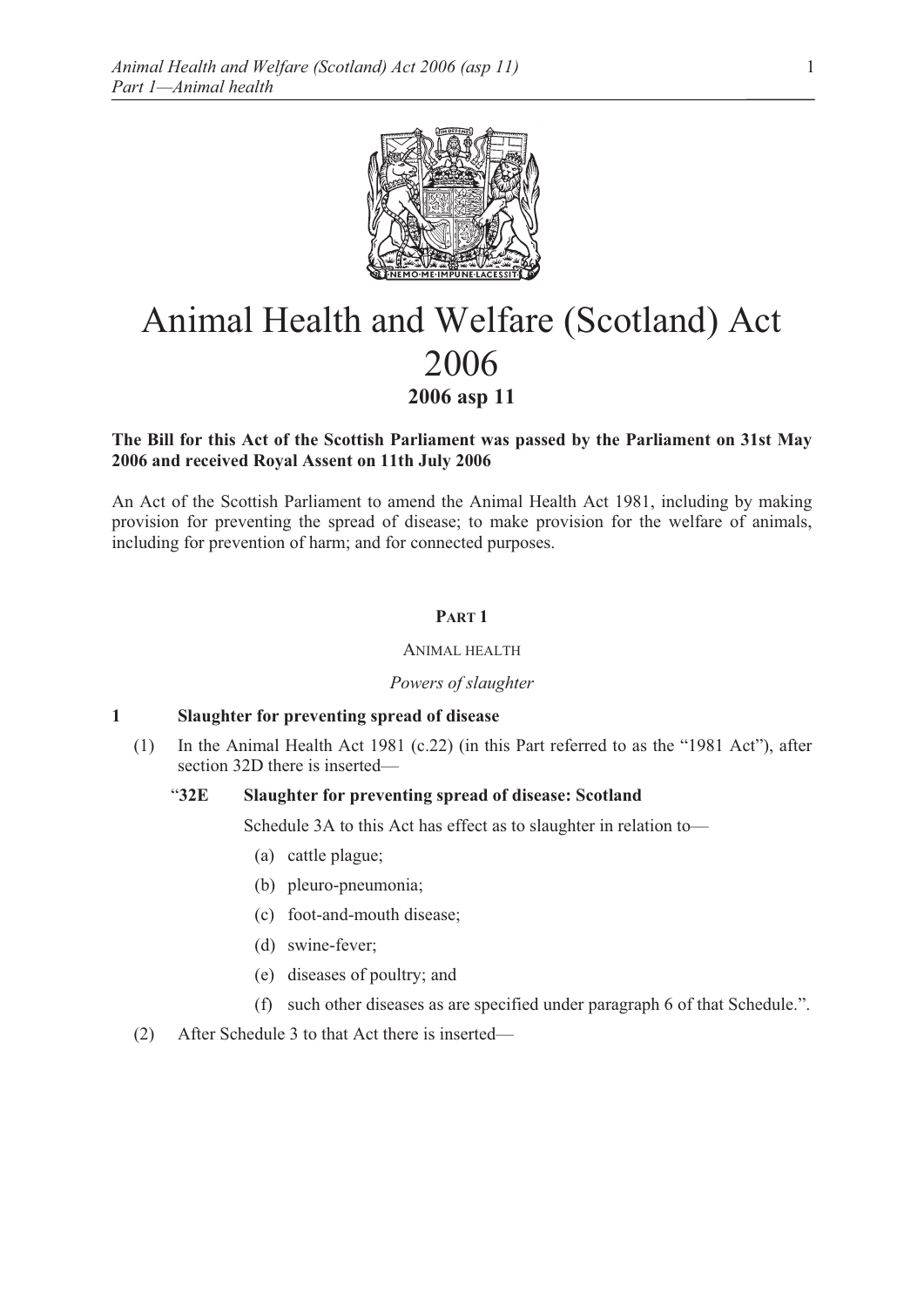# "SCHEDULE 3A

# *(introduced by section 32E)*

### POWER OF SLAUGHTER FOR PREVENTING SPREAD OF DISEASE: SCOTLAND

# *Cattle plague*

1 With a view to preventing the spread of cattle plague, the Scottish Ministers may, if they think fit, cause any animals to be slaughtered.

### *Pleuro-pneumonia*

2 With a view to preventing the spread of pleuro-pneumonia, the Scottish Ministers may, if they think fit, cause any cattle to be slaughtered.

### *Foot-and-mouth disease*

3 With a view to preventing the spread of foot-and-mouth disease, the Scottish Ministers may, if they think fit, cause any animals to be slaughtered.

### *Swine-fever*

4 With a view to preventing the spread of swine-fever, the Scottish Ministers may, if they think fit, cause any swine to be slaughtered.

# *Diseases of poultry*

5 With a view to preventing the spread of diseases of poultry, the Scottish Ministers may, if they think fit, cause any animals or birds to be slaughtered.

### *Additional power of slaughter*

- 6 (1) With a view to preventing the spread of such disease of animals as the Scottish Ministers may by order specify, the Scottish Ministers may, if they think fit, cause to be slaughtered any animals, birds or amphibians of such description as they may so specify.
	- (2) A specification of animals under sub-paragraph (1) may include any kind of mammal (except man).
	- (3) In sub-paragraph (1), "disease" is not restricted by its definition in this Act.

### *Exercise of powers of slaughter*

- 7 The Scottish Ministers may, in relation to a disease, exercise a power of slaughter conferred by paragraphs 1 to 6 whether or not the animals, birds or amphibians concerned—
	- (a) are affected with the disease or suspected of being affected with the disease;
	- (b) are or have been in contact with animals, birds or amphibians affected with the disease;
	- (c) have been in any way exposed to the disease; or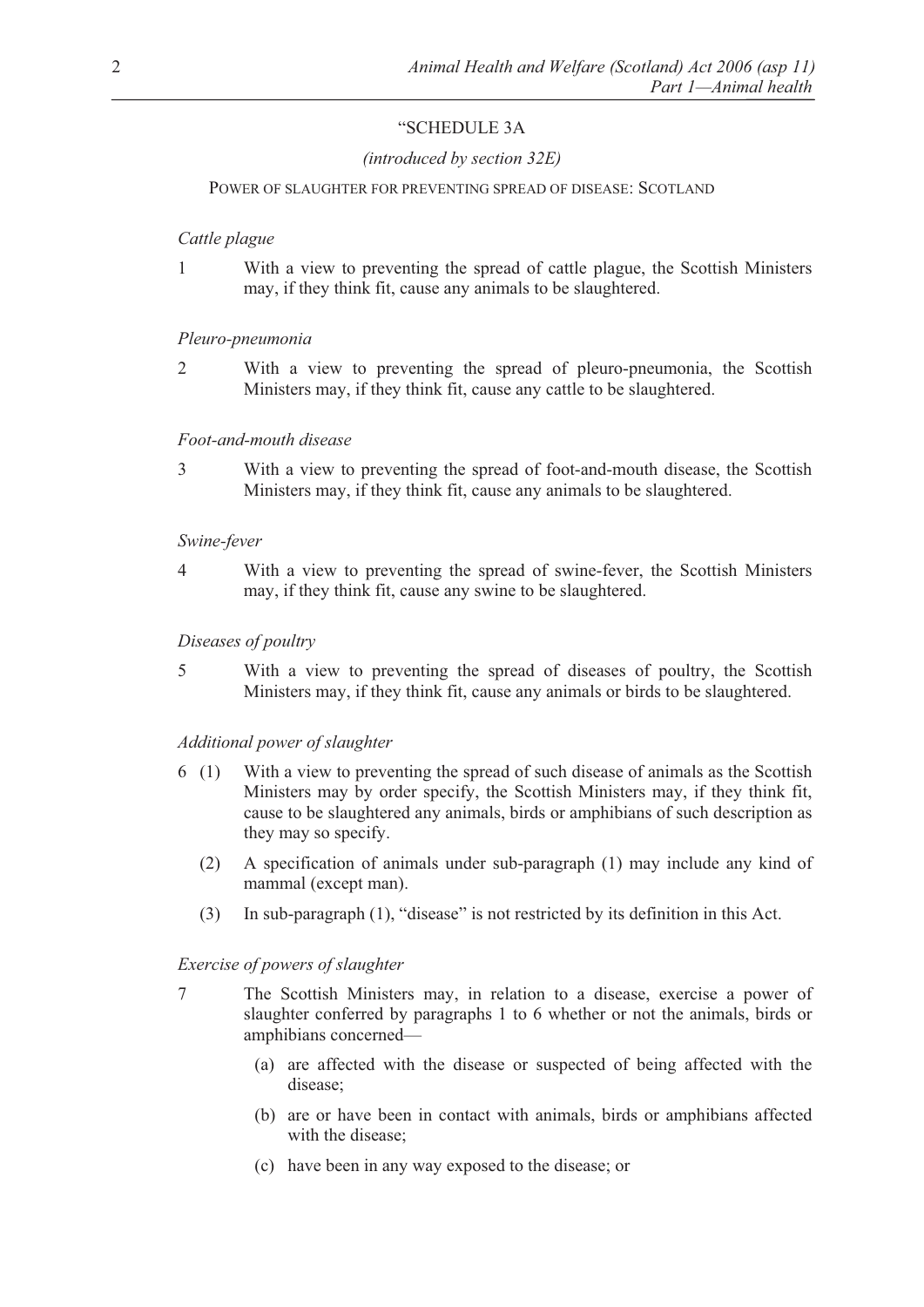(d) have been treated with serum or vaccine (or both) against the disease.

#### *Compensation*

- 8 (1) The Scottish Ministers must pay compensation, of such amount as they may prescribe by order, in respect of—
	- (a) any animals slaughtered under paragraphs 1 to 5; and
	- (b) any animals—
		- (i) of any kind to which a power of slaughter under those paragraphs relates; and
		- (ii) which are slaughtered by virtue of paragraph 6.
	- (2) An order under sub-paragraph (1) may make different provision for different cases or classes of case.
	- (3) An order under sub-paragraph (1) is subject to annulment in pursuance of a resolution of the Scottish Parliament.

#### *Orders*

- 9 (1) No order is made under paragraph 6 unless a draft of the order has been laid before, and approved by a resolution of, the Scottish Parliament.
	- (2) But where the Scottish Ministers are of the opinion that there exists—
		- (a) an outbreak of a disease of animals not specified in or by virtue of paragraphs 1 to 6; or
		- (b) some other emergency relating to a disease of animals,

 sub-paragraph (1) does not apply in relation to the making of an order under paragraph 6.

- (3) Where sub-paragraph (2) applies, an order made accordingly (an "emergency order")—
	- (a) is to be laid before the Scottish Parliament; and
	- (b) ceases to have effect at the expiry of a period of 28 days beginning with the date on which it was made unless, before the expiry of that period, the order has been approved by a resolution of the Parliament.
- (4) However, paragraph (b) of sub-paragraph (3) does not apply in relation to an order which—
	- (a) revokes (wholly or partly) an emergency order; and
	- (b) does nothing else, or nothing else except make provision incidental or supplementary to the revocation.
- (5) In reckoning for the purposes of sub-paragraph (3)(b) any period of 28 days, no account is to be taken of any period during which the Scottish Parliament is—
	- (a) dissolved; or
	- (b) in recess for more than 4 days.
- (6) Sub-paragraph (3)(b) is without prejudice to anything previously done by reference to an emergency order or to the making of a new emergency order.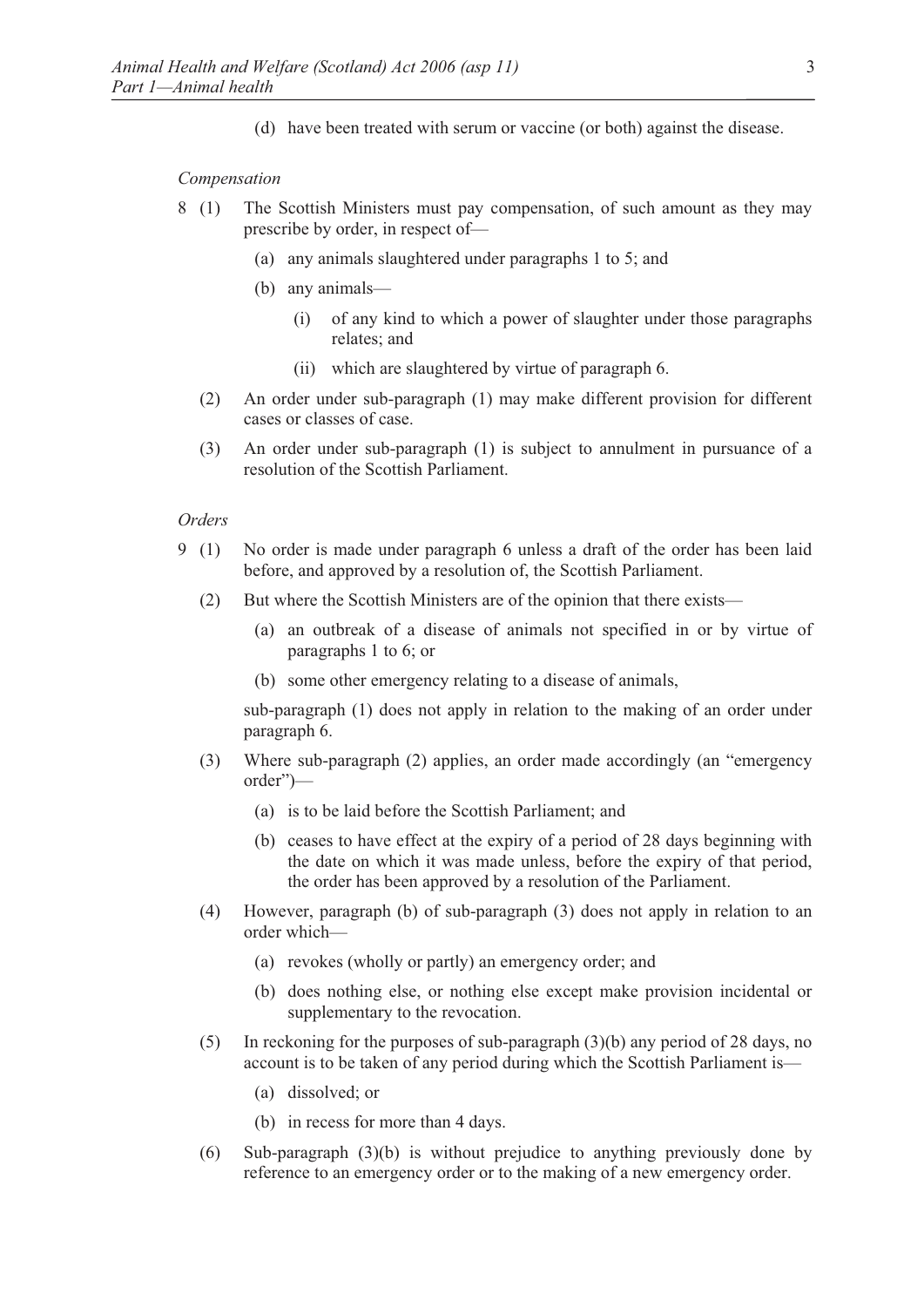- (7) An emergency order must include a description of the emergency in relation to which the order is made.
- (8) In sub-paragraph (2), "disease" is not restricted by its definition in this Act.".

# **2 Slaughter of treated animals**

After section 16A of the 1981 Act there is inserted—

# "**16B Slaughter of treated animals: Scotland**

- (1) Subsection (4) applies to any animal or bird which has been treated with serum or vaccine (or both) for the purpose of preventing the spread of—
	- (a) cattle plague;
	- (b) pleuro-pneumonia;
	- (c) foot-and-mouth disease;
	- (d) swine-fever; or
	- (e) diseases of poultry.
- (2) Subsection (4) also applies to any animal or bird which has been treated with serum or vaccine (or both) for the purpose of preventing the spread of such other disease of animals as the Scottish Ministers may by order specify.
- (3) The references in subsections (1) and (2) to any animal which has been treated mean any kind of mammal (except man); and the power conferred by subsection (4) is exercisable accordingly.
- (4) The Scottish Ministers may, for the purpose of securing (or contributing to the securing of) disease-free status, cause to be slaughtered any animal or bird to which this subsection applies.
- (5) The Scottish Ministers must pay compensation, of such amount as they may prescribe by order, in respect of any animals—
	- (a) slaughtered under subsection (4); and
	- (b) of a kind to which the power of slaughter under that subsection would relate if subsection (3) were omitted.
- (6) An order under subsection (5) may make different provision for different cases or classes of case.
- (7) An order under subsection (5) is subject to annulment in pursuance of a resolution of the Scottish Parliament.
- (8) An order made under subsection (2)—
	- (a) is to be laid before the Scottish Parliament; and
	- (b) ceases to have effect at the expiry of a period of 28 days beginning with the date on which it was made unless, before the expiry of that period, the order has been approved by a resolution of the Parliament.
- (9) However, paragraph (b) of subsection (8) does not apply in relation to an order which—
	- (a) revokes (wholly or partly) a previous order; and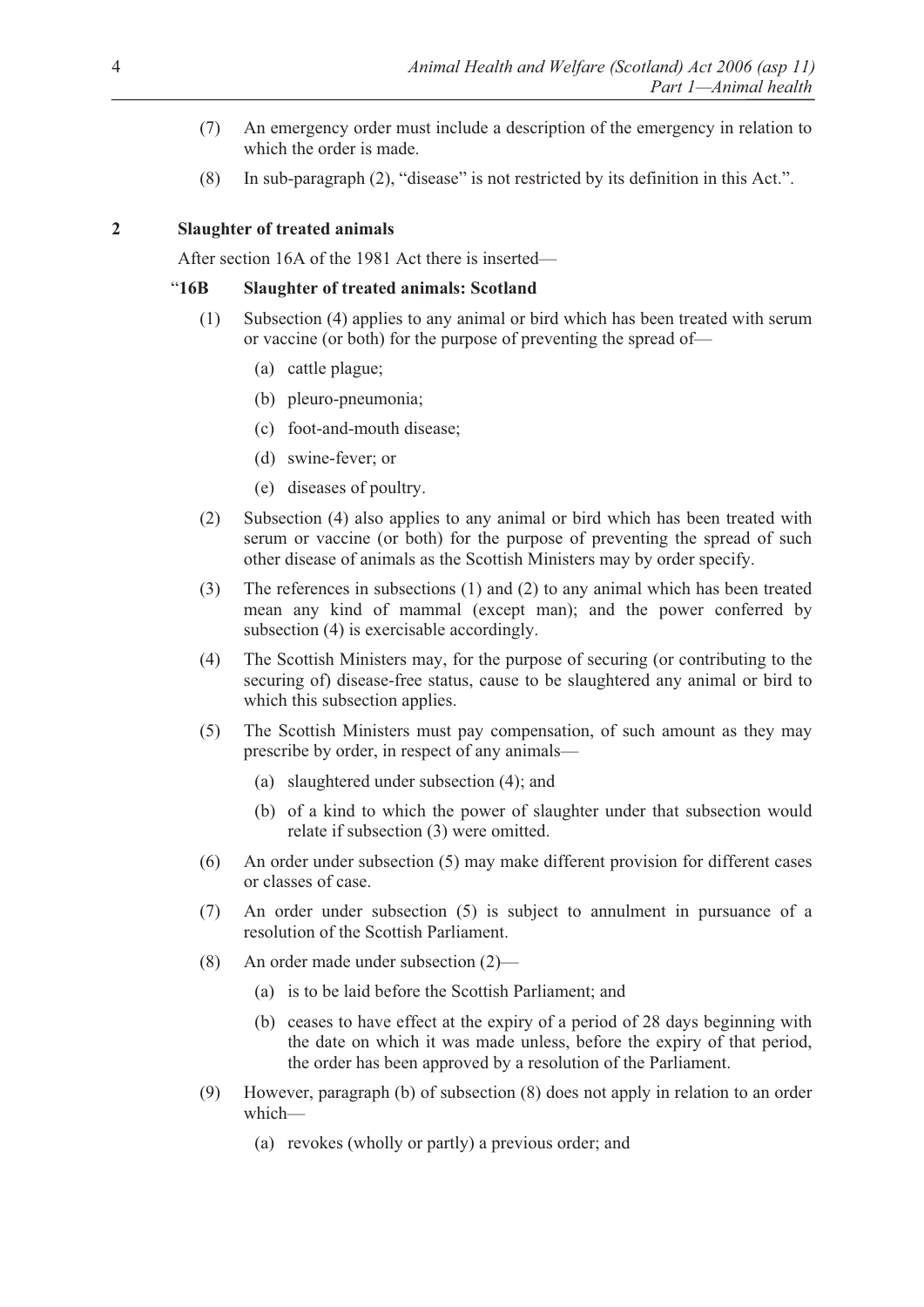- (b) does nothing else, or nothing else except make provision incidental or supplementary to the revocation.
- (10) In reckoning for the purposes of subsection (8)(b) any period of 28 days, no account is to be taken of any period during which the Scottish Parliament is—
	- (a) dissolved; or
	- (b) in recess for more than 4 days.
- (11) Subsection (8)(b) is without prejudice to anything previously done by reference to an order made under subsection (2) or to the making of a new order under that subsection.
- (12) An order under subsection (2) must refer to the circumstances in relation to which the order is made.
- (13) In subsection (2), "disease" is not restricted by its definition in this Act.
- (14) In subsection (4), "disease-free status" means recognition in accordance with any rule of the European Community or any other international rule that in a particular area no animals or birds of a particular class are infected by a particular disease or class of disease.".

#### **3 Disease control (slaughter) statement**

After section 32E (inserted by section 1 of this Act) of the 1981 Act there is inserted—

#### "**32F Disease control (slaughter) statement: Scotland**

- (1) Before exercising, in relation to a particular event or state of affairs (regardless of its geographical extent), a power of slaughter conferred by or under—
	- (a) section 16B of this Act; or
	- (b) Schedule 3A to this Act,

the Scottish Ministers must make a statement under this subsection.

- (2) The statement—
	- (a) must—
		- (i) describe the event or state of affairs concerned; and
		- (ii) express the reason why there is (in addition to, or as an alternative to, other courses of action) to be resort to exercise of that particular power for the relevant purpose;
	- (b) may include further information, for example—
		- (i) about factors that have been taken into account (including types of advice to which regard has been had);
		- (ii) as to procedures that are to be followed.
- (3) The Scottish Ministers are to—
	- (a) make the statement in such manner; and
	- (b) publicise the statement to such extent,

as they consider appropriate.".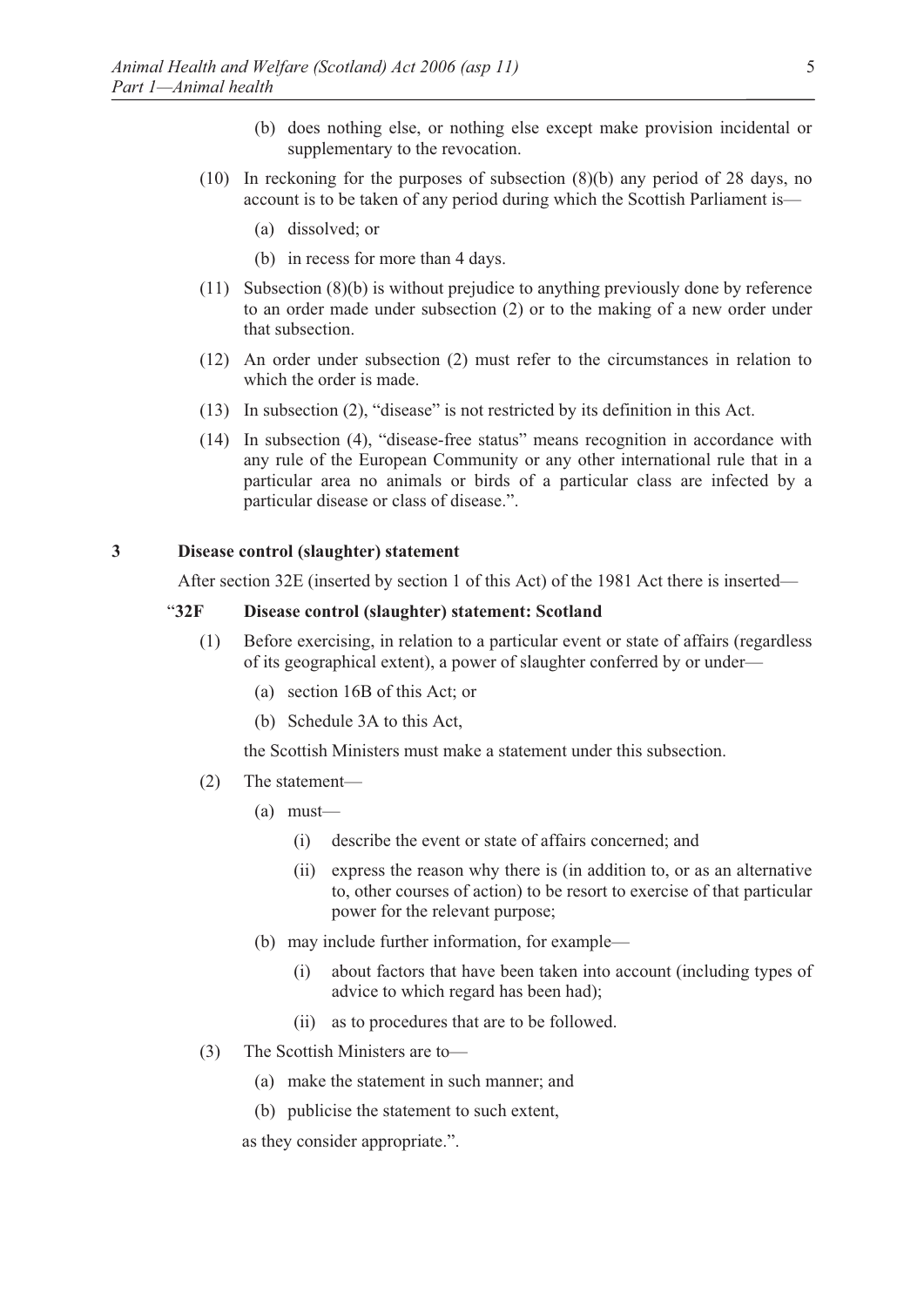# *Prevention of the spread of disease*

# **4 Biosecurity codes**

After section 6B of the 1981 Act there is inserted—

# "**6C Biosecurity codes: Scotland**

- (1) The Scottish Ministers may make an order containing a code (referred to in this section and section 6D as a "biosecurity code") which makes provision for the taking of, and in relation to, the measures specified in subsection (2).
- (2) Those are measures ("biosecurity measures") for preventing—
	- (a) diseases of animals;
	- (b) the spread of causative agents of diseases of animals—
		- (i) among animals, birds or amphibians;
		- (ii) between any of those categories of creature and another of those categories; or
		- (iii) from any of those categories of creature to humans.
- (3) In subsection (2)(b), "causative agent", in relation to a disease, includes any virus, bacterium and any other organism or infectious substance which may cause or transmit the disease.
- (4) A biosecurity code may relate solely to one, or more than one—
	- (a) kind of creature; or
	- (b) disease.
- (5) A biosecurity code may include guidance as to the best practicable means of taking biosecurity measures.
- (6) A biosecurity code may—
	- (a) prescribe general requirements to which persons to whom the code applies are subject;
	- (b) prescribe particular requirements to which such persons are, in such circumstances as are specified in the code, subject; and
	- (c) specify circumstances in which any person is to be regarded for the purposes of this section as complying with, or (as the case may be) not complying with, any requirements prescribed under paragraphs (a) or (b).
- (7) A biosecurity code may make different provision for different cases or classes of case.
- (8) A biosecurity code applies, to the extent provided for in the code, to any person who owns, keeps or is in charge of any creature of a kind to which the code relates.
- (9) A person must, to the extent to which a biosecurity code applies to the person, comply with the code.
- (10) A person who is subject to a requirement prescribed under subsection (6)(a) or (b) commits an offence if, without lawful authority or excuse (proof of which lies on the person), that person fails to comply with the requirement.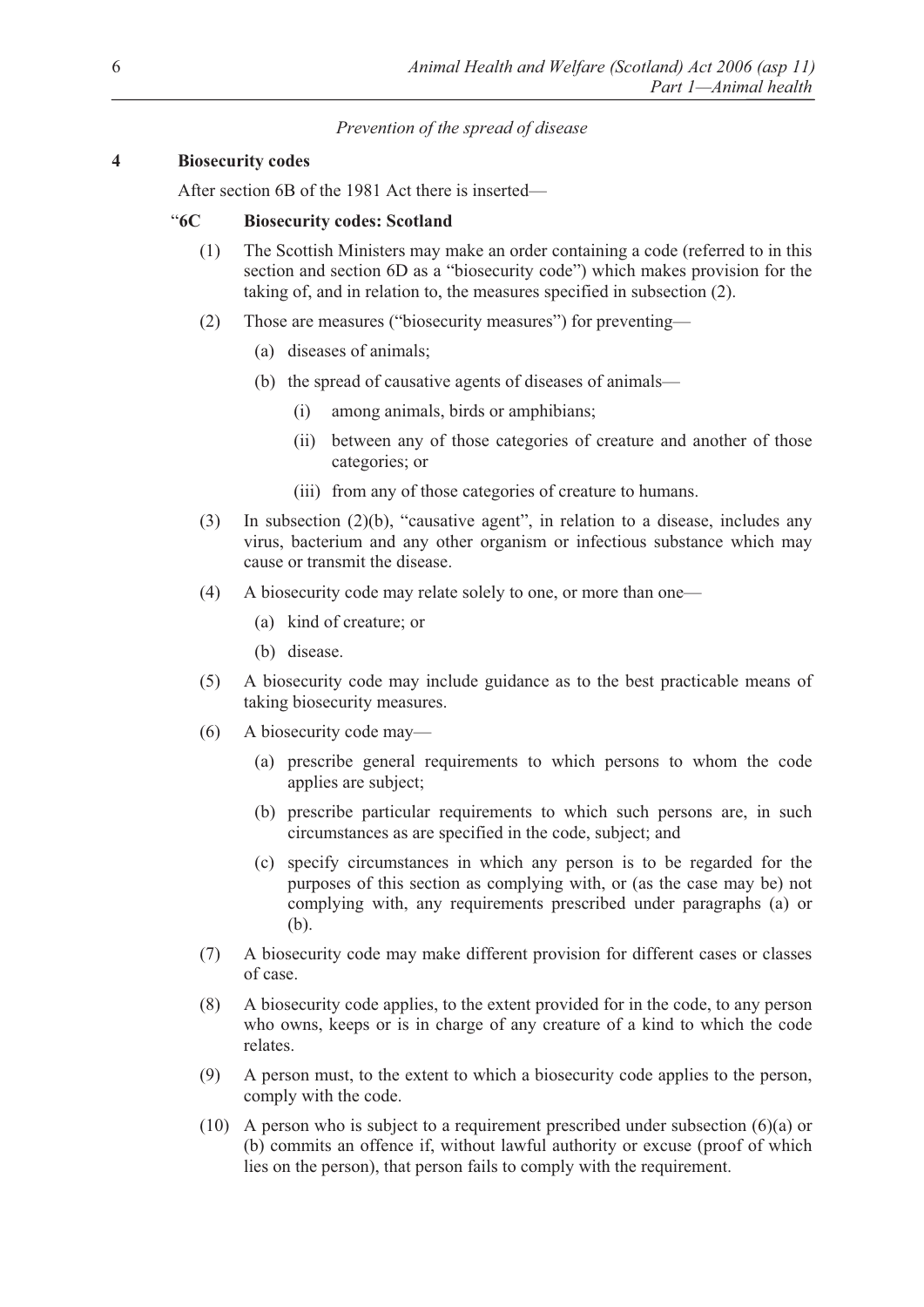- (11) Before making an order under subsection (1), the Scottish Ministers must consult such persons as they consider appropriate about the proposed biosecurity code.
- (12) A statutory instrument containing an order under subsection (1) is not made unless a draft of the instrument has been laid before, and approved by a resolution of, the Scottish Parliament.
- (13) In sub-paragraph (i) of paragraph (b) of subsection (2), the reference to animals means any kind of mammal (except man).
- (14) In this section and section  $6D(1)(b)$ , "disease" is not restricted by its definition in this Act.

#### **6D Emergency biosecurity orders: Scotland**

- (1) Where the Scottish Ministers are of the opinion that there exists—
	- (a) an outbreak of a disease specified in Schedule 2B to this Act; or
	- (b) some other emergency relating to a disease of animals,

 subsections (11) and (12) of section 6C do not apply in relation to the making of an order under subsection (1) of that section containing a biosecurity code relating to the outbreak or, as the case may be, the other emergency.

- (2) Where subsection (1) applies, an order made accordingly (an "emergency order")—
	- (a) is to be laid before the Scottish Parliament; and
	- (b) ceases to have effect at the expiry of a period of 28 days beginning with the date on which it was made unless, before the expiry of that period, the order has been approved by a resolution of the Parliament.
- (3) However, paragraph (b) of subsection (2) does not apply in relation to an order which—
	- (a) revokes (wholly or partly) an emergency order; and
	- (b) does nothing else, or nothing else except make provision incidental or supplementary to the revocation.
- (4) In reckoning for the purposes of subsection (2)(b) any period of 28 days, no account is to be taken of any period during which the Scottish Parliament is—
	- (a) dissolved; or
	- (b) in recess for more than 4 days.
- (5) Subsection (2)(b) is without prejudice to anything previously done by reference to an emergency order or to the making of a new emergency order.
- (6) An emergency order must include a description of the emergency in relation to which the order is made.".

#### **5 Tests and samples**

After section 6D (inserted by section 4 of this Act) of the 1981 Act there is inserted—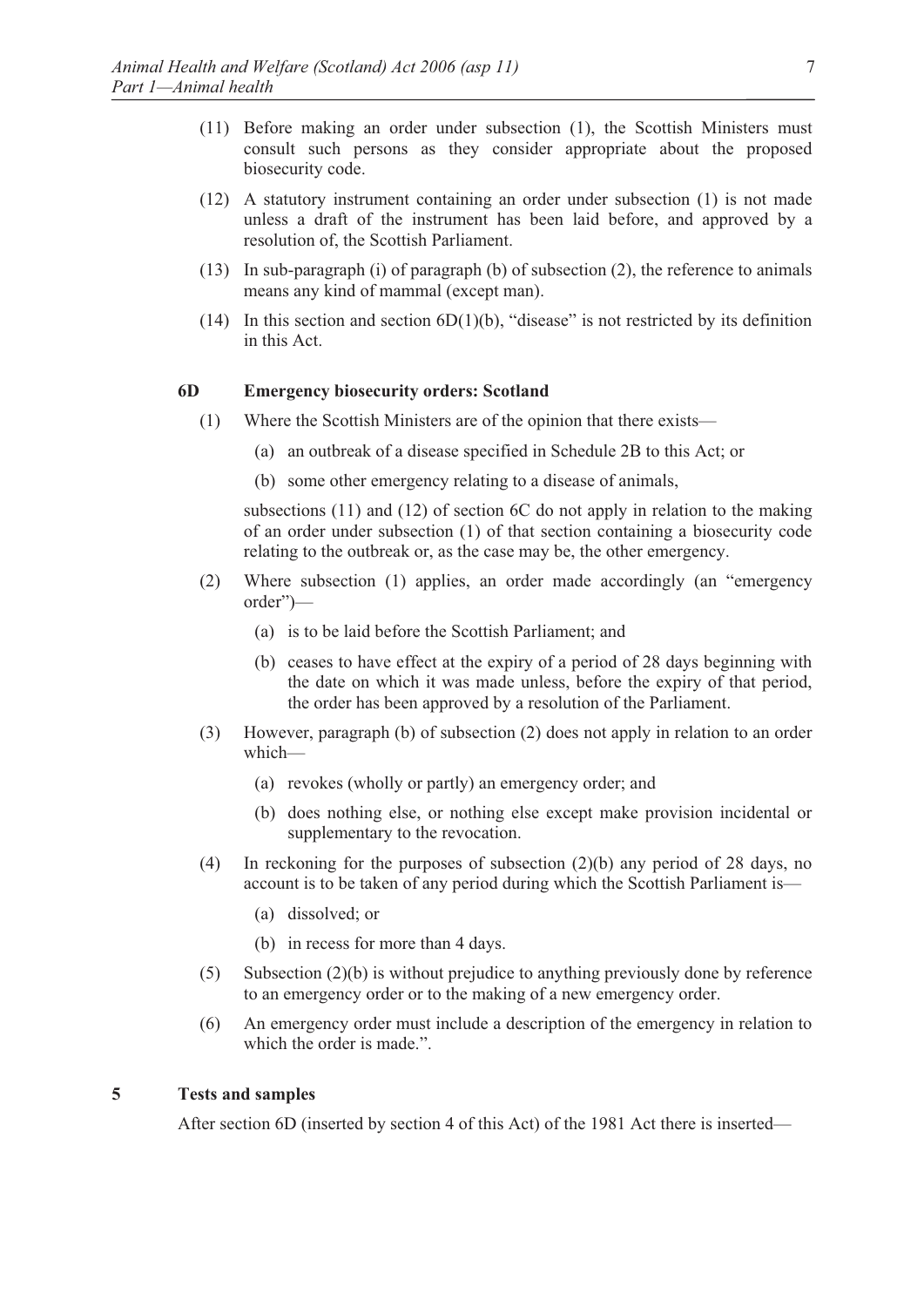# "**6E Tests and samples: Scotland**

- (1) An inspector may at any time enter any premises in Scotland for the purpose of ascertaining (any or all)—
	- (a) whether––
		- (i) biological indicators of any disease of animals;
		- (ii) biological indicators of any causative agent of a disease of animals,

exist in animals, birds or amphibians on the premises;

- (b) whether any animals, birds or amphibians on the premises or which were kept there at any time are, or were at the time they were so kept, infected with a disease of animals;
- (c) whether any causative agent of a disease of animals is present on the premises.
- (2) The inspector may take such samples (including samples from any animals, birds or amphibians on the premises) and carry out such tests as the inspector thinks are necessary for a purpose mentioned in subsection (1).
- (3) In subsections (1) and (2), the references to animals in which biological indicators exist, infected with a disease or from which samples may be taken means any kind of mammal (except man).
- (4) In this section—

"biological indicator"—

- (a) in relation to a disease, includes evidence of any form of reaction to the disease;
- (b) in relation to a causative agent, includes—
	- (i) anti-bodies in reaction to the causative agent;
	- (ii) evidence of any other form of reaction to the causative agent;

 "causative agent", in relation to a disease, includes any virus, bacterium and any other organism or infectious substance which may cause or transmit the disease;

"disease" is not restricted by its definition in this Act;

"inspector" means—

- (a) a person appointed as an inspector for the purposes of this Act by the Scottish Ministers; or
- (b) a person authorised by the Scottish Ministers for those purposes;

"premises" includes—

- (a) any land or building; or
- (b) any other place, in particular—
	- (i) a vehicle or vessel; or
	- (ii) a tent or moveable structure.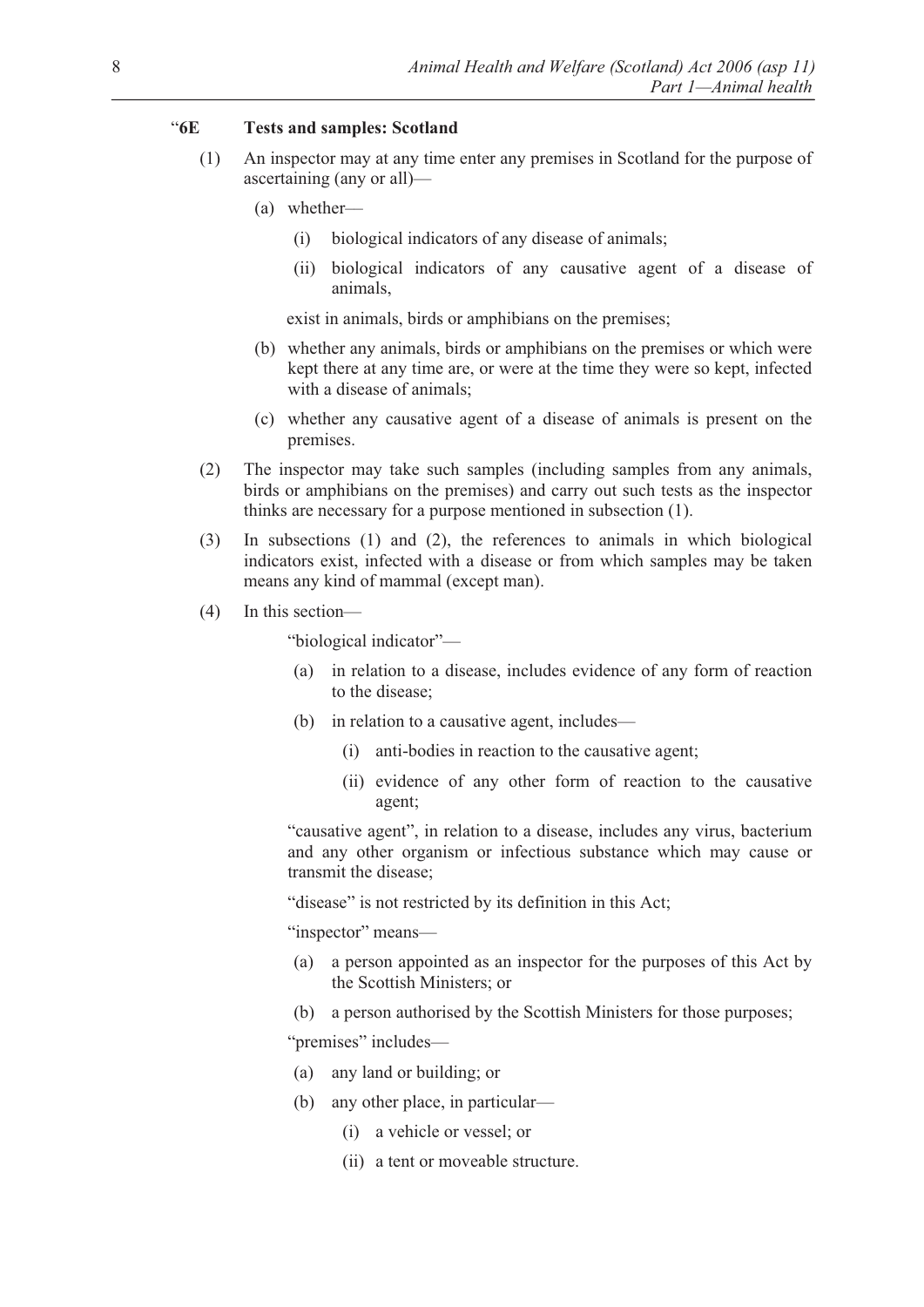# **6F Samples: further testing**

- (1) Where a sample from any animal, bird or amphibian has been taken—
	- (a) under any enactment; and
	- (b) in relation to the monitoring, control or prevention of any disease of animals,

 the Scottish Ministers (or a person authorised by them) may carry out such tests using the sample as they think are necessary or expedient for the purposes of the monitoring, control or prevention of any other disease of animals.

- (2) Except in the circumstances described in subsection (3), the power conferred by subsection (1) is not exercisable unless the sample has previously been used for a test authorised under the relevant enactment.
- (3) Those circumstances are—
	- (a) where the Scottish Ministers are of the opinion that there exists an emergency in relation to a disease of animals; and
	- (b) the tests to be carried out under subsection (1) are in connection with the emergency.
- (4) A person who possesses a sample required for the carrying out of a test under subsection (1) must give the sample to the Scottish Ministers (or a person authorised by them) by such time as they may direct.
- (5) In subsection (1), the first reference to an animal means any kind of mammal (except man).
- (6) In this section—

"disease" is not restricted by its definition in this Act;

 "enactment" includes an enactment comprised in, or in an instrument made under, an Act of the Scottish Parliament".

#### **6 Animal gatherings**

After section 8 of the 1981 Act there is inserted—

#### "**8A Animal gatherings: Scotland**

- (1) The Scottish Ministers may by order make provision for or in connection with the licensing (by them or by other persons on their behalf) of the holding of animal gatherings.
- (2) An order under subsection (1) must be with a view to the prevention of the spread of disease.
- (3) In this section, an "animal gathering" means an occasion at which animals or birds (or both) are brought together for any purpose.
- (4) But, for the purposes of subsection (3), an occasion is not an animal gathering if—
	- (a) all the animals or birds involved are owned by the same person; or
	- (b) the occasion—
		- (i) takes place on land in respect of which more than one person has a right of use; and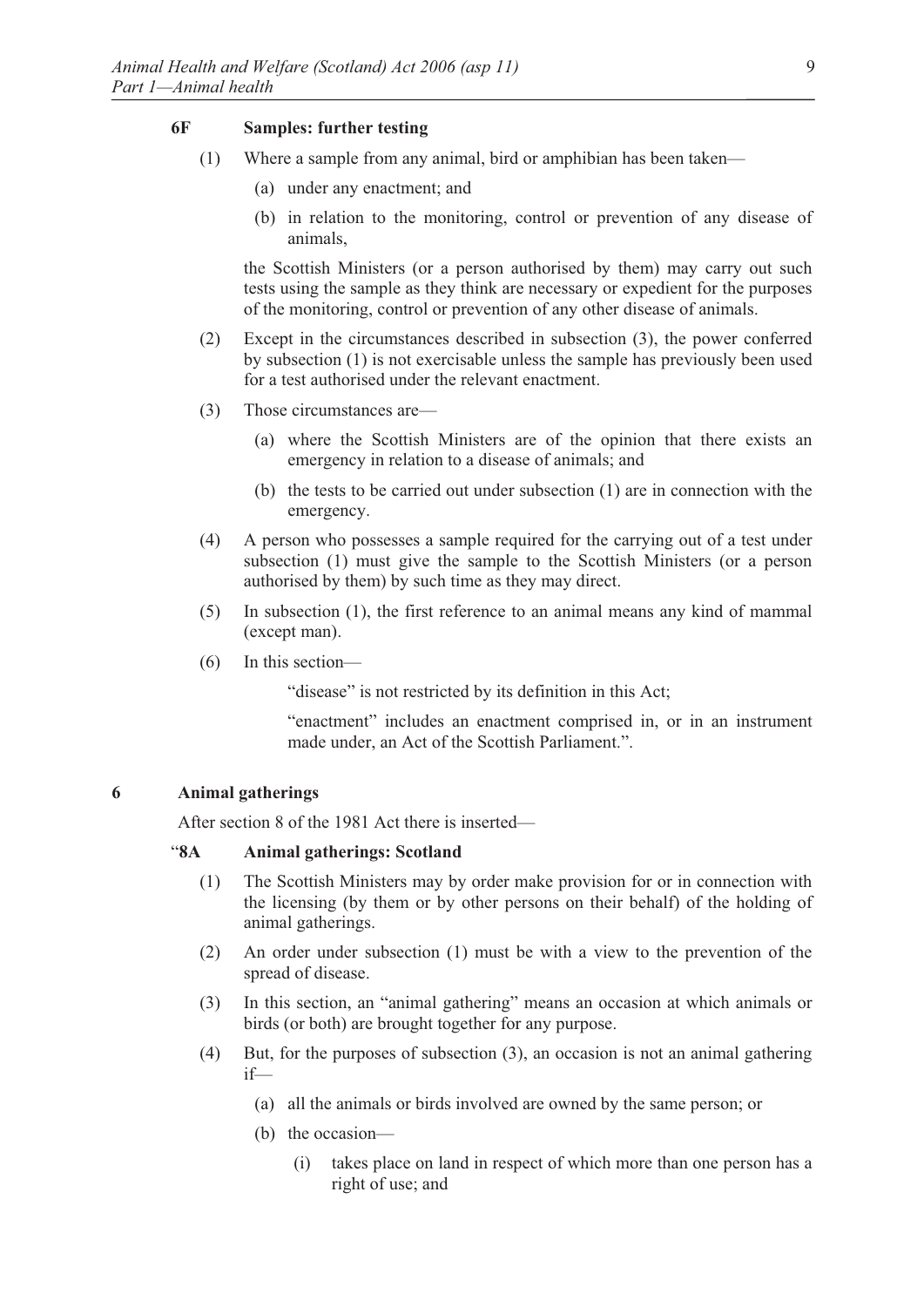- (ii) involves animals or birds all of which are owned by persons who have a right of use of the land.
- (5) An order under subsection (1) may, in particular, include provision as to—
	- (a) the procedure to be followed in relation to an application for a licence;
	- (b) any considerations to be taken into account in determining an application;
	- (c) the duration and renewal of a licence;
	- (d) conditions that must or may be imposed on granting or renewing a licence;
	- (e) circumstances in which a licence (or any of the conditions imposed in relation to the licence) must or may be revoked or suspended;
	- (f) requirements for notification of any granting, renewal, revocation, suspension or variation of a licence;
	- (g) appeals in connection with licences.
- (6) An order under subsection (1) may, in particular, also include provision as to the inspection, for the purpose of ensuring compliance with any condition of a licence, of premises where animal gatherings may take, or are taking or have taken, place.
- (7) Conditions under subsection (5)(d) may, in particular, relate to measures for the prevention of the spread of disease.
- (8) A person who holds a licence in accordance with an order made under subsection (1) commits an offence if, without excuse (proof of which lies on the person), that person contravenes any condition of the licence.
- (9) A statutory instrument containing an order under subsection (1) is subject to annulment in pursuance of a resolution of the Scottish Parliament.
- (10) An order under subsection (1) may make different provision for different cases or classes of case.
- (11) Before making an order under subsection (1), the Scottish Ministers must consult—
	- (a) such persons appearing to them to represent relevant interests; and
	- (b) such other persons,

as they consider appropriate.

- (12) In this section, "premises" includes—
	- (a) any land or building; or
	- (b) any other place, in particular—
		- (i) a vehicle or vessel; or
		- (ii) a tent or moveable structure.".

# **7 Treatment**

- (1) In section 16 (treatment after exposure to infection) of the 1981 Act—
	- (a) subsection (1) is repealed,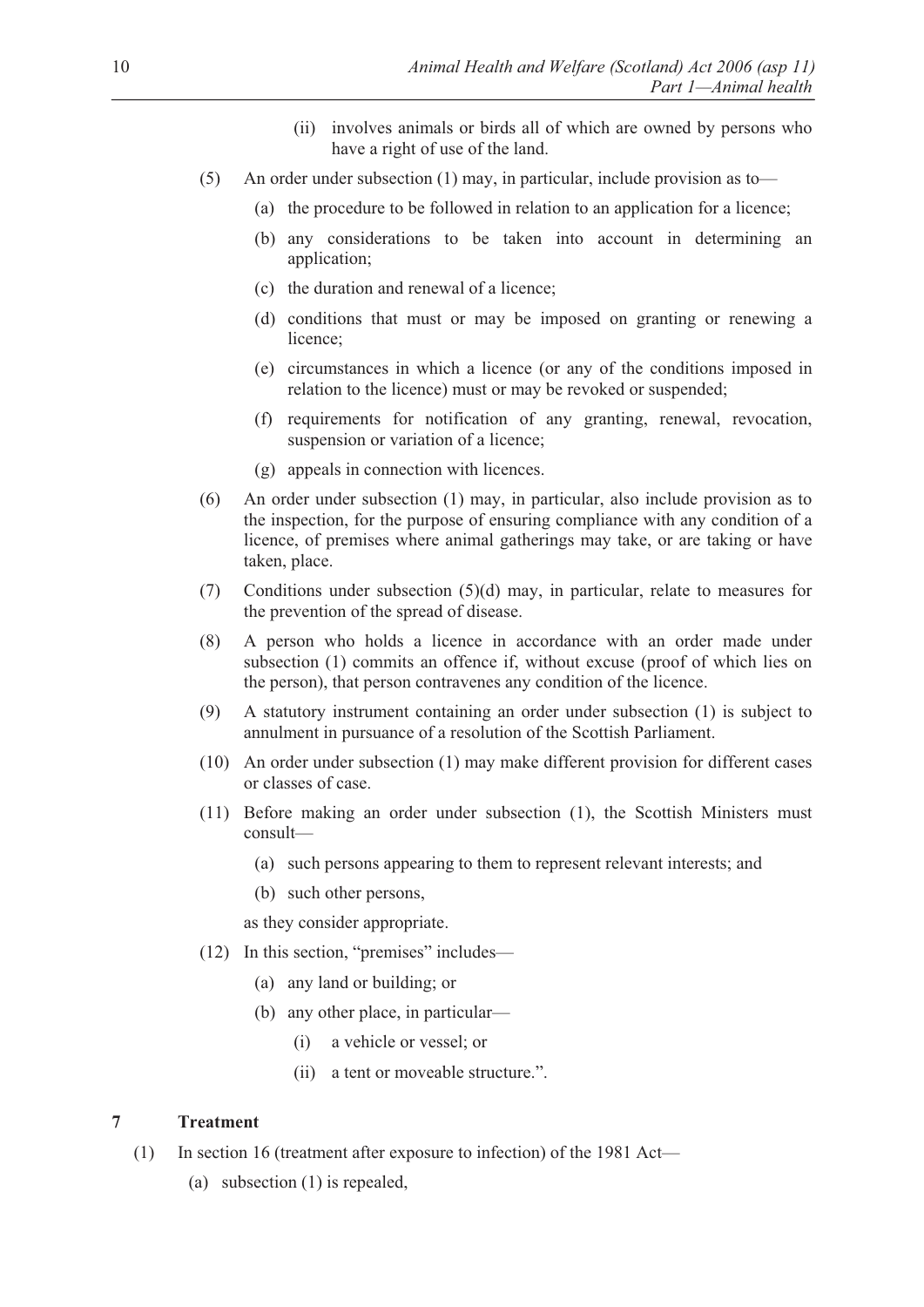- (b) after that subsection there is inserted—
- "(1A) For the purpose of preventing the spread of diseases of animals, the Scottish Ministers may, if they think fit, cause to be treated with serum or vaccine, or with both serum and vaccine, any animal or bird.
- (1B) The animals which may be treated under subsection (1A) are any kind of mammal (except man).
- (1C) In subsection (1A), "disease" is not restricted by its definition in this Act.".
- (2) In subsection (2) of that section—
	- (a) for the words "officer of the Minister" there is substituted "inspector", and
	- (b) for the words from "land" to the end there is substituted "premises".
- (3) After that subsection there is added—
	- "(3) In this section—

"inspector" means—

- (a) a person appointed as an inspector for the purposes of this Act by the Scottish Ministers; or
- (b) a person authorised by the Scottish Ministers for those purposes;

"premises" includes—

- (a) any land or building; or
- (b) any other place, in particular—
	- (i) a vehicle or vessel; or
	- (ii) a tent or moveable structure.".

#### **8 Seizure of carcases etc.**

After section 36 of the 1981 Act there is inserted—

# **"36ZA Seizure of carcases etc.: further provision for Scotland**

- (1) The Scottish Ministers may by order make provision for—
	- (a) the seizure of anything (whether animate or inanimate) which appears to them might be capable of carrying or transmitting any disease to which this subsection applies;
	- (b) the destruction, burial, disposal or treatment of anything seized under the order; and
	- (c) regulating the matters mentioned in paragraphs (a) and (b).
- (2) Subsection (1) does not authorise provision for the seizure of a live animal, bird or amphibian; but an order under that subsection may provide for the seizure of carcases and of anything obtained from or produced by an animal, bird or amphibian.
- (3) Subsection (1) applies to the diseases in the case of which any power of slaughter is exercisable under or by virtue of section 16B, Part 2B or Schedule 3A.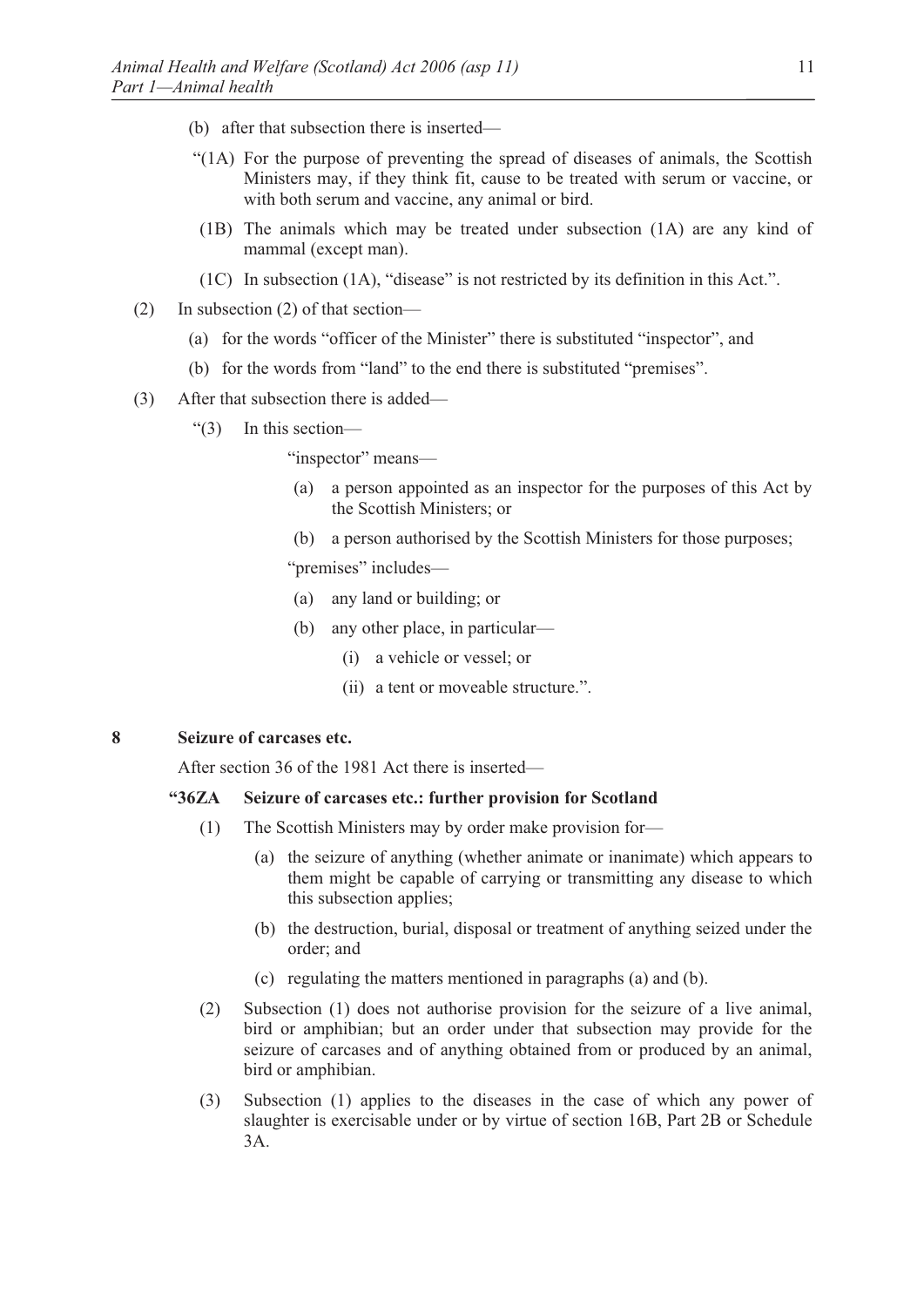- (4) A person commits an offence if, without lawful authority or excuse (proof of which lies on the person), that person throws or places, or causes or suffers to be thrown or placed, into—
	- (a) any river, stream, canal, navigation or other water; or
	- (b) the sea within 4.8 kilometres of the shore,

 the carcase of, or anything obtained from or produced by, an animal, bird or amphibian which has been slaughtered in the exercise of any power conferred by or under section 16B, Part 2B or Schedule 3A.

(5) In this section, the references to an animal mean any kind of mammal (except man).

# **36ZB Compensation for seizure**

- (1) The Scottish Ministers must pay compensation for anything seized under an order made under section 36ZA(1).
- (2) But subsection (1) does not apply to—
	- (a) carcases seized; or
	- (b) other things seized which are obtained from or produced by creatures.
- (3) The Scottish Ministers may pay compensation for—
	- (a) carcases seized under an order made under section 36ZA(1);
	- (b) other things seized under such an order which are obtained from or produced by creatures,

of such description as the Scottish Ministers may specify by order.

- (4) The compensation payable under subsection (1) or (3) for anything seized shall be its value at the time of seizure.
- (5) Where anything destroyed, buried or disposed of under an order made under paragraph (e) of section 23 could have been seized under an order made under section 36ZA(1), compensation (if any) is payable under subsections (1) or (3) as if the thing had been so seized at the time of destruction, burial or disposal.
- (6) The Scottish Ministers may make such orders as they think fit for—
	- (a) prescribing how the value of anything seized under section 36ZA(1) is to be ascertained;
	- (b) regulating applications for, and the mode of payment of, any compensation payable by virtue of this section.".

# **9 Specified diseases**

(1) After section 28H (inserted by section 10 of this Act) of the 1981 Act there is inserted—

# "**28I Specified diseases: Scotland**

- (1) Schedule 2B to this Act has effect as to the specification of certain diseases of animals.
- (2) The Scottish Ministers may by order modify Schedule 2B.
- (3) An order made under subsection (2)—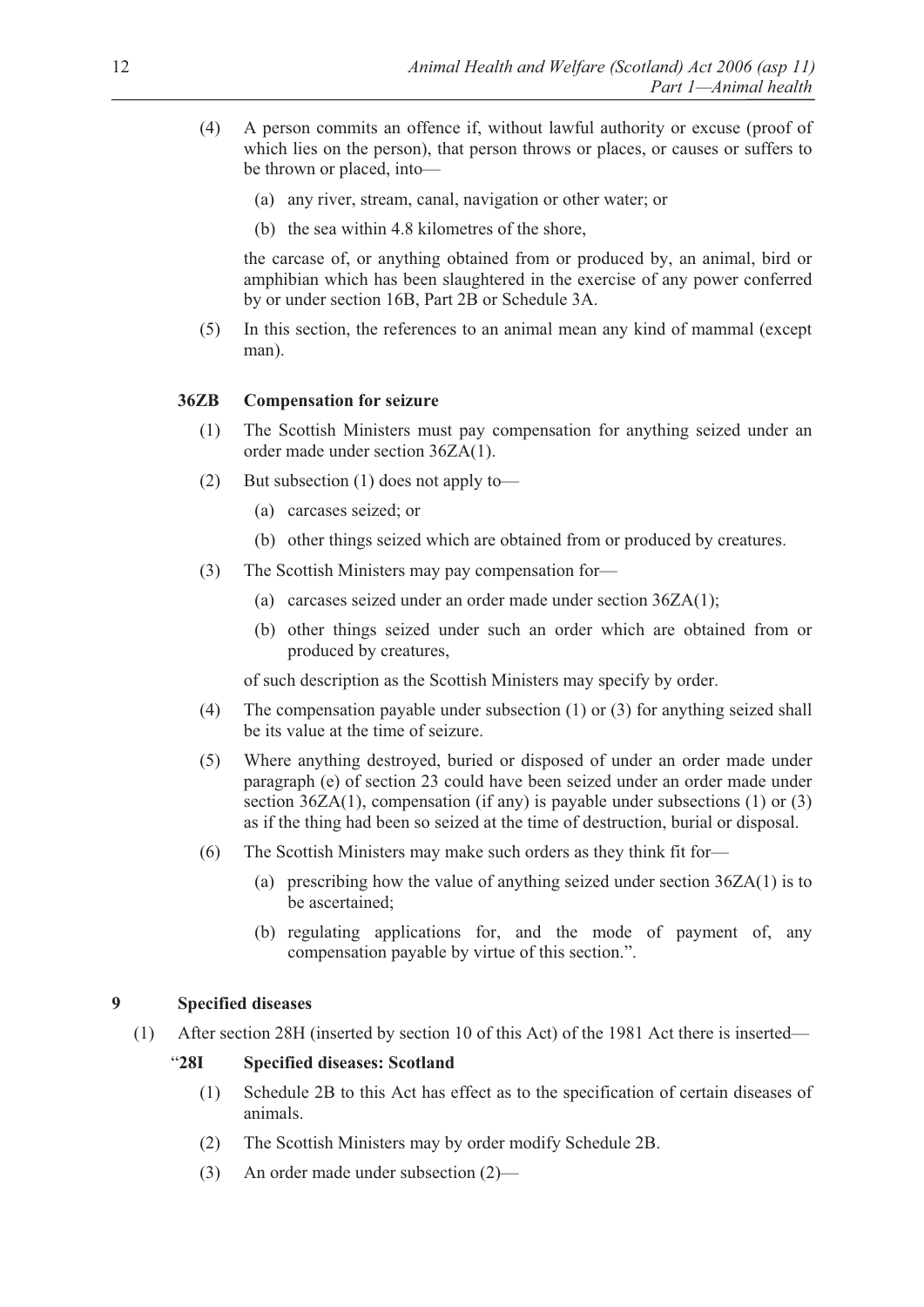- (a) is to be laid before the Scottish Parliament; and
- (b) ceases to have effect at the expiry of a period of 28 days beginning with the date on which it was made unless, before the expiry of that period, the order has been approved by a resolution of the Parliament.
- (4) However, paragraph (b) of subsection (3) does not apply in relation to an order which—
	- (a) revokes (wholly or partly) a previous order; and
	- (b) does nothing else, or nothing else except make provision incidental or supplementary to the revocation.
- (5) In reckoning for the purposes of subsection (3)(b) any period of 28 days, no account is to be taken of any period during which the Scottish Parliament is—
	- (a) dissolved; or
	- (b) in recess for more than 4 days.
- (6) Subsection (3)(b) is without prejudice to anything previously done by reference to a modification made by an order under subsection (2) or to the making of a new order under that subsection.
- (7) An order under subsection (2) must include a statement of the reasons for making the order.".
- (2) After Schedule 2A of that Act there is inserted—

#### "SCHEDULE 2B

*(introduced by section 28I)* 

SPECIFIED DISEASES: SCOTLAND

African horse sickness

African swine fever

Bluetongue

Bovine brucellosis

Classical swine fever

Contagious bovine pleuropneumonia

Foot-and-mouth disease

Highly pathogenic avian influenza

Lumpy skin disease

Newcastle disease

Peste des petits ruminants

Rift Valley fever

Rinderpest

Sheep pox and goat pox

Swine vesicular disease

Vesicular stomatitis.".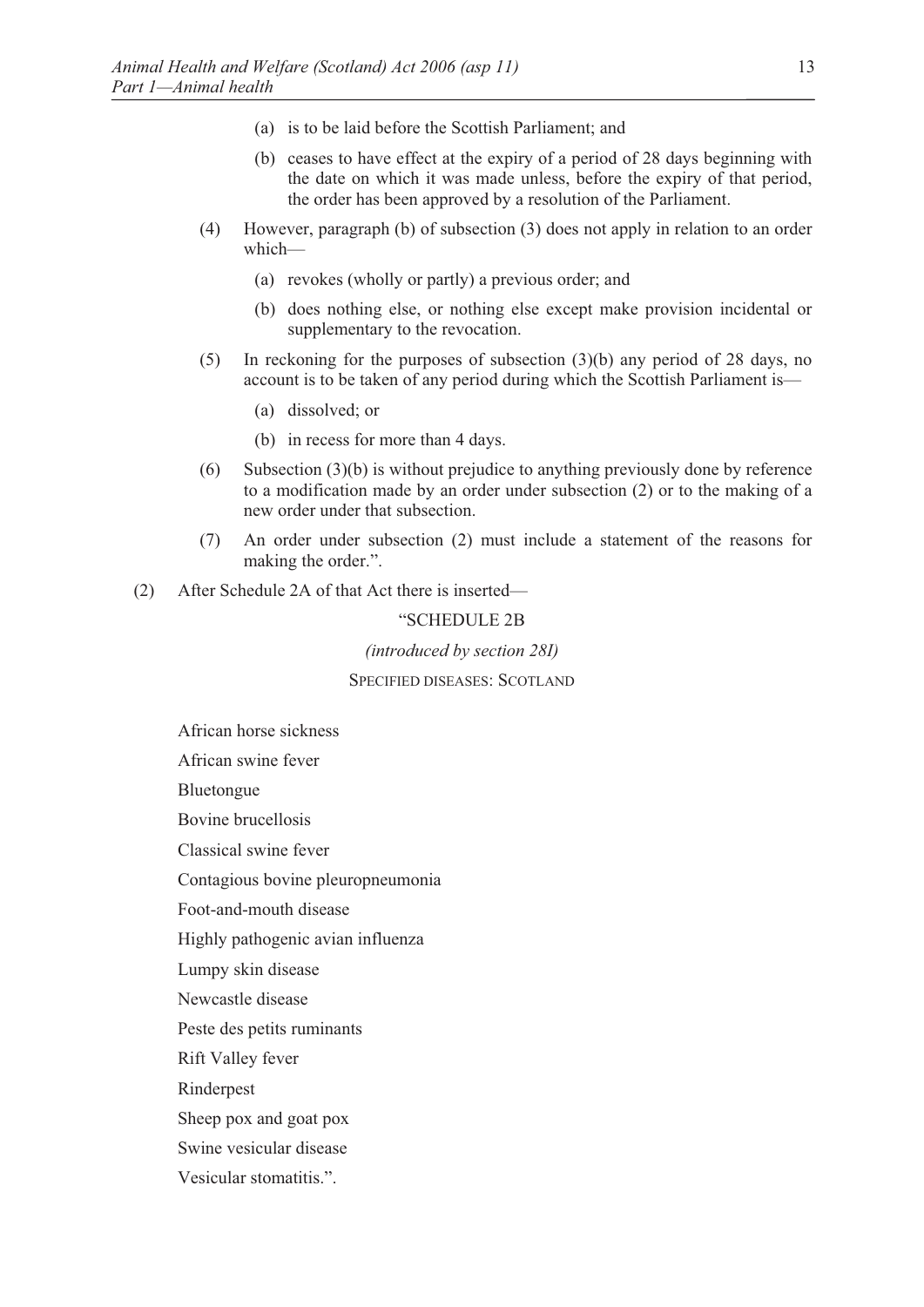# *Deliberate infection of animals*

# **10 Deliberate infection of animals**

After section 28B of the 1981 Act there is inserted—

# "**28C Deliberate infection: Scotland**

- (1) A person commits an offence if, without lawful authority or excuse (proof of which lies on the person), that person—
	- (a) knowingly does anything which causes or is intended to cause; or
	- (b) recklessly causes,

 an animal or bird to be infected with a disease specified in Schedule 2B to this Act.

- (2) A person commits an offence if, without lawful authority or excuse (proof of which lies on the person), that person acquires or retains—
	- (a) an animal or bird; or
	- (b) the carcase of an animal or bird,

 which the person knows, or ought reasonably to know, to be infected with a disease specified in Schedule 2B to this Act.

- (3) A person commits an offence if, without lawful authority or excuse (proof of which lies on the person), that person acquires or retains anything obtained from, produced by or used in connection with—
	- (a) an animal or bird; or
	- (b) the carcase of an animal or bird,

 which the person knows, or ought reasonably to know, to be infected with a disease specified in Schedule 2B to this Act.

- (4) A person guilty of an offence under this section is liable—
	- (a) on summary conviction, to imprisonment for a term not exceeding six months or to a fine not exceeding the statutory maximum or to both;
	- (b) on conviction on indictment, to imprisonment for a term not exceeding two years or to a fine or to both.
- (5) In this section and sections 28D to 28H, the references to an animal mean any kind of mammal (except man).

### **28D Deliberate infection: deprivation of entitlement to compensation**

- (1) Where a person is convicted of an offence under section 28C, any provision of this Act by virtue of which compensation is payable to the person does not apply in respect of anything to which this subsection applies.
- (2) Subsection (1) applies to animals to which that offence relates.
- (3) Subsection (1) also applies to any other animals which were kept on the same premises as the animals referred to in subsection (2)—
	- (a) at the same time (or any part of the time) as those animals; and
	- (b) at or after the time when the offence was committed,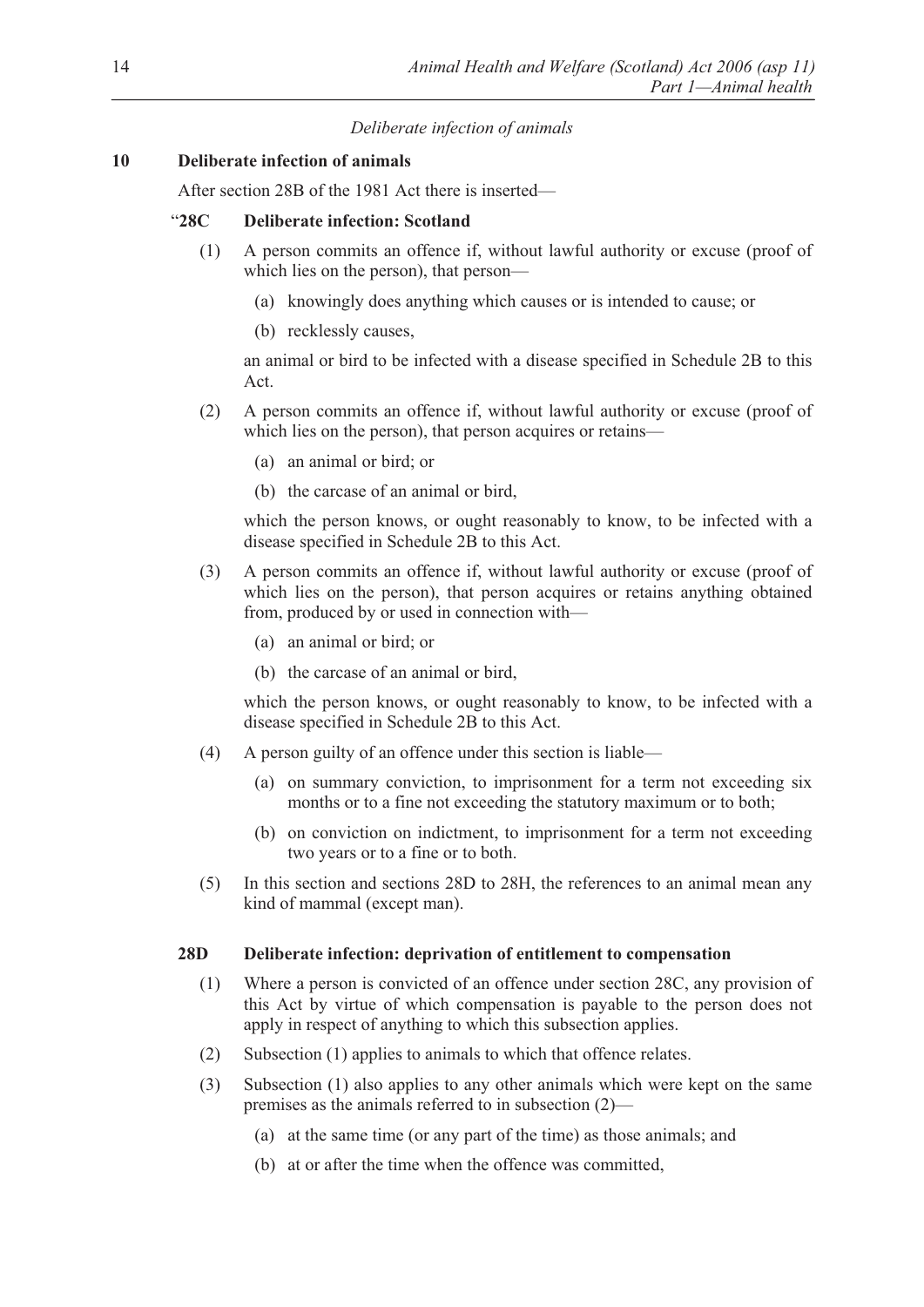and in relation to which compensation would be payable but for this section.

- (4) Subsection (1) also applies to—
	- (a) any carcases seized under an order made under section 35(1) or  $36ZA(1)$ 
		- (i) which are of the animals referred to in subsection (2) or of the other animals referred to in subsection (3); and
		- (ii) in relation to which compensation would be payable but for this section;
	- (b) other things seized under such an order—
		- (i) which were obtained from or produced by those animals; and
		- (ii) in relation to which compensation would be payable but for this section; and
	- (c) anything else—
		- (i) seized under such an order; and
		- (ii) which was present on the same premises as those animals, or those carcases or other things, at the time described by paragraphs (a) and (b) of subsection (3),

 and in relation to which compensation would be payable but for this section.

- (5) Any compensation paid to a person in respect of anything to which subsection (1) applies may be recovered by the Scottish Ministers.
- (6) In subsection  $(3)$ , "premises" includes—
	- (a) any land or building; or
	- (b) any other place, in particular—
		- (i) a vehicle or vessel; or
		- (ii) a tent or moveable structure.

#### **28E Deliberate infection: deprivation orders**

- (1) Where a person is convicted of—
	- (a) an offence under section 28C; or
	- (b) an offence under section 28F(16) by reason of owning or keeping an animal,

 the convicting court may make an order (in this section and section 28H referred to as a "deprivation order") in respect of any animal in relation to which the offence was committed.

- (2) A deprivation order is an order—
	- (a) depriving a person of possession or ownership (or both) of an animal; and
	- $(b)$  for
		- (i) the destruction;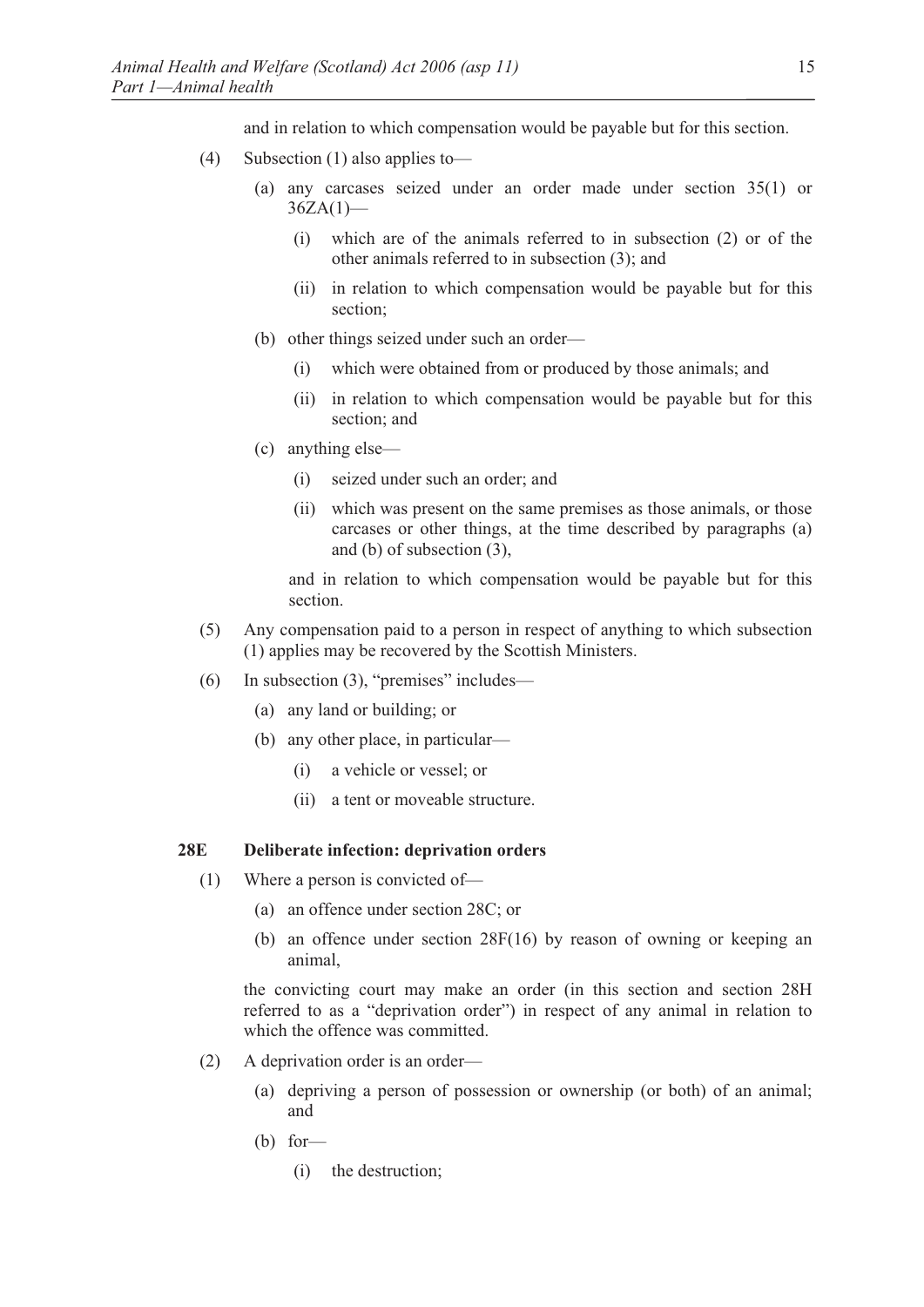- (ii) the sale; or
- (iii) another disposal,

of the animal.

- (3) Where the court decides not to make a deprivation order in relation to an offence referred to in subsection (1), it must state its reasons except where it makes a disqualification order in relation to the offence.
- (4) A deprivation order may be made in addition to, or instead of, any other penalty or order which may be imposed in relation to a relevant offence.
- (5) A deprivation order may make provision in respect of any dependent offspring of an animal to which it applies.
- (6) A deprivation order may include—
	- (a) provision—
		- (i) appointing a person who is to secure that the order is carried out;
		- (ii) requiring any person possessing an animal to which the order applies to give it up to a person appointed under sub-paragraph (i);
	- (b) provision authorising—
		- (i) a person appointed under paragraph  $(a)(i)$ ; and
		- (ii) any person acting on that person's behalf,

 to enter, for the purposes of securing that the order is carried out, any premises where an animal to which the order applies is kept;

- (c) such other provision as the court considers appropriate in connection with the order.
- (7) Provision under subsection  $(6)(c)$  may, in particular—
	- (a) require reimbursement of any expenses reasonably incurred in carrying out the order;
	- (b) relate to the retention of any proceeds of the disposal.
- (8) The court may not make a deprivation order involving the destruction of an animal unless it is satisfied, on evidence provided (orally or in writing) by a veterinary surgeon, that destruction would be in the interests of the animal.
- (9) Before making a deprivation order, the court must give the owner of the animal concerned an opportunity to make representations unless it is not practicable for it to do so.
- (10) A deprivation order is, for the purposes of any appeal under the Criminal Procedure (Scotland) Act 1995 (c.46), to be treated as a sentence.
- (11) Where a deprivation order is made, any person (apart from a person who may appeal against the order by virtue of subsection (10)) who has an interest in any animal to which the order applies may appeal to the High Court of Justiciary against the order by the same procedure as applies under subsection (10).
- (12) In this section and section 28G, "premises" includes—
	- (a) any land or building; or
	- (b) any other place, in particular—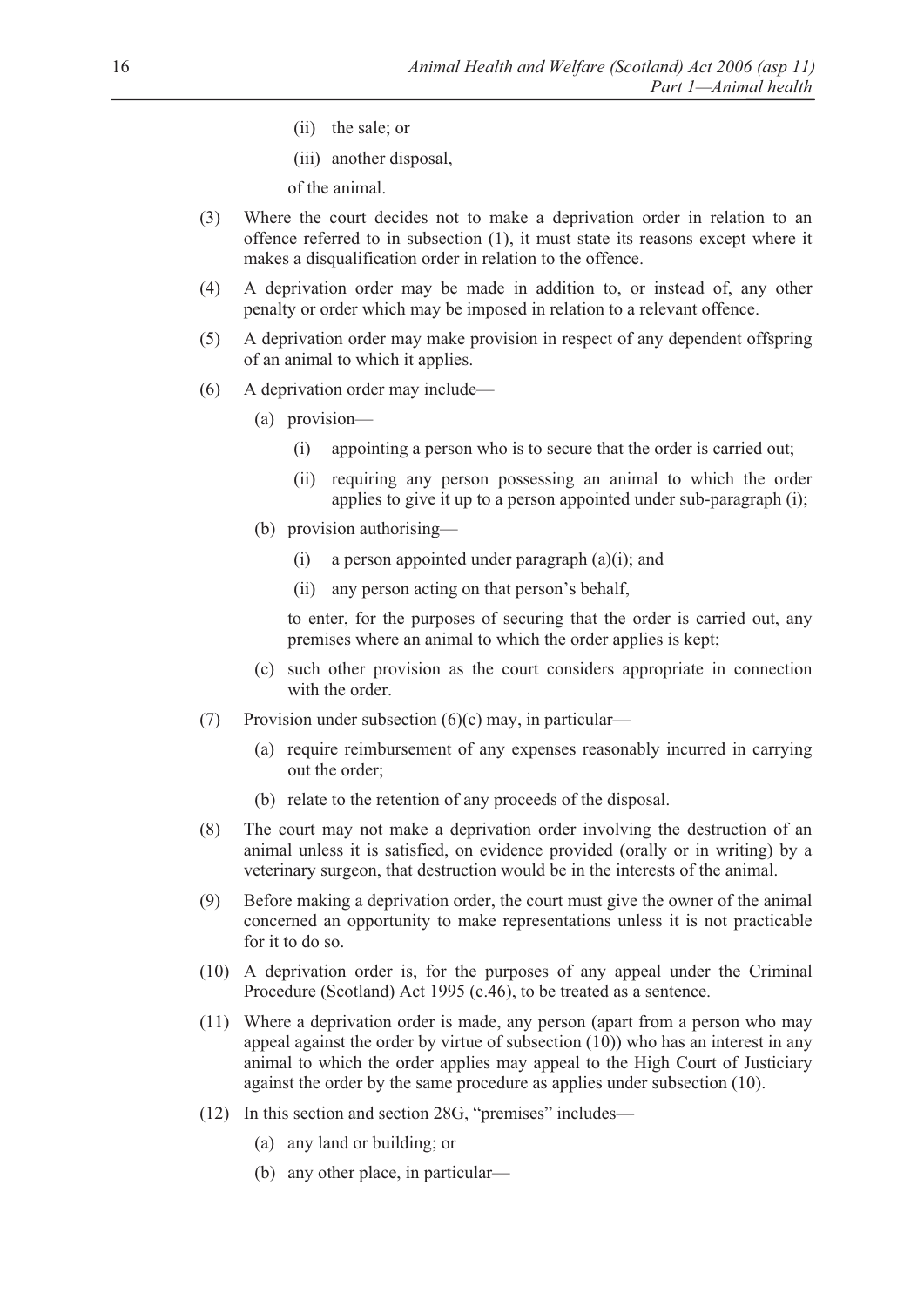- (i) a vehicle or vessel; or
- (ii) a tent or moveable structure.
- (13) In this section and section 28G, "veterinary surgeon" means a person registered in the register of veterinary surgeons, or the supplementary veterinary register, kept under the Veterinary Surgeons Act 1966 (c.36).

# **28F Deliberate infection: disqualification orders**

- (1) Where a person is convicted of an offence under section 28C or subsection (16), the convicting court may make an order (in section 28E, this section and section 28G referred to as a "disqualification order") disqualifying that person, for such period as it thinks fit, from one or more of the activities specified in subsection (2).
- (2) Those activities are—
	- (a) owning or keeping animals (or both);
	- (b) dealing in animals;
	- (c) transporting animals;
	- (d) working with or using animals;
	- (e) riding or driving animals;
	- (f) providing any service relating to animals (including, in particular, for their care) which involves taking possession of animals;
	- (g) taking possession of animals for the purpose of an activity in respect of which a disqualification mentioned in paragraphs (a) to (f) is imposed;
	- (h) taking charge of animals for any, or any other, purpose.
- (3) For the purposes of subsection (1), disqualification in respect of an activity specified in subsection (2) includes disqualification from any participation in the activity including, in particular—
	- (a) making arrangements in connection with the activity;
	- (b) being party to arrangements under which the activity may be controlled or influenced;
	- (c) being concerned (so far as relating to the activity) in the management or control of a body whose business involves the activity.
- (4) However, disqualification by reference to subsection (2)(h) does not include disqualification from taking charge of an animal for so long as is necessary in the circumstances—
	- (a) with the consent of the owner or keeper of the animal, for the purpose of caring for it;
	- (b) for the purpose of alleviating any suffering of the animal,

if no alternative arrangements for its care are reasonably available.

(5) Where the court decides not to make a disqualification order in relation to an offence under section 28C or subsection (16), it must state its reasons.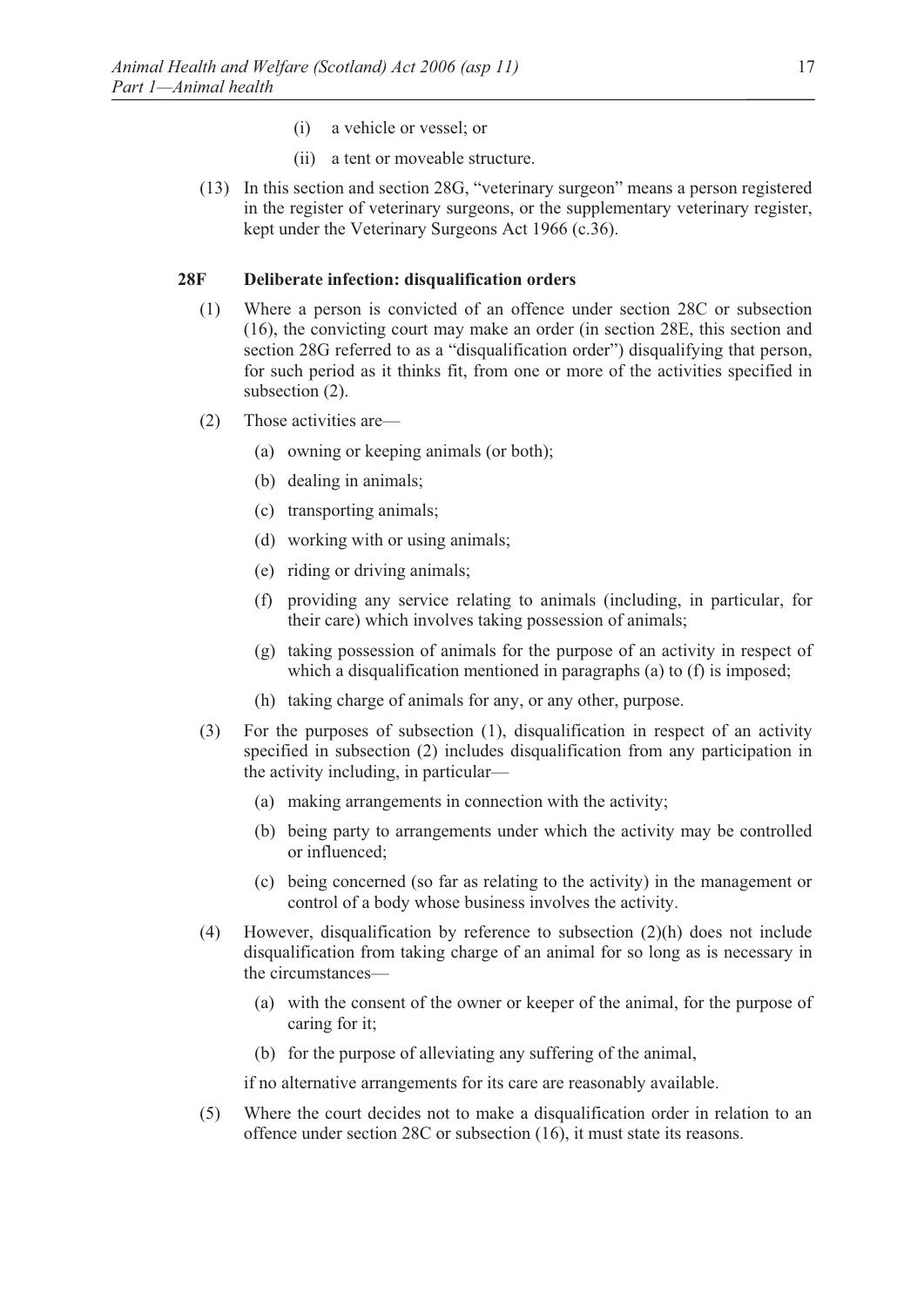- (6) A disqualification order may be made in addition to, or instead of, any other penalty or order which may be imposed in relation to an offence under that section.
- (7) A disqualification order may apply to animals generally or to animals of any particular kind.
- (8) A disqualification order may specify a period within which an application under subsection (11) may not be made.
- (9) The court may suspend the operation of a disqualification order—
	- (a) for such period as it thinks necessary to enable arrangements to be made for the keeping of any animals to which the disqualification applies;
	- (b) pending an appeal.
- (10) A disqualification order is, for the purposes of any appeal under the Criminal Procedure (Scotland) Act 1995, to be treated as a sentence.
- (11) A person who is subject to a disqualification order may apply to the court which imposed the order to terminate or vary it.
- (12) An application under subsection (11) may not be made—
	- (a) before the expiry of the period of one year beginning with the date on which the order was made;
	- (b) where there has been a previous application under that subsection in relation to the same order, before the expiry of the period of one year beginning with the date on which the previous application was determined; or
	- (c) within any period specified under subsection (8) or (15).
- (13) On an application under subsection (11), the court may—
	- (a) refuse the application;
	- (b) terminate the disqualification order; or
	- (c) vary the disqualification order so as to relax any disqualification imposed by it.
- (14) In considering an application under subsection (11), the court must have particular regard to—
	- (a) the nature of the offence in relation to which the disqualification order was made;
	- (b) the character of the applicant;
	- (c) the conduct of the applicant since the order was made.
- (15) Where the court refuses an application made under subsection (11), the court may specify a period within which the applicant may not make a further application under that subsection in relation to that order.
- (16) A person who breaches a disqualification order commits an offence.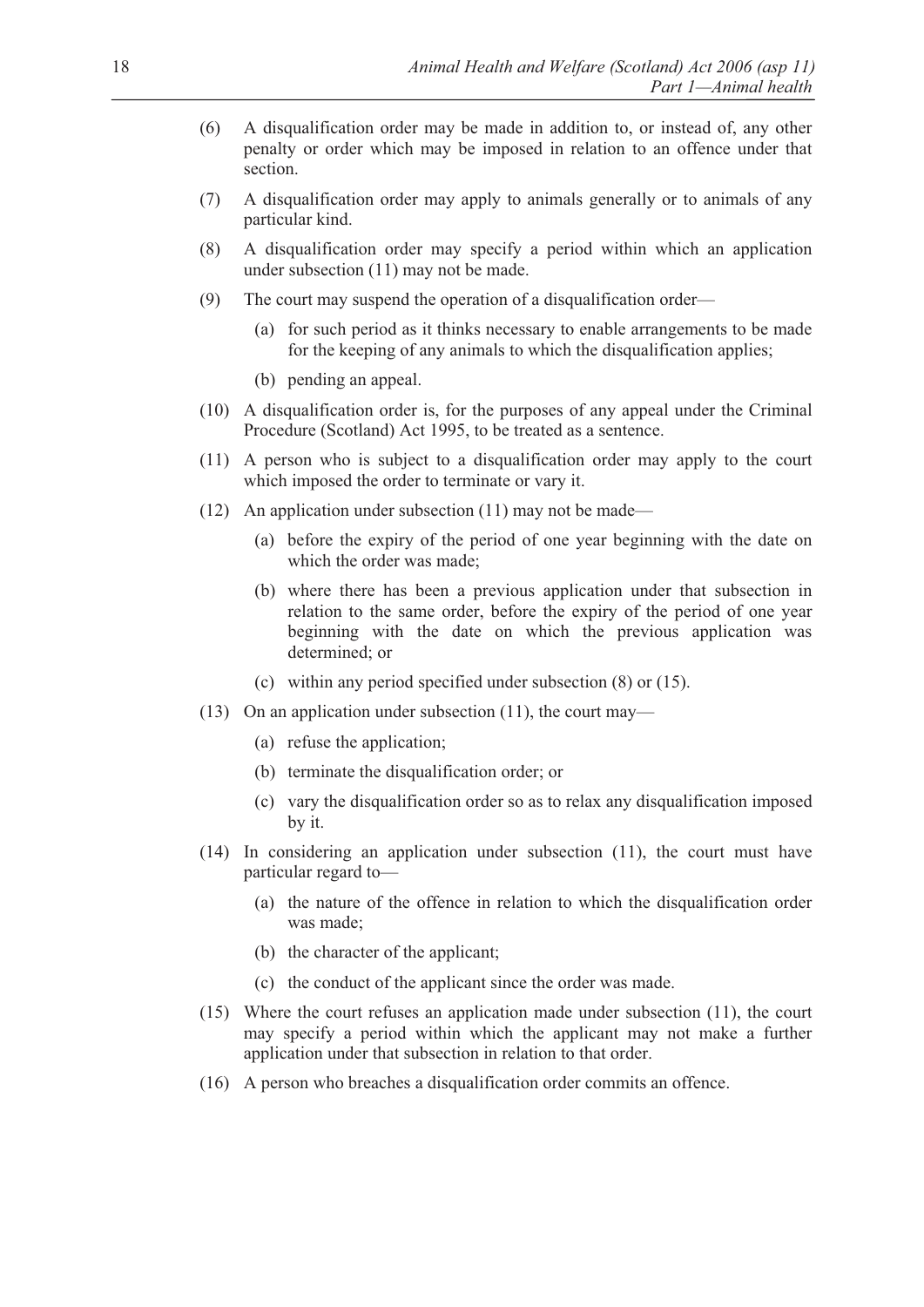# **28G Seizure orders where disqualification breached**

- (1) Where the court is satisfied that a person who is subject to a disqualification order owns or keeps any animal in breach of the order, the court may make an order (in this section and section 28H referred to as a "seizure order") in respect of all animals which the person owns or keeps in breach of the disqualification order.
- (2) A seizure order may be made—
	- (a) on summary application by an inspector;
	- (b) even if proceedings have not been, or are not likely to be, taken against the person for an offence under section 28F(16).
- (3) In subsection  $(2)(a)$ , "inspector" means—
	- (a) a person appointed as an inspector for the purposes of this Act by the Scottish Ministers; or
	- (b) a person authorised by the Scottish Ministers for those purposes.
- (4) A seizure order is an order—
	- (a) depriving a person of possession or ownership (or both) of an animal; and
	- (b) for—
		- (i) the destruction;
		- (ii) the sale; or
		- (iii) another disposal,

of the animal.

- (5) A seizure order may include—
	- (a) provision—
		- (i) appointing a person who is to secure that the order is carried out;
		- (ii) requiring any person possessing an animal to which the order applies to give it up to a person appointed under sub-paragraph (i);
	- (b) provision authorising—
		- (i) a person appointed under paragraph  $(a)(i)$ ; and
		- (ii) any person acting on that person's behalf,

 to enter, for the purposes of securing that the order is carried out, any premises where an animal to which the order applies is kept;

- (c) such other provision as the court considers appropriate in connection with the order.
- (6) Provision under subsection  $(5)(c)$  may, in particular—
	- (a) require reimbursement of any expenses reasonably incurred in carrying out the order;
	- (b) relate to the retention of any proceeds of the disposal.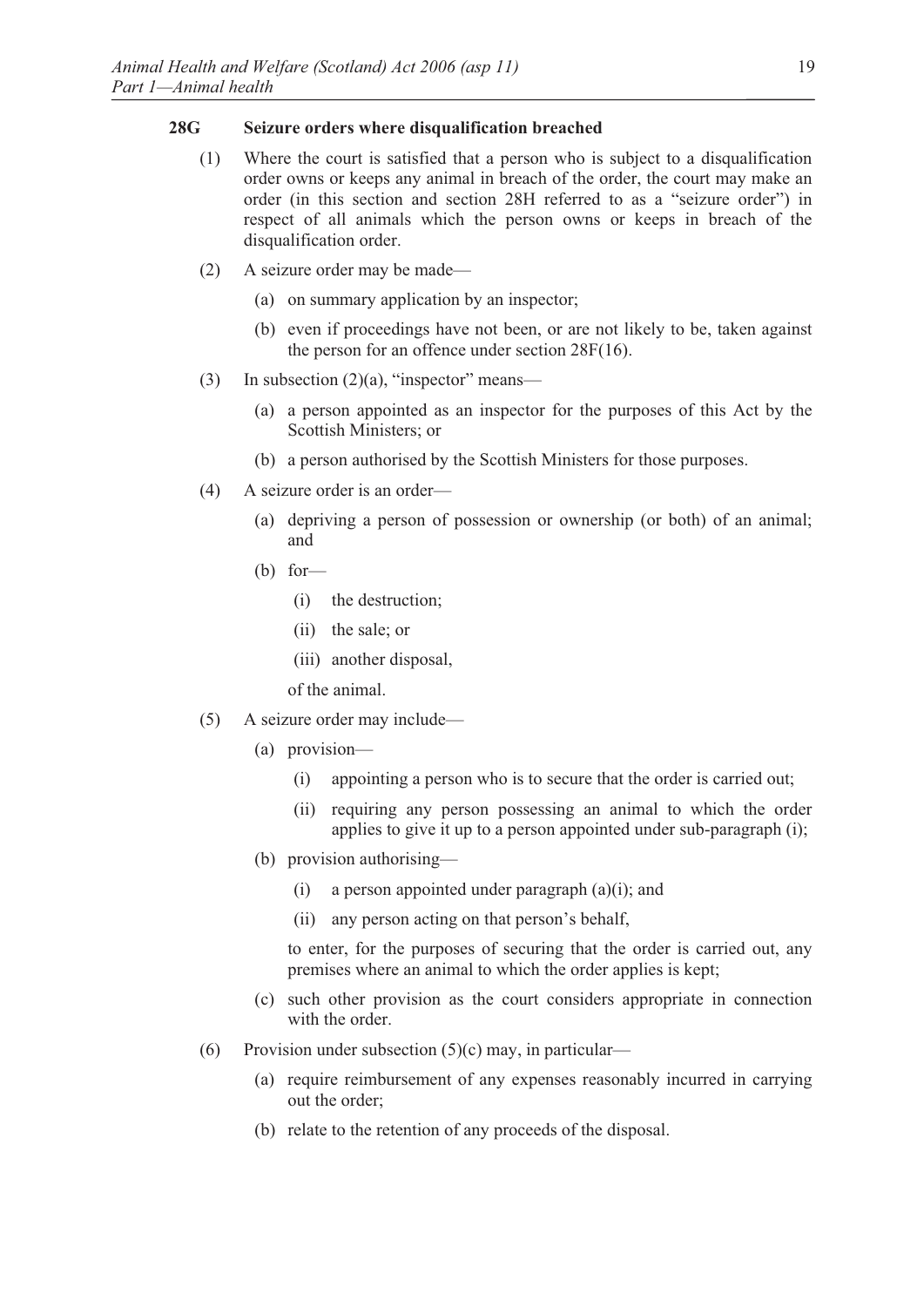- (7) The court may not make a seizure order which involves the destruction of an animal unless it is satisfied, on evidence provided (orally or in writing) by a veterinary surgeon, that destruction would be in the interests of the animal.
- (8) Before making a seizure order, the court must give the owner of the animals concerned an opportunity to make representations unless it is not practicable for it to do so.
- (9) In determining whether or how to make a seizure order, the court must have regard to the desirability of—
	- (a) protecting the value of any animal to which the order applies; and
	- (b) avoiding increasing any expenses which a person may be required to reimburse.
- (10) Where an application is made under subsection  $(2)(a)$ , the court may make an order under this subsection (an "interim order") containing such provision as the court considers appropriate in relation to the keeping of an animal until the application is finally determined.
- $(11)$  Subsections  $(5)$ ,  $(6)(a)$  and  $(9)$  apply in relation to an interim order as they apply in relation to a seizure order.
- (12) The disqualified person by reference to whom a seizure order is made, or any person (apart from that disqualified person) who entered the process prior to the making of the order, may appeal to the Sheriff Principal against the order.

### **28H Suspension of orders pending appeal**

- (1) The operation of any deprivation order or seizure order is suspended until—
	- (a) any period for an appeal against the order has expired;
	- (b) the period for an appeal against the conviction on which the order depends has expired; and
	- (c) any appeal against the order or that conviction has been withdrawn or finally determined.
- (2) Where the operation of a deprivation order or seizure order is suspended under subsection (1), or such an order is not executable because decree has not been extracted, the court may make an order under this subsection (an "interim order") containing such provision as the court considers appropriate in relation to the keeping of an animal for so long as the first-mentioned order remains suspended or inexecutable.
- (3) An interim order may, in particular, make provision of the sort described in—
	- (a) paragraphs (a) and (b) of subsection (5) of section 28G;
	- (b) paragraph (a) of subsection (6) of that section.
- (4) In determining whether or how to make an interim order, the court must have regard to the desirability of—
	- (a) protecting the value of any animal to which the order applies; and
	- (b) avoiding increasing any expenses which a person may be required to reimburse.".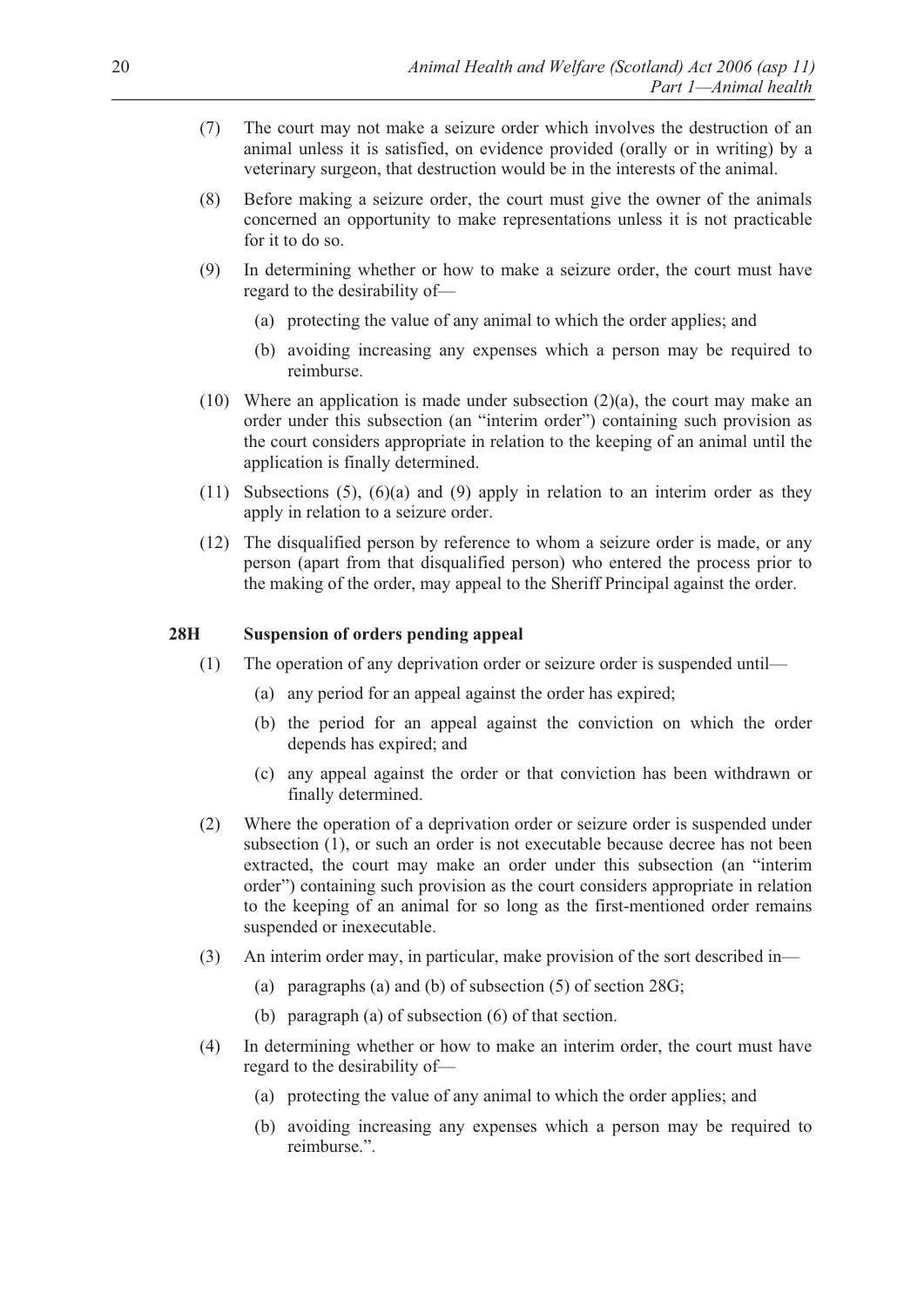# *Particular provision for TSE*

# **11 Livestock genotypes: specification, breeding and slaughter**

After Part 2A of the 1981 Act there is inserted—

# "**PART 2B**

# TSE: SCOTLAND

# *Livestock genotypes*

# **36N Power to specify livestock genotypes and TSEs**

- (1) Where the Scottish Ministers are satisfied that an animal of a particular livestock genotype has (or has had) a form of TSE, they may by order specify for the purposes of this Part—
	- (a) that livestock genotype; and
	- (b) if they consider it appropriate, the form of TSE concerned.
- (2) In subsection (1), "satisfied" means satisfied on the basis of scientific evidence.
- (3) Subsection (1) does not apply in relation to any animal which has (or has had) a form of TSE solely as a consequence of scientific experimentation on the animal.
- (4) For the purposes of subsection (1), it is immaterial where (whether in Scotland or elsewhere)—
	- (a) an animal has (or has had) a form of TSE;
	- (b) evidence as to that fact is obtained.
- (5) For the purposes of subsection (1), it is immaterial—
	- (a) to what extent an animal has (or has had) a form of TSE;
	- (b) that an animal does not show (or has never shown) outward signs of being (or having been) affected by a form of TSE.

#### **36O Ascertaining genotypes and identifying livestock**

- (1) The Scottish Ministers may by regulations made by statutory instrument make provision requiring the keeper of any livestock—
	- (a) to allow an inspector to take a sample from it, for the purpose of ascertaining its genotype;
	- (b) to allow an inspector to administer or otherwise attach to it an identification device;
	- (c) where the genotype of the livestock has been ascertained (whether or not as a result of the exercise of powers conferred by or under this Part), to keep a record of its genotype.
- (2) The regulations may include provision—
	- (a) with respect to the testing of samples;
	- (b) that only identification devices of a kind specified in the regulations may be administered or attached;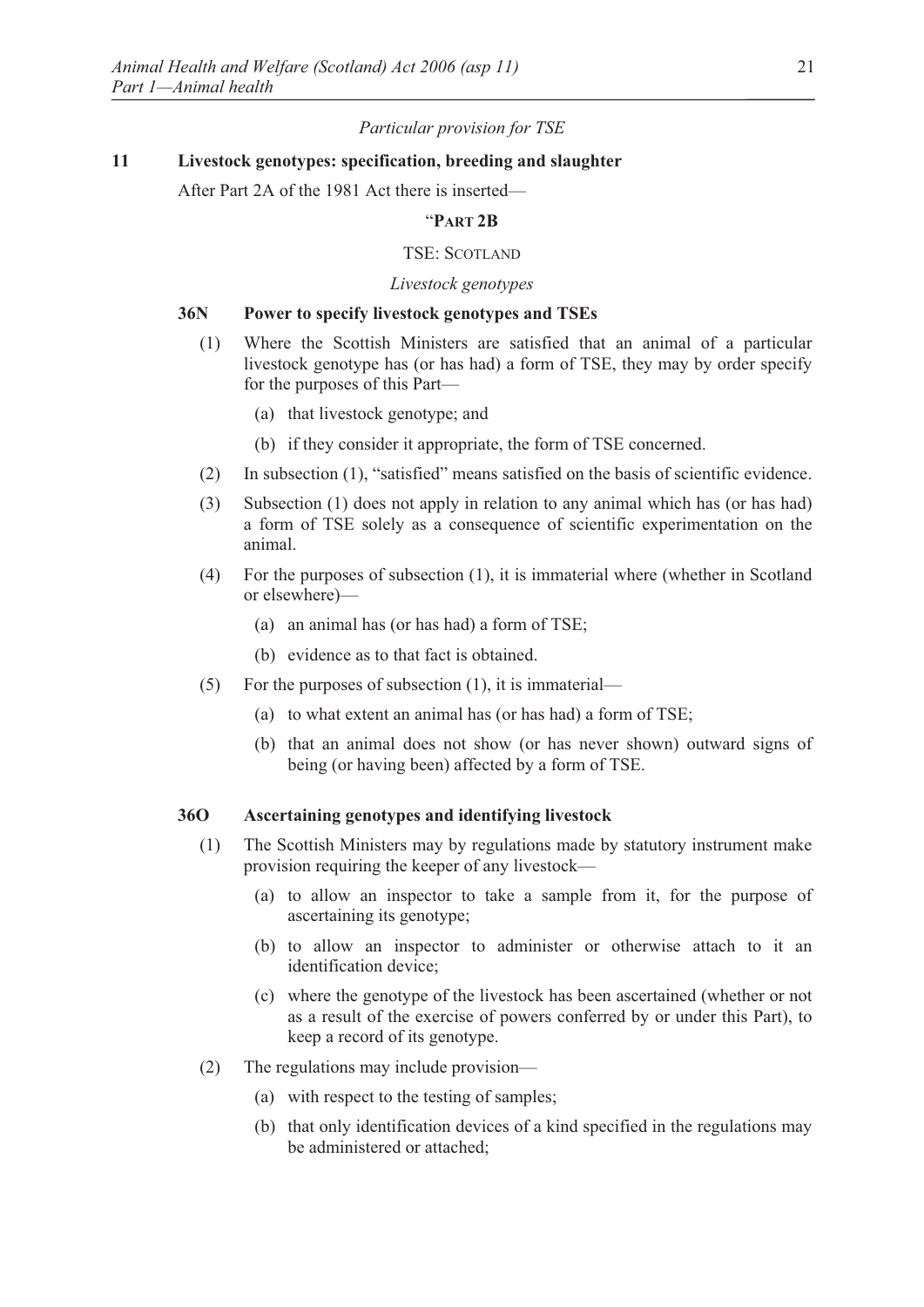- (c) requiring the issuing and keeping of certificates recording the genotypes of livestock.
- (3) The regulations may also include provision requiring the keeper of any livestock to give an inspector such assistance or information as the inspector may reasonably request in connection with the exercise of the inspector's functions under the regulations.

# **36P Restrictions on breeding**

- (1) This section applies where it appears to the Scottish Ministers that livestock is of a genotype specified in an order under section 36N.
- (2) If it appears to the Scottish Ministers that there are no exceptional circumstances that justify allowing the livestock, or its semen, eggs or embryos, to be used for or in connection with breeding, they may give a notice (in this Part referred to as a "restriction notice") to its keeper.
- (3) A restriction notice—
	- (a) may be made so as to apply to more than one creature;
	- (b) may describe the livestock to which it applies in such a way as the Scottish Ministers consider appropriate; and
	- (c) must specify the restrictions and requirements provided for in subsections (6) to (8) so far as applicable in the circumstances of the case.
- (4) If the keeper of the livestock is not the same person as its owner, the Scottish Ministers may give a separate restriction notice to the owner.
- (5) If the keeper of the livestock is not the same person as the person in possession of the semen, eggs or embryos of the livestock, the Scottish Ministers may give a separate restriction notice to the person in possession of the semen, eggs or embryos.
- (6) A person to whom a restriction notice is given must not—
	- (a) use livestock to which the notice applies, or its semen, eggs or embryos, for the purposes of or in connection with breeding; or
	- (b) cause or permit such livestock or such semen, eggs or embryos to be used by another person for those purposes.
- (7) A person to whom a restriction notice is given must arrange for any semen, egg or embryo which—
	- (a) has at any time been taken from livestock to which the notice applies; and
	- (b) is in the person's possession or under the person's control,

 to be destroyed within such period, of not less than 21 days, as may be specified in the notice.

- (8) A person to whom a restriction notice is given must arrange for each creature to which the notice applies and which is owned by the person—
	- (a) to be castrated or (as appropriate) sterilised within such period, of not less than 21 days, as may be specified in the notice; or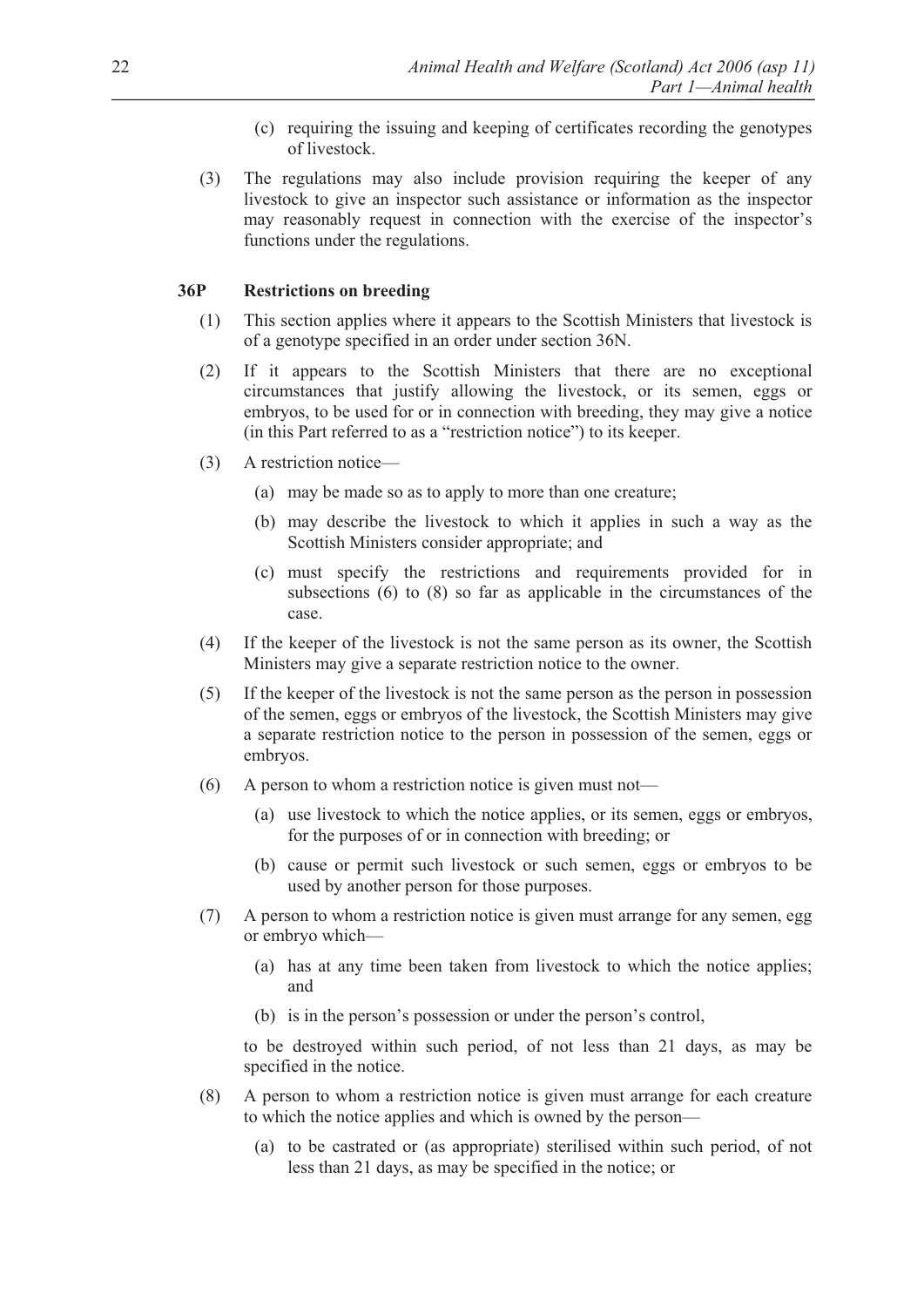(b) to be slaughtered within such period, of not less than 21 days, as may be specified in the notice,

whichever the person considers appropriate.

- (9) But where a request for a review is made under section  $36Q(1)$ , the operation of the restriction notice is, so far as relating to the matters subject to review, suspended until the review is determined.
- (10) For the purposes of subsection (2), exceptional circumstances include circumstances in which the imposition in relation to the livestock of the restrictions and requirements mentioned in subsections (6) to (8) is likely to—
	- (a) cause the extinction of the breed or type of which the livestock is a member; or
	- (b) jeopardise the sustainability of a common or well-established breed.
- (11) For the purposes of this Part, "slaughter" includes the killing of a fish.

#### **36Q Review**

- (1) A person to whom a restriction notice is given may, within the period referred to in subsection (2)—
	- (a) make a written request to the Scottish Ministers for a review of the restriction notice or any part of it;
	- (b) make written representations to the Scottish Ministers; and
	- (c) request—
		- (i) an appearance, for the purposes of the review, before the assessment panel;
		- (ii) that the appearance be in public.
- (2) The period is—
	- (a) 21 days beginning with the day on which the notice is given; or
	- (b) in exceptional circumstances, such longer period as the Scottish Ministers may agree to.
- (3) The Scottish Ministers must arrange for an assessment panel to consider a review as requested under subsection (1).
- (4) The proceedings of an assessment panel are to be conducted in such form and manner as the panel considers fit.
- (5) The assessment panel must prepare and send a report to the Scottish Ministers which—
	- (a) states its findings in relation to the representations and information before it; and
	- (b) makes a recommendation as to how to determine the review.
- (6) The Scottish Ministers, having regard to any representations made under subsection  $(1)(b)$  and the report sent to them under subsection  $(5)$ , must—
	- (a) determine the review; and
	- (b) give to the person who requested the review—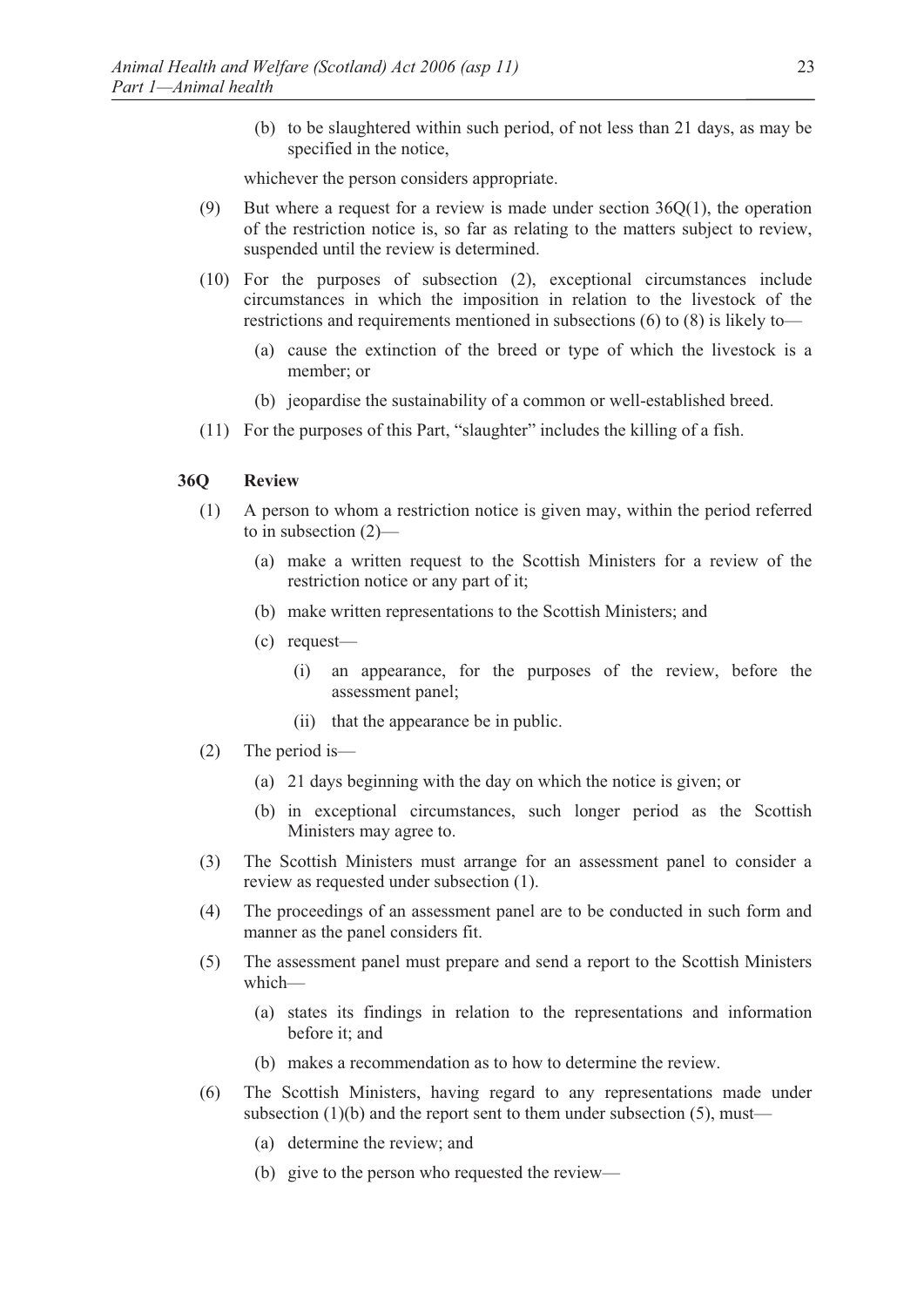- (i) written notification of their determination and their reasons for it; and
- (ii) if the person so requests, a copy of the report sent to them under subsection  $(5)$ .
- (7) The Scottish Ministers may, in so far as a review upholds a restriction notice, recover from the person who requested the review such reasonable expenses as arise from any sampling or testing carried out in connection with the review.
- (8) In this section, an assessment panel—
	- (a) consists of one or more persons appointed by the Scottish Ministers for the purposes of this section; and
	- (b) must not, except with the consent of the person who requested the review, include members of the staff of the Scottish Administration.

### *Enforcement*

# **36R Scottish Ministers' powers of enforcement**

- (1) This section applies if the Scottish Ministers are satisfied that a person has failed to comply with one or more of the restrictions or requirements imposed on that person by a restriction notice.
- (2) But this section does not apply in relation to any livestock—
	- (a) which is the subject of a review under section 36Q which has not been determined; or
	- (b) which, as the result of a successful review, is no longer subject to the restriction notice.
- (3) The Scottish Ministers may take such reasonable steps as they consider appropriate to secure that effect is given to any restriction or requirement.
- (4) In particular, the Scottish Ministers may—
	- (a) cause to be destroyed any semen, egg or embryo which has not been destroyed as required under section 36P(7);
	- (b) cause to be castrated (or as appropriate sterilised) or slaughtered any livestock—
		- (i) which is the subject of the notice; but
		- (ii) which has neither been castrated (or as appropriate sterilised) nor slaughtered as required under section 36P(8).
- (5) The Scottish Ministers may recover from the person to whom a restriction notice has been given such reasonable expenses as arise from any steps taken under subsection (3) in relation to that notice.

#### **36S Offences**

- (1) A person to whom a restriction notice is given commits an offence (whether or not the notice is the subject of a review under section 36Q) if that person—
	- (a) sells (or otherwise transfers to another person) livestock to which the notice applies, or any of its semen, eggs or embryos;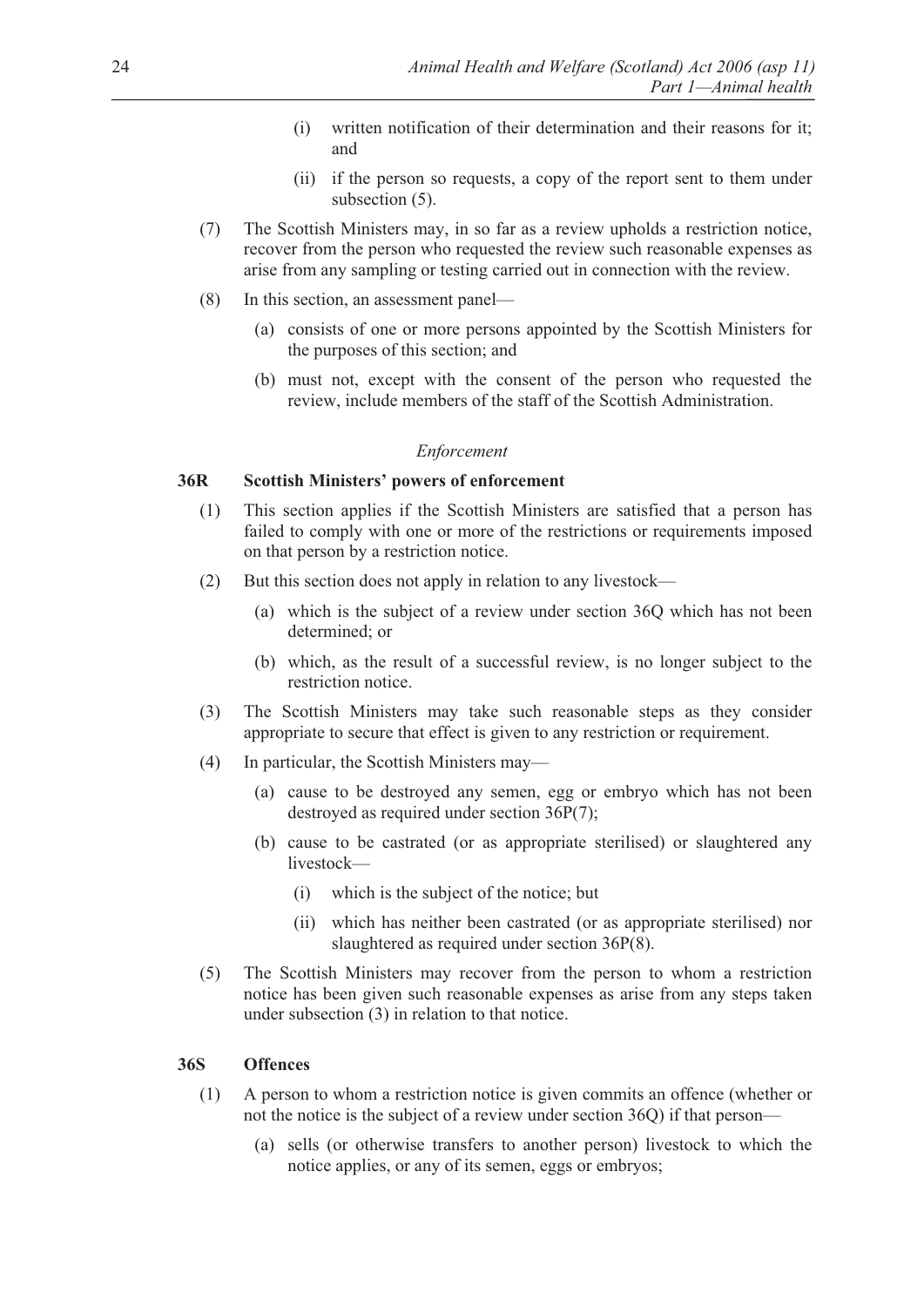- (b) fails, without excuse (proof of which lies on the person) to comply with any of the restrictions or requirements specified in the notice.
- (2) Any other person commits an offence if that person uses any semen, egg or embryo which the person knows, or ought reasonably to know, has been taken from livestock which is the subject of a restriction notice.
- (3) A person commits an offence if, without excuse (proof of which lies on the person), that person fails to comply with any provision of regulations made under section 36O.
- (4) A keeper of livestock commits an offence if the keeper fails to give an inspector such assistance or information as the inspector may reasonably request in connection with the exercise by the inspector of a function under this Part.

#### *Powers of slaughter*

#### **36T Powers of slaughter: TSE**

- (1) With a view to preventing the spread of any form of TSE, the Scottish Ministers may, if they think fit, cause any livestock to which this subsection applies to be slaughtered.
- (2) Subsection (1) applies to livestock—
	- (a) whose genotype is specified by virtue of section 36N; and
	- (b) in relation to whose genotype the form of TSE concerned is so specified.
- (3) Subsection (1) also applies to livestock whose genotype is not ascertained because—
	- (a) it is not reasonable in the circumstances, by reason of urgency or otherwise, to seek to ascertain the genotype; or
	- (b) the genotype cannot, in the absence for the time being of scientific knowledge, established method or otherwise, reasonably be ascertained.

# *Powers of entry*

#### **36U Powers of entry**

- (1) An inspector may enter any premises in Scotland for the purpose of—
	- (a) ascertaining whether a function of the Scottish Ministers or inspectors under this Part should be exercised; or
	- (b) doing anything in pursuance of or in connection with the exercise of that function.
- (2) An inspector acting under subsection (1) must, if required, produce evidence of the inspector's authority.

#### *Compensation*

# **36V Compensation**

(1) The Scottish Ministers must pay compensation, of such amount as they may prescribe by order, in respect of—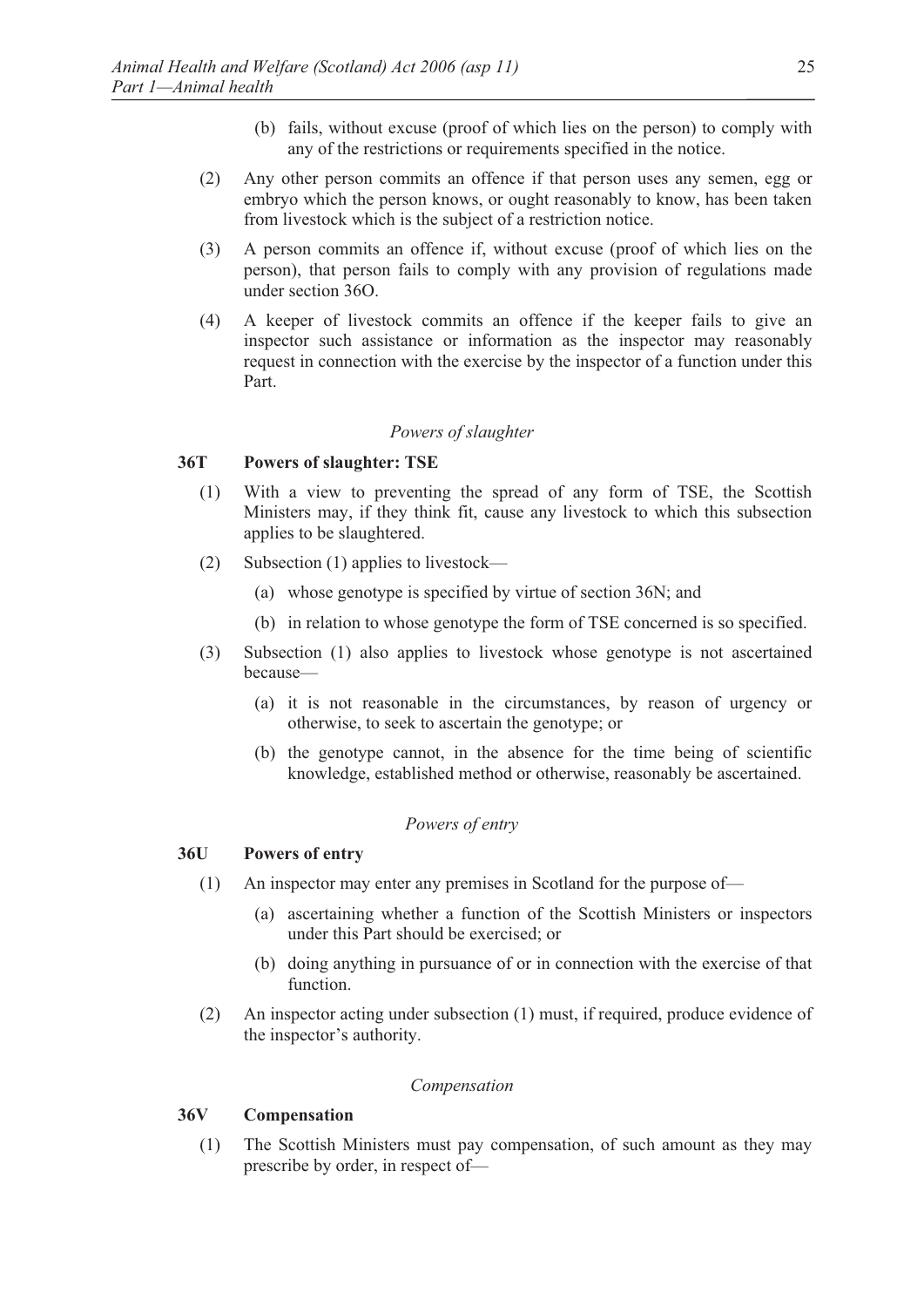- (a) any livestock slaughtered, or other thing destroyed, in accordance with a restriction notice;
- (b) any livestock slaughtered, or other thing destroyed, by virtue of section 36R;
- (c) any livestock slaughtered by virtue of section 36T(1).
- (2) An order under subsection (1) may make different provision for different cases or classes of case.

#### *General*

# **36W Orders and regulations**

A statutory instrument containing an order or regulations under this Part is subject to annulment in pursuance of a resolution of the Scottish Parliament.

# **36X Interpretation**

In this Part—

"keeper" includes an owner;

"inspector" means—

- (a) a person appointed as an inspector for the purposes of this Act by the Scottish Ministers; or
- (b) a person authorised by the Scottish Ministers for those purposes;

"livestock" means—

- (a) any creature, including a fish, which is kept, fattened or bred for the production of food, wool, skin or fur;
- (b) any creature, other than a dog, which is kept for use in the farming of land; and
- (c) any equine animal;

"premises" includes—

- (a) any land or building; or
- (b) any other place, in particular—
	- (i) a vehicle or vessel; or
	- (ii) a tent or moveable structure;

"TSE" means transmissible spongiform encephalopathy.".

#### *Miscellaneous*

#### **12 Powers of entry etc.**

After section 62F of the 1981 Act there is inserted—

# "**62G Powers of entry etc.: Scotland**

(1) An inspector may enter any premises in Scotland for the purpose of—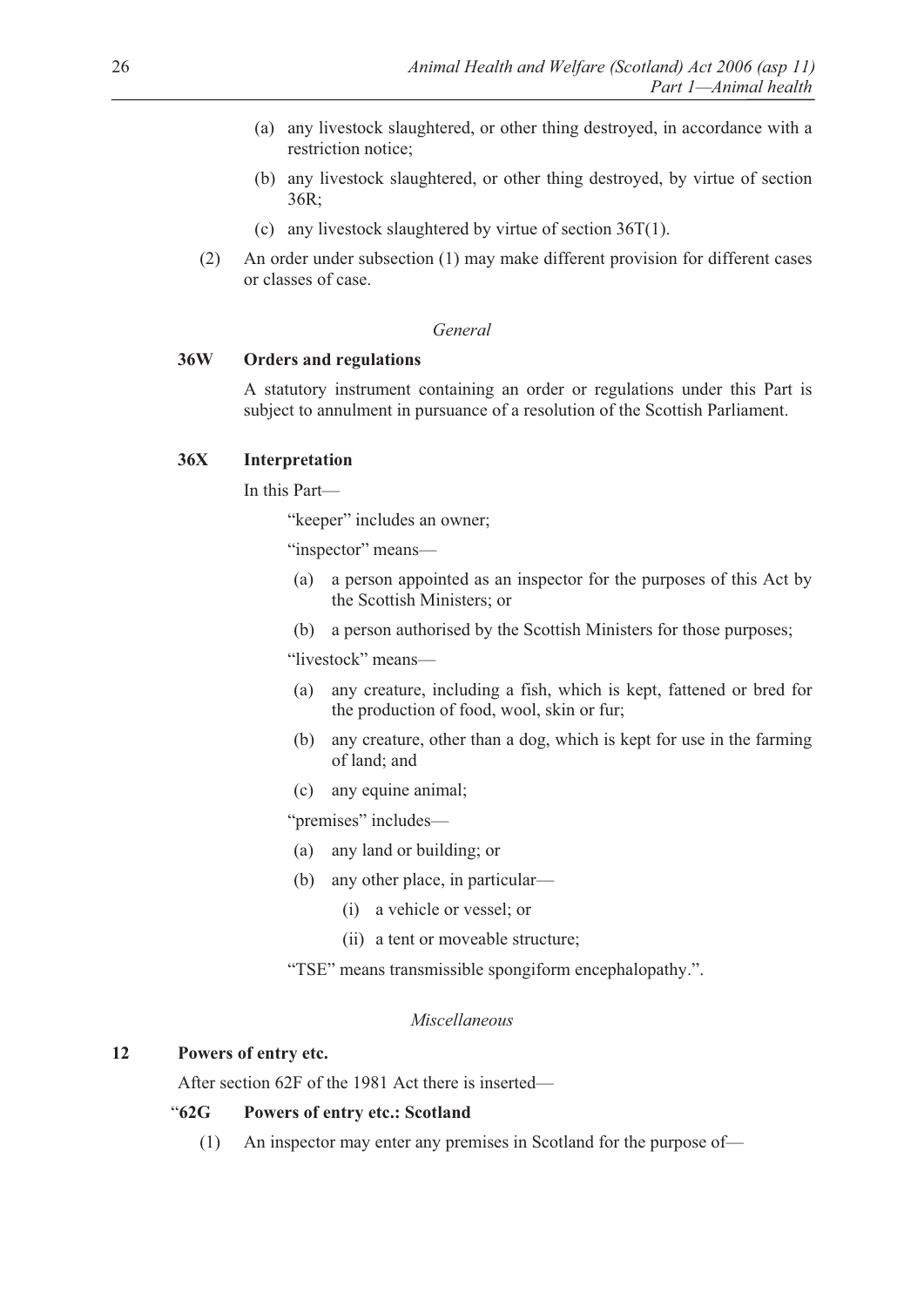- (a) ascertaining whether a power of slaughter conferred by or under any provision mentioned in subsection (3) should be exercised; or
- (b) doing anything in pursuance of or in connection with the exercise of such a power.
- (2) A power of slaughter conferred by or under any provision mentioned in subsection (3) extends to the taking of any action for the purposes of or in connection with the exercise of the power.
- (3) The provisions are—
	- (a) section 16B of;
	- (b) section 32 of;
	- (c) Schedule 3 to;
	- (d) Schedule 3A to,

this Act.

- (4) An inspector acting under subsection (1) must, if required, produce evidence of the inspector's authority.
- (5) Where any power of entry conferred on an inspector by this Act is exercised in relation to premises used exclusively as a dwelling-house, 24 hours' notice of the intended entry is to be given to the occupier unless the inspector thinks the case is one of urgency.
- (6) Any power of entry conferred on an inspector by this Act must be exercised at a reasonable hour unless the inspector thinks the case is one of urgency.
- (7) In this section and sections 62H and 62I, an "inspector" means—
	- (a) a person appointed as an inspector for the purposes of this Act by the Scottish Ministers; or
	- (b) a person authorised by the Scottish Ministers for those purposes.
- (8) In this section and sections 62H and 62I, "premises" includes—
	- (a) any land or building; or
	- (b) any other place, in particular—
		- (i) a vehicle or vessel; or
		- (ii) a tent or moveable structure.

#### **62H Warrants**

- (1) A sheriff or justice of the peace may issue a warrant authorising an inspector to enter (if necessary using reasonable force) any premises in Scotland for the purpose mentioned in subsection (2), if satisfied by evidence on oath that—
	- (a) the first condition is satisfied; and
	- (b) either the second or the third condition is satisfied.
- (2) The purpose is that of—
	- (a) ascertaining whether a function of the Scottish Ministers or inspectors under this Act should be exercised; or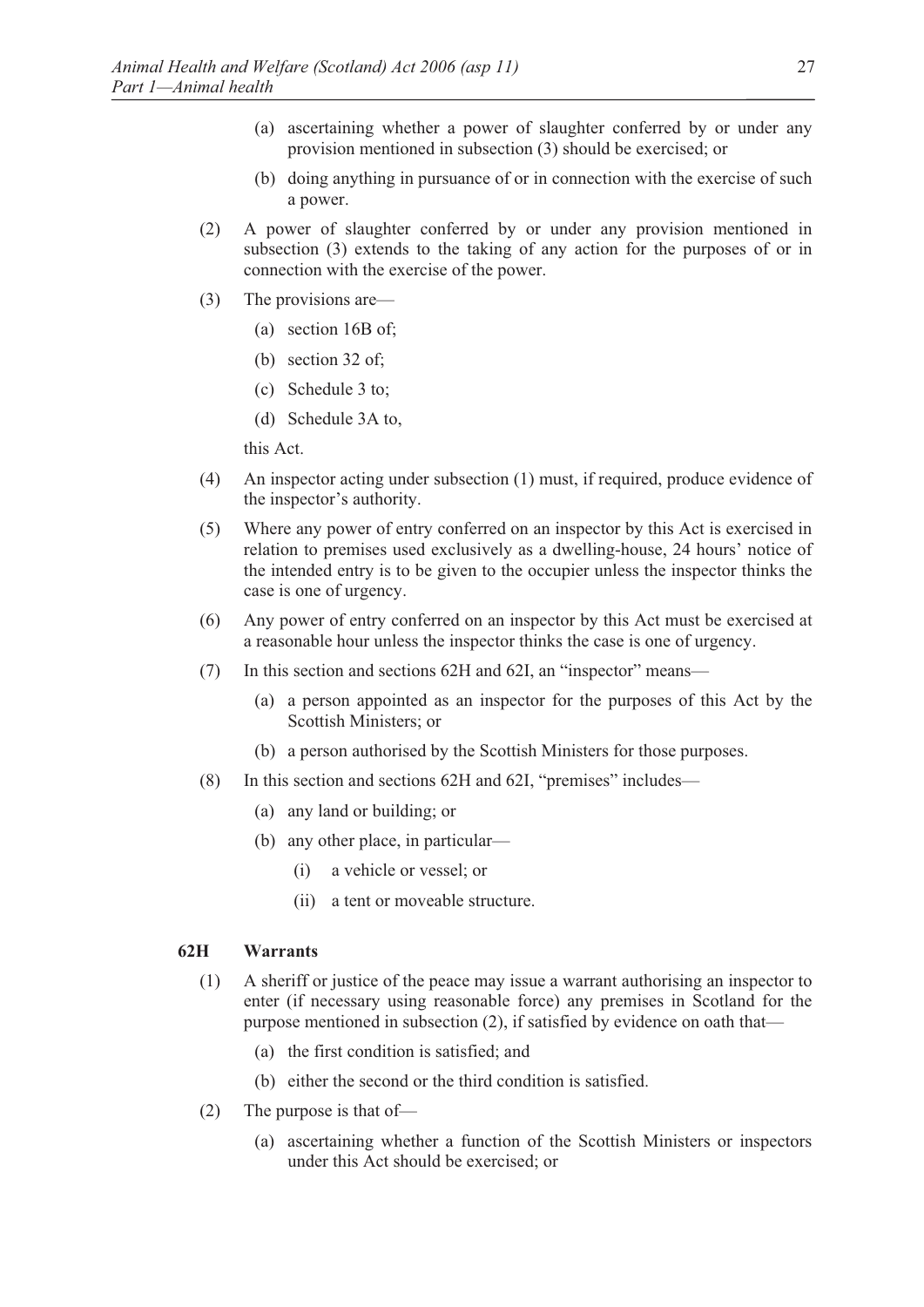- (b) doing anything in pursuance of or in connection with the exercise of such a function.
- (3) The evidence must include—
	- (a) a statement as to whether any representations have been made by the occupier of the premises to an inspector concerning the purpose for which the warrant is sought;
	- (b) a summary of any such representations.
- (4) The first condition is that there are reasonable grounds for an inspector to enter the premises for that purpose.
- (5) The second condition is that each of the following applies—
	- (a) the occupier has been informed of the decision to seek entry to the premises and of the reasons for that decision;
	- (b) the occupier has failed to allow entry to the premises on being requested to do so by an inspector; and
	- (c) the occupier has been informed of the intention to apply for the warrant.
- (6) The third condition is that—
	- (a) the premises are unoccupied or the occupier appears to be absent and (in either case) notice of intention to apply for the warrant has been left in a conspicuous place on the premises; or
	- (b) the object of entering would be defeated if the occupier were requested to allow entry or informed of an intention to apply for a warrant.
- (7) A warrant issued under this section must be executed at a reasonable hour unless the inspector thinks the case is one of urgency.
- (8) A warrant issued under this section remains in force for one month starting with the date of its grant.

#### **62I Entry and warrants: supplementary**

- (1) This section applies to an inspector who enters any premises by virtue of a power conferred on the inspector by or under this Act or under a warrant under section 62H.
- (2) The inspector may take on to the premises—
	- (a) such other persons as the inspector thinks necessary to give the inspector such assistance as the inspector thinks necessary;
	- (b) such equipment as the inspector thinks necessary.
- (3) The inspector may require any person on the premises who falls within subsection (4) to give the inspector such assistance as the inspector may reasonably require.
- (4) The following persons fall within this subsection—
	- (a) the occupier of the premises;
	- (b) a person appearing to the inspector to have charge of animals on the premises;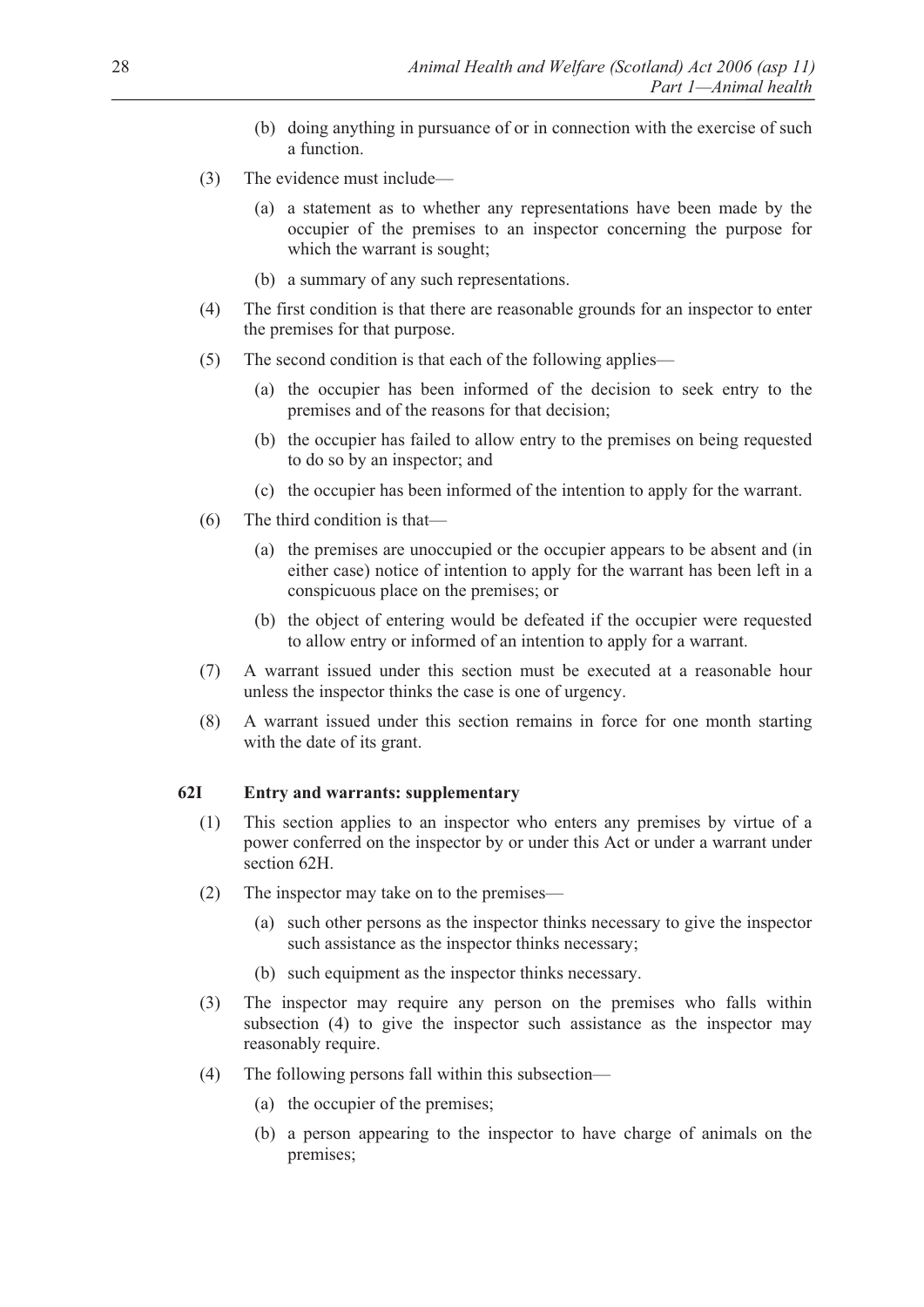- (c) a person appearing to the inspector to be under the direction or control of a person mentioned in paragraph (a) or (b).
- (5) If the inspector enters any premises by virtue of a warrant issued under section 62H the inspector must at the time of entry—
	- (a) serve a copy of the warrant on the occupier of the premises; or
	- (b) if the occupier is not on the premises, leave a copy of the warrant in a conspicuous place on the premises.
- (6) If the inspector enters any unoccupied premises the inspector must leave them as effectively secured against entry as the inspector found them.".

### **13 Inspection of vehicles**

After section 65A of the 1981 Act there is inserted—

# "**65B Inspection of vehicles: Scotland**

- (1) If each of the conditions in subsection (2) is satisfied, an inspector may stop, detain and inspect any vehicle to ascertain whether the provisions of any of the following are being complied with—
	- (a) this Act;
	- (b) an order under this Act;
	- (c) a regulation of a local authority made in pursuance of such an order;
	- (d) regulations made by the Scottish Ministers under this Act.
- (2) The conditions are—
	- (a) that the vehicle is in an infected place or area;
	- (b) that the inspector is accompanied by a constable in uniform.
- (3) In this section, a "vehicle" includes—
	- (a) a trailer, a semi-trailer or other thing which is designed or adapted to be towed by another vehicle;
	- (b) anything on a vehicle;
	- (c) a detachable part of a vehicle;
	- (d) a container or other structure designed or adapted to be carried by or on a vehicle.".

# **14 Penalties and time limits**

For section 75 (punishment of summary offences not otherwise provided for) of the 1981 Act there is substituted—

# "**75 Penalties and time limits for certain offences: Scotland**

- (1) This section applies to any offence under this Act for which no penalty is specified by any other provision of this Act.
- (2) A person guilty of an offence to which this section applies is liable on summary conviction to imprisonment for a term not exceeding six months or to a fine not exceeding level 5 on the standard scale or to both.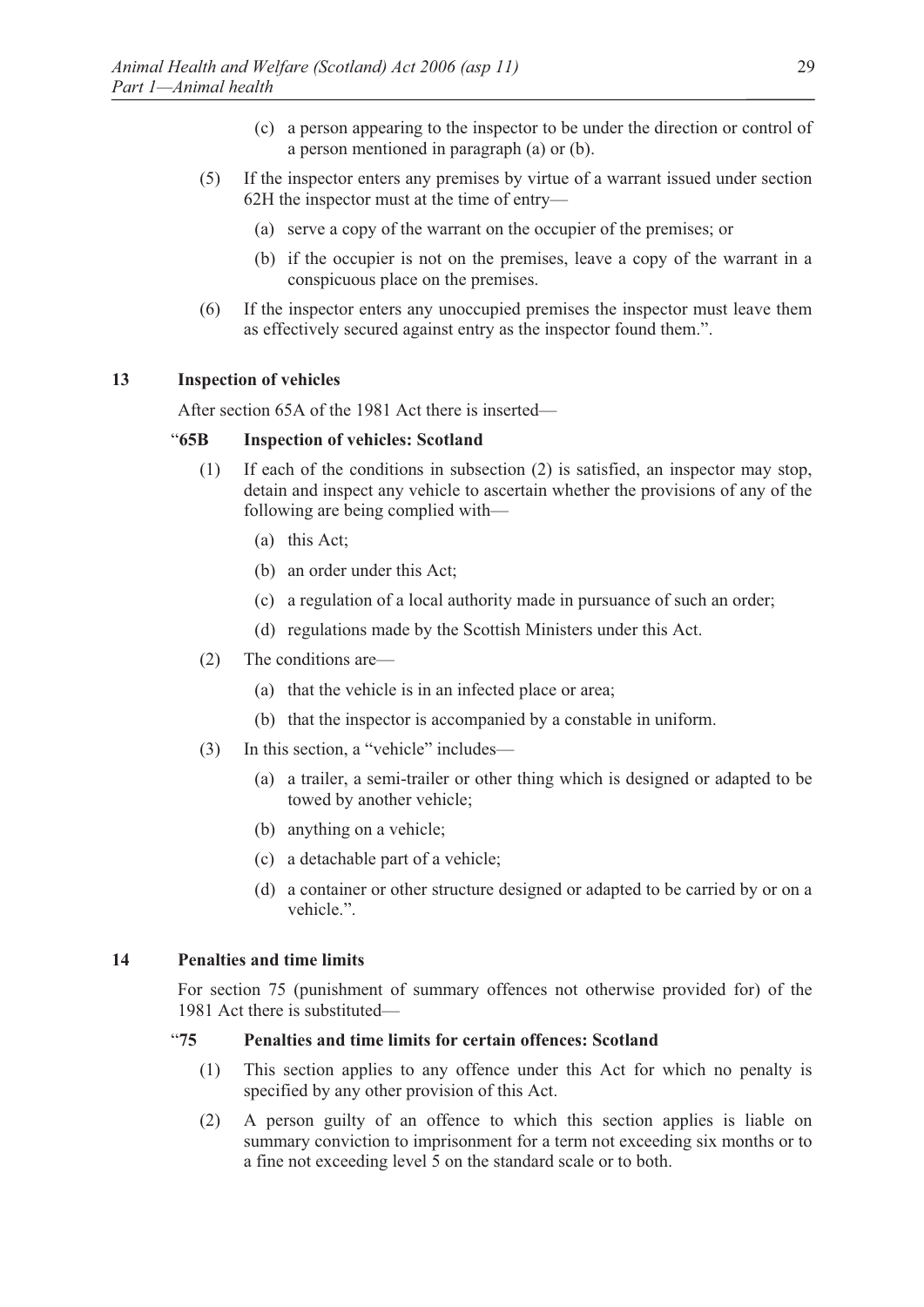- (3) Proceedings for an offence to which this section applies may be brought within the period of 6 months from the date on which evidence sufficient in the opinion of the prosecutor to warrant the proceedings came to the prosecutor's knowledge.
- (4) No such proceedings may be brought more than 3 years—
	- (a) after the commission of the offence; or
	- (b) in the case of an offence involving a continuous contravention, after the last date on which the offence was committed.
- (5) It shall be competent in a prosecution of an offence involving a continuous contravention to include the entire period during which the contravention occurred.
- (6) For the purposes of this section proceedings shall be deemed to be commenced on the date on which a warrant to apprehend or to cite the accused is granted provided that the warrant is executed without undue delay.
- (7) A certificate signed by or on behalf of the prosecutor and stating the date on which such evidence came to the prosecutor's knowledge is conclusive evidence of that fact; and a certificate stating that matter and purporting to be so signed is to be treated as being so signed unless the contrary is proved.".

### **15 Electronic communication**

After section 83 of the 1981 Act there is inserted—

# "**83A Electronic communication: Scotland**

- (1) Any requirement in the provisions mentioned in subsection (3) for something to be done in writing may be met by doing that thing as described in subsection (2).
- (2) That is, by using a document—
	- (a) transmitted by electronic means; and
	- (b) capable of being reproduced in legible form.
- (3) Those provisions are—
	- (a) sections  $3(2)$ ,  $30(1)$ ,  $36Q(1)$  and  $(6)$ ,  $40(1)(b)$ ,  $41(1)(b)$ ,  $47$ ,  $60(9)$ ,  $63(4)$ and 65(1) of, and paragraph 2(4) of Schedule 3 to, this Act;
	- (b) sections  $17(3)$ ,  $22(7)(a)$ ,  $62G(5)$  and 81 (each as read with section 83(1)) of this Act.
- (4) But subsection (1) applies in relation to section  $17(3)$ ,  $22(7)(a)$ ,  $30(1)$ ,  $36Q(1)$ or  $(6)$  or  $62G(5)$  only if—
	- (a) the recipient has consented to receive electronic communication for the purpose; and
	- (b) transmission is to an email address provided by the recipient.
- (5) For the purposes of sections 17(3), 22(7)(a), 30(1) and 36Q(1), a document transmitted under subsection (1) shall be taken to be received on the day after the day of its transmission.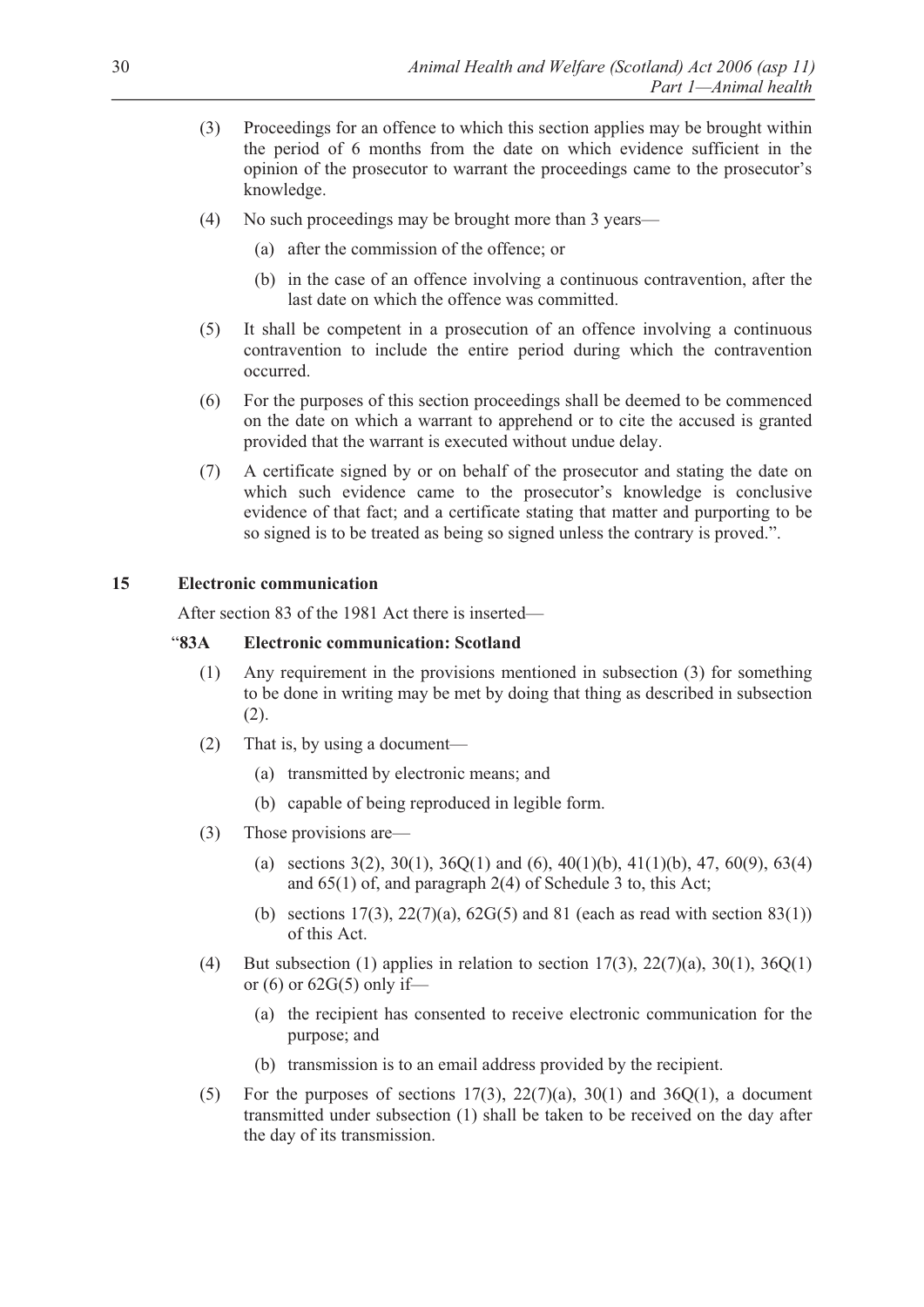- (6) The Scottish Ministers may, for the purposes of this Act, by order make further provision for the purposes of or in connection with—
	- (a) using electronic communication (including the use of electronic signatures);
	- (b) using documents in electronic form.
- (7) An order under subsection (6)—
	- (a) may make provision by amending this Act or otherwise;
	- (b) shall be made by statutory instrument subject to annulment in pursuance of a resolution of the Scottish Parliament.
- (8) In this section—

 "electronic communication" is to be construed in accordance with section 15(1) of the Electronic Communications Act 2000 (c.7);

"electronic signature" is to be construed in accordance with section  $7(2)$ of that Act.".

#### **PART 2**

#### ANIMAL WELFARE

#### *Introductory*

#### **16 Animals to which this Part applies**

- (1) In this Part, "animal" means a vertebrate other than man.
- (2) But this Part does not apply to an animal while it is in its foetal or embryonic form.
- (3) The Scottish Ministers may by regulations—
	- (a) make provision which—
		- (i) extends the definition of "animal" so as to include invertebrates of any description,
		- (ii) applies instead of subsection (2) as respects any invertebrate so included,
	- (b) amend subsection (2) so as to extend the application of such provisions of this Part as are specified in the regulations to an animal from such earlier stage of its development as is so specified.
- (4) Regulations under subsection (3) may be made only if the Scottish Ministers are satisfied, on the basis of scientific evidence, that creatures of the kind concerned are capable of experiencing pain or suffering.
- (5) Before making regulations under subsection (3), the Scottish Ministers must consult—
	- (a) such persons appearing to them to represent relevant interests, and
	- (b) such other persons,

as they consider appropriate.

(6) In this section—

"vertebrate" means any creature of the Sub-phylum Vertebrata of the Phylum Chordata,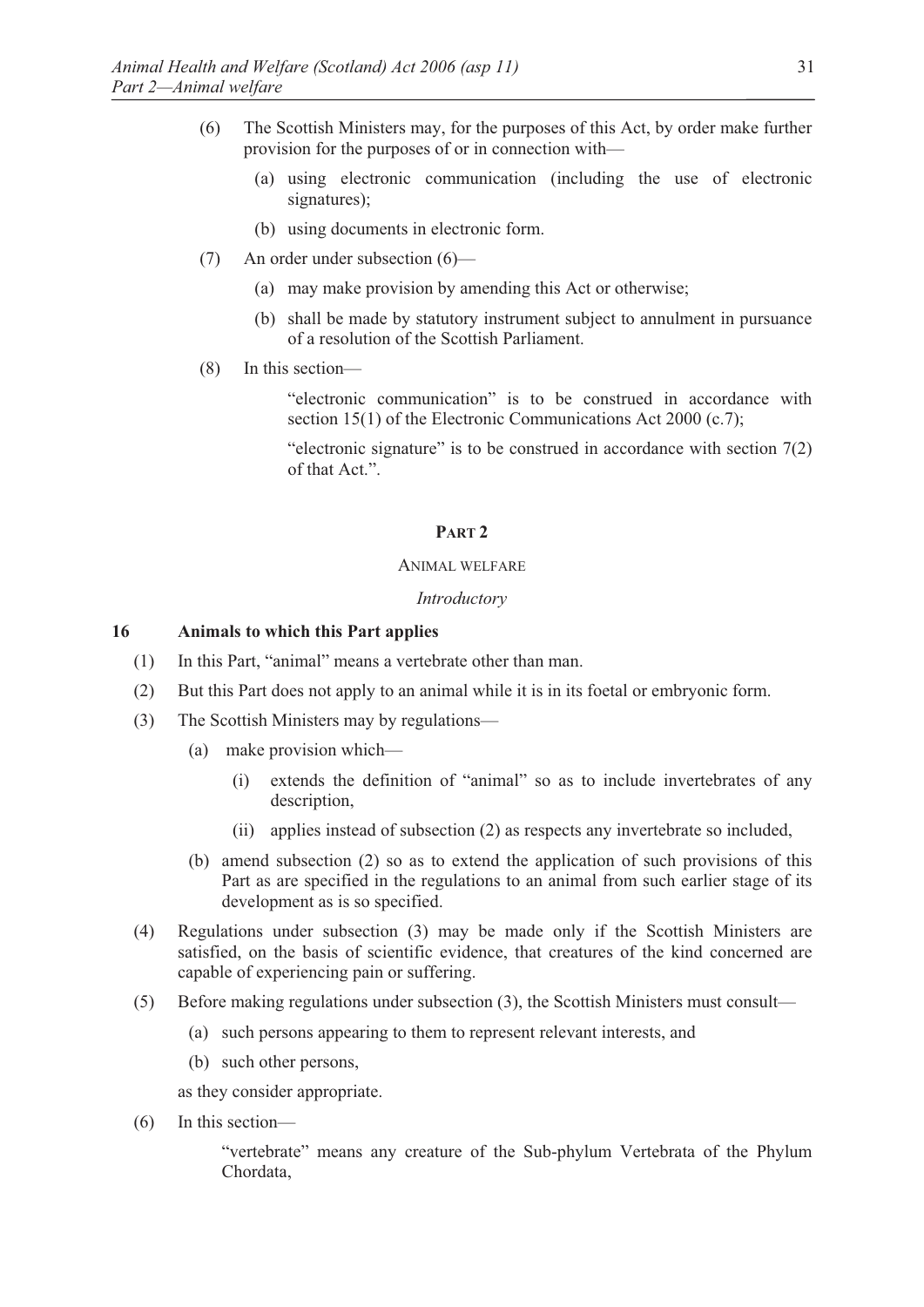"invertebrate" means any creature not of that Sub-phylum.

# **17 Protected animals**

- (1) In this Part, an animal is a "protected animal" if it is—
	- (a) of a kind which is commonly domesticated in the British Islands,
	- (b) under the control of man on a permanent or temporary basis, or
	- (c) not living in a wild state.
- (2) In subsection (1)(a), "British Islands" is to be construed in accordance with Schedule 1 to the Interpretation Act 1978 (c.30).

# **18 Responsibility for animals**

- (1) In this Part, references to being responsible for an animal mean being responsible for it on a permanent or temporary basis.
- (2) In this Part, references to being responsible for an animal include being in charge of it.
- (3) For the purposes of this Part, a person who owns an animal is always to be regarded as being a person who is responsible for it.
- (4) For the purposes of this Part, a person ("person A") is to be regarded as responsible for any animal for which a person who is under 16 years of age, of whom person A has actual care and control, is responsible.
- (5) For the purposes of this Part, a person does not relinquish responsibility for an animal by reason only of abandoning it.

### *Prevention of harm*

### **19 Unnecessary suffering**

- (1) A person commits an offence if—
	- (a) the person causes a protected animal unnecessary suffering by an act, and
	- (b) the person knew, or ought reasonably to have known, that the act would have caused the suffering or be likely to do so.
- (2) A person who is responsible for an animal commits an offence if—
	- (a) the person causes the animal unnecessary suffering by an act or omission, and
	- (b) the person knew, or ought reasonably to have known, that the act or omission would have caused the suffering or be likely to do so.
- (3) A person ("person A") who is responsible for an animal commits an offence if—
	- (a) another person causes the animal unnecessary suffering by an act or omission, and
	- (b) person A—
		- (i) permits that to happen, or
		- (ii) fails to take such steps (whether by way of supervising the other person or otherwise) as are reasonable in the circumstances to prevent that happening.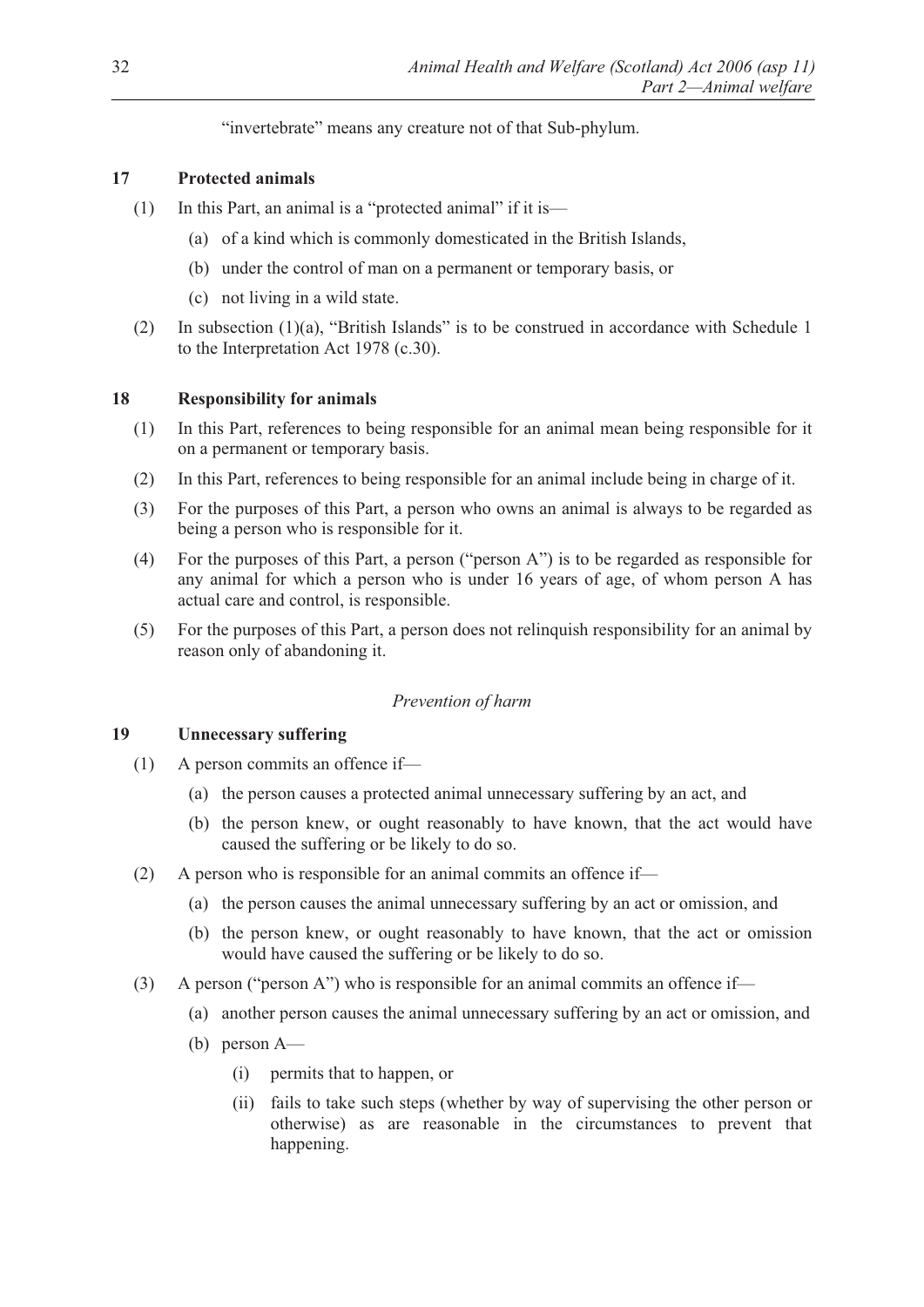- (4) The considerations to which regard is to be had in determining, for the purposes of subsections (1) to (3), whether suffering is unnecessary include—
	- (a) whether the suffering could reasonably have been avoided or reduced,
	- (b) whether the conduct concerned was in compliance with any relevant enactment or any relevant provisions of a licence or code of practice issued under an enactment,
	- (c) whether the conduct concerned was for a legitimate purpose, for example—
		- (i) the purpose of benefiting the animal, or
		- (ii) the purpose of protecting a person, property or another animal,
	- (d) whether the suffering was proportionate to the purpose of the conduct concerned,
	- (e) whether the conduct concerned was in the circumstances that of a reasonably competent and humane person.
- (5) This section does not apply to the destruction of an animal in an appropriate and humane manner.

# **20 Mutilation**

- (1) A person commits an offence if the person—
	- (a) carries out a prohibited procedure on a protected animal, or
	- (b) causes a prohibited procedure to be carried out on a protected animal.
- (2) A person ("person A") who is responsible for an animal commits an offence if—
	- (a) another person carries out a prohibited procedure on the animal, and
	- (b) person A—
		- (i) permits that to happen, or
		- (ii) fails to take such steps (whether by way of supervising the other person or otherwise) as are reasonable in the circumstances to prevent that happening.
- (3) A person commits an offence if the person takes a protected animal, or causes a protected animal to be taken, from a place in Scotland for the purpose of having a prohibited procedure carried out on the animal at a place outwith Scotland.
- (4) In this section, references to the carrying out of a prohibited procedure on an animal are to the carrying out of a procedure which involves interference with the sensitive tissues or bone structure of the animal.
- (5) This section does not apply—
	- (a) in relation to a procedure which is carried out for the purpose of medical treatment of an animal,
	- (b) in relation to a procedure which is carried out—
		- (i) for a purpose which,
		- (ii) in such manner as, and
		- (iii) in accordance with such conditions as,

the Scottish Ministers may by regulations specify, or

(c) in such circumstances as the Scottish Ministers may by regulations specify.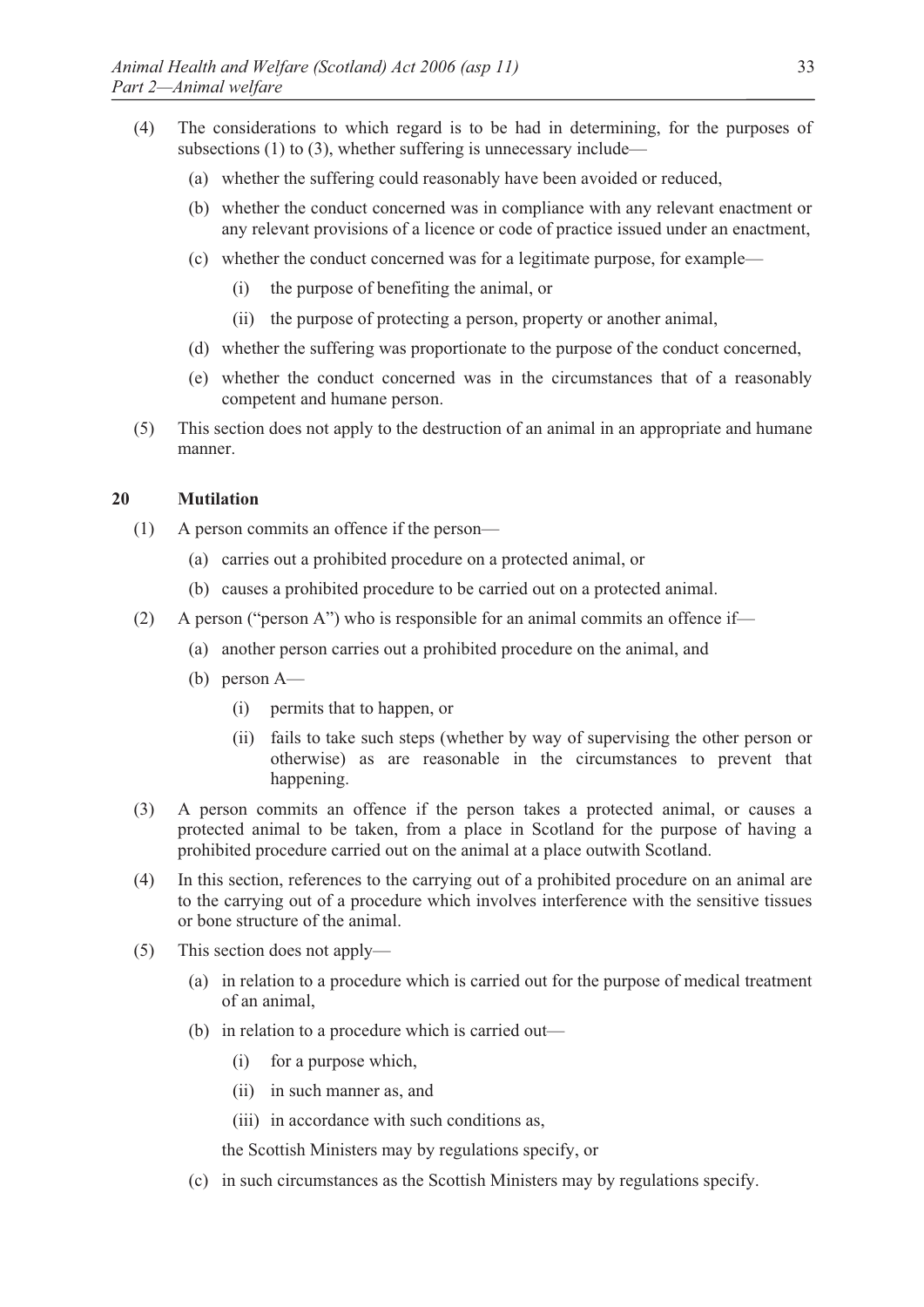- (6) Before making regulations under subsection (5), the Scottish Ministers must consult—
	- (a) such persons appearing to them to represent relevant interests, and
	- (b) such other persons,

as they consider appropriate.

# **21 Cruel operations**

- (1) A person commits an offence if the person performs an operation on a protected animal without due care and humanity.
- (2) A person ("person A") who is responsible for an animal commits an offence if—
	- (a) another person performs an operation on the animal without due care and humanity, and
	- (b) person A—
		- (i) permits that to happen, or
		- (ii) fails to take such steps (whether by way of supervising the other person or otherwise) as are reasonable in the circumstances to prevent that happening.
- (3) This section is subject to the Protection of Animals (Anaesthetics) Act 1954 (c.46).

# **22 Administration of poisons etc.**

- (1) A person commits an offence if, without lawful authority or reasonable excuse, the person—
	- (a) administers a poisonous or injurious drug or substance to a protected animal, or
	- (b) causes such a drug or substance to be taken by a protected animal,

and the person knows the drug or substance to be poisonous or injurious.

- (2) A person ("person A") who is responsible for an animal commits an offence if—
	- (a) without lawful authority or reasonable excuse, another person—
		- (i) administers a poisonous or injurious drug or substance to the animal, or
		- (ii) causes such a drug or substance to be taken by the animal, and
	- (b) person A—
		- (i) permits that to happen, or
		- (ii) knowing the drug or substance to be poisonous or injurious, fails to take such steps (whether by way of supervising the other person or otherwise) as are reasonable in the circumstances to prevent that happening.
- (3) In this section, references to a poisonous or injurious drug or substance include a drug or substance which, by virtue of the quantity or manner in which it is administered or taken, has the effect of a poisonous or injurious drug or substance.

# **23 Animal fights**

- (1) A person commits an offence if the person—
	- (a) keeps or trains an animal for an animal fight, or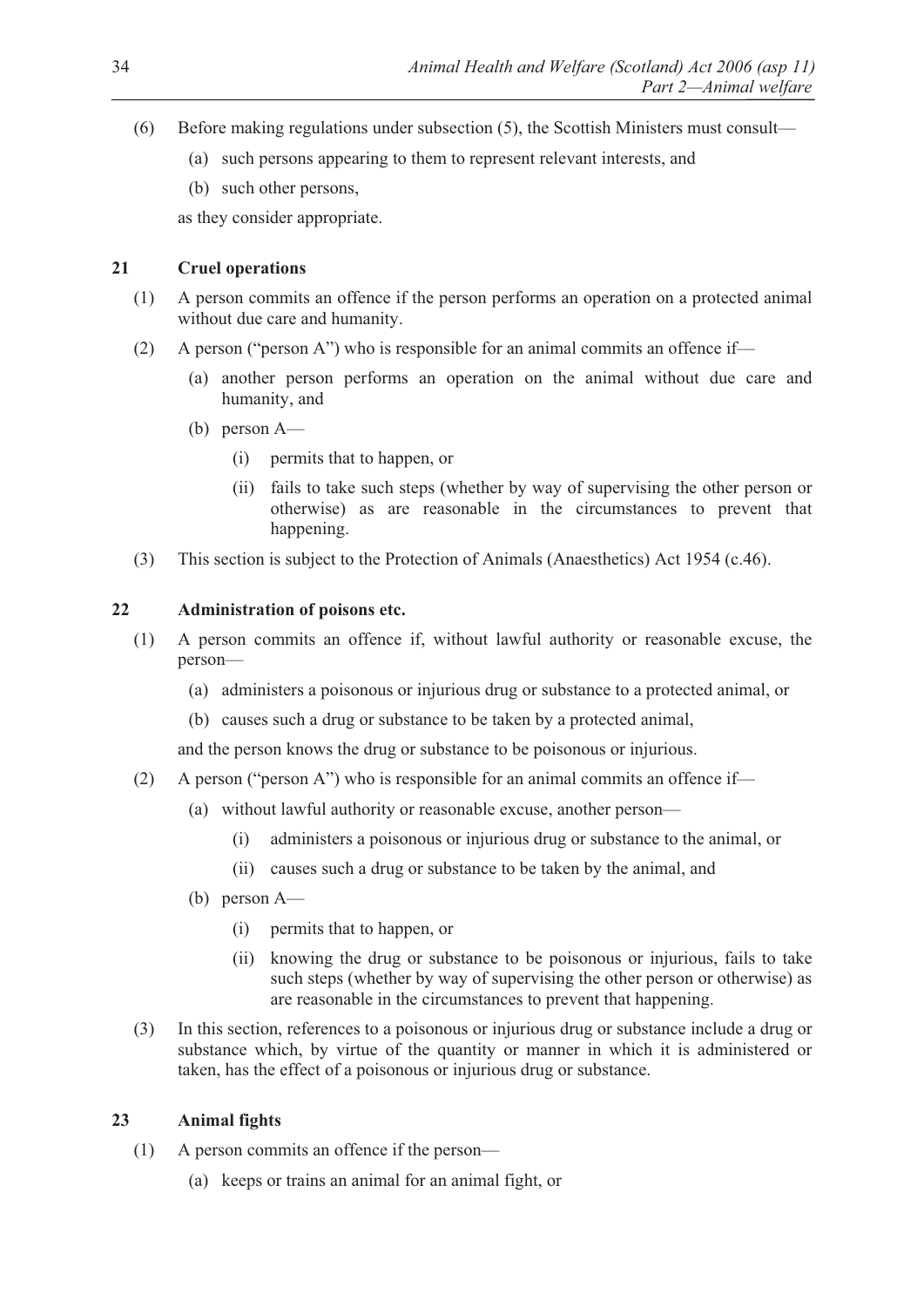- (b) possesses, without lawful authority or reasonable excuse, any equipment which is designed or adapted for use at an animal fight.
- (2) A person commits an offence if the person—
	- (a) causes an animal fight to take place,
	- (b) arranges an animal fight,
	- (c) participates in making, or carrying out, arrangements for an animal fight (including allowing premises to be used for, or charging admission to attend, an animal fight),
	- (d) makes or accepts a bet on the outcome of an animal fight or on the likelihood of anything occurring (or not occurring) in the course of an animal fight, or
	- (e) takes part in an animal fight.
- (3) A person commits an offence if, without lawful authority or reasonable excuse, the person is present at an animal fight.
- (4) A person commits an offence if the person—
	- (a) supplies a video recording of an animal fight,
	- (b) publishes a video recording of an animal fight,
	- (c) shows a video recording of an animal fight to another person, or
	- (d) possesses a video recording of an animal fight with the intention of supplying it to another person.
- (5) Subsection (4) does not apply if the video recording is of an animal fight which took place—
	- (a) outwith Great Britain, or
	- (b) before the date on which this subsection comes into force.
- (6) Subsection (4) does not apply—
	- (a) in relation to anything done—
		- (i) for the purpose of, or
		- (ii) by means of,

the inclusion of a video recording in a programme service,

- (b) in relation to anything done for the purposes of or in connection with law enforcement (including for the education or training of persons involved in law enforcement), or
- (c) in relation to anything done in the course of any other lawful activity in so far as the thing is done in the public interest or with a view to the public interest being served.
- (7) For the purposes of subsections (4) to  $(6)$ 
	- (a) the expression "programme service" has the same meaning as in the Communications Act 2003 (c.21),
	- (b) the expression "video recording" means a recording, in any form, from which a moving image may by any means be reproduced (and includes data stored on a computer disc or by other electronic means which is capable of conversion into a moving image),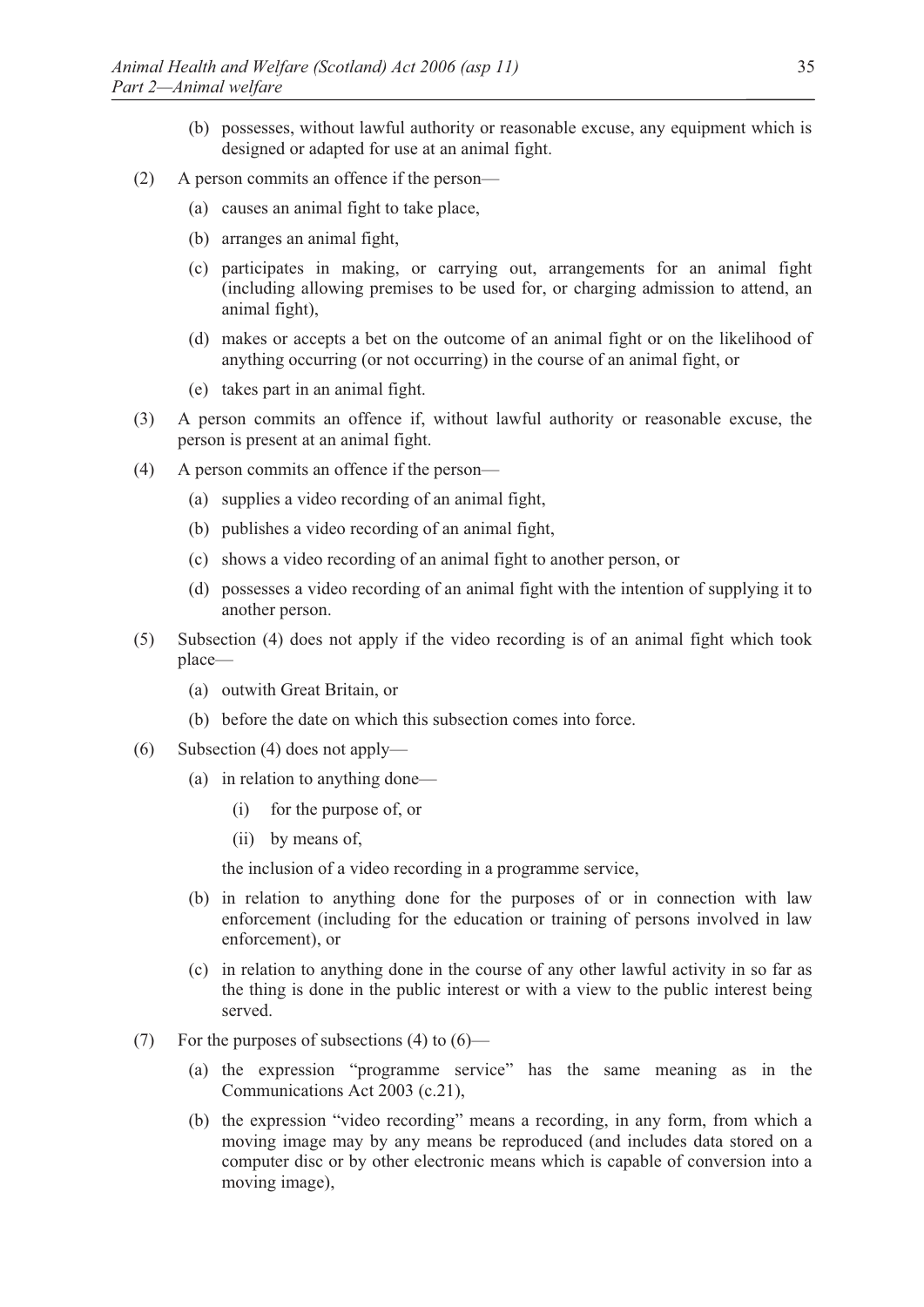- (c) references to supplying or publishing a video recording are to supplying or publishing a video recording in any manner (including, in relation to a video recording in the form of data recorded electronically, by means of transmitting such data),
- (d) references to showing a video recording are to showing a moving image reproduced from a video recording by any means.
- (8) Any reference in this Part to an animal in relation to which an offence was committed includes, in the case of an offence under this section, an animal involved in the animal fight concerned.
- (9) In this section, an "animal fight" is an occasion on which a protected animal is placed with an animal, or with a human, for the purpose of fighting, wrestling or baiting.

# *Promotion of welfare*

### **24 Ensuring welfare of animals**

- (1) A person commits an offence if the person does not take such steps as are reasonable in the circumstances to ensure that the needs of an animal for which the person is responsible are met to the extent required by good practice.
- (2) The circumstances to which, for the purposes of subsection (1), regard is to be had include—
	- (a) any lawful purpose for which the animal is kept,
	- (b) any lawful activity undertaken in relation to the animal.
- (3) For the purposes of subsection (1), an animal's needs include—
	- (a) its need for a suitable environment,
	- (b) its need for a suitable diet,
	- (c) its need to be able to exhibit normal behaviour patterns,
	- (d) any need it has to be housed with, or apart from, other animals,
	- (e) its need to be protected from suffering, injury and disease.
- (4) This section does not apply to the destruction of an animal in an appropriate and humane manner.

### **25 Care notices**

- $(1)$  If—
	- (a) it comes to an inspector's attention (including on information received from a constable) that a person is failing to secure the welfare of an animal for which the person is responsible, and
	- (b) it appears to the inspector that the failure constitutes an offence by the person under section 24,

the inspector may serve on the person a notice (in this section referred to as a "care notice").

- (2) A care notice must—
	- (a) specify—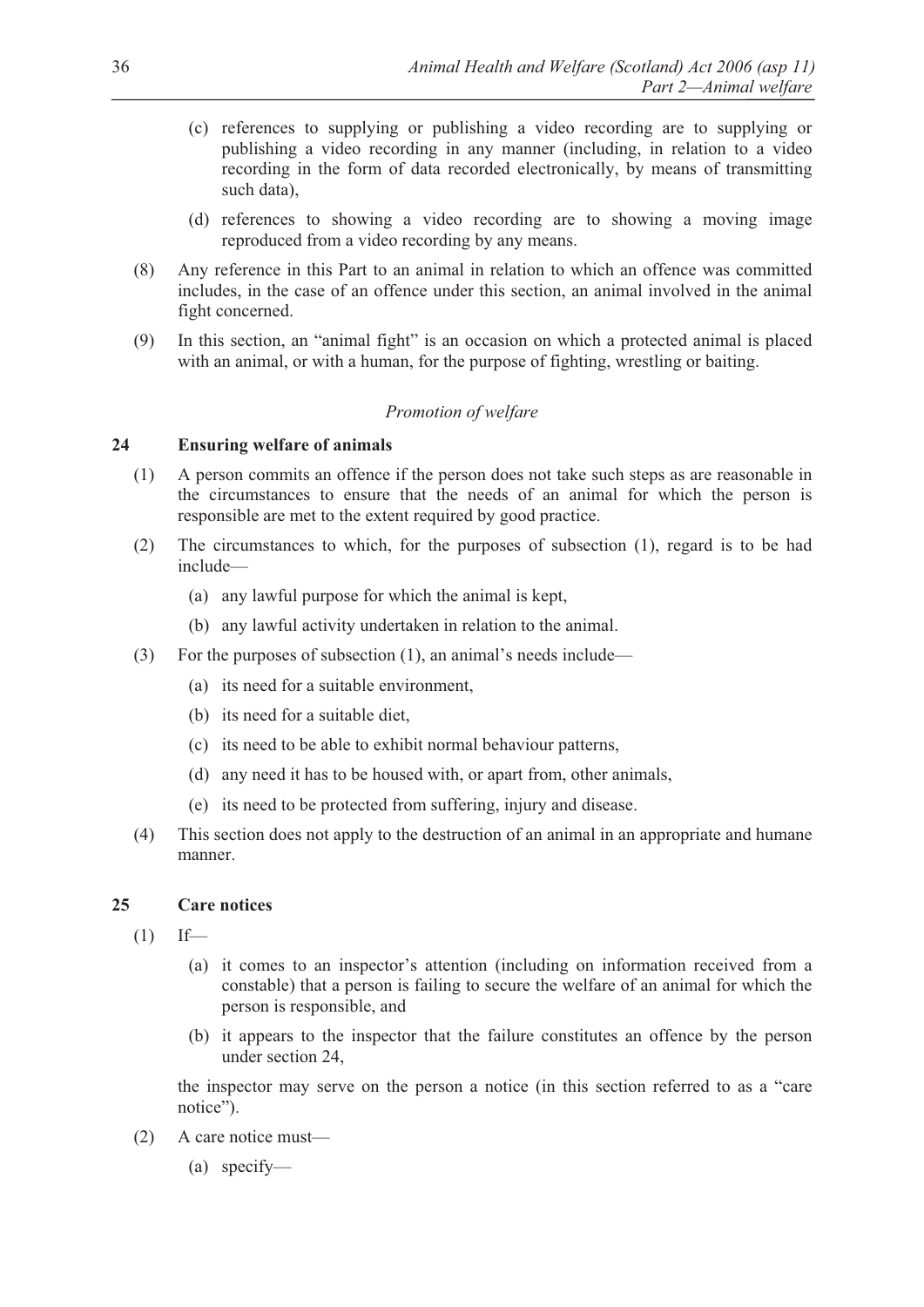- (i) the nature of the failure (including the reasons why it appears to the inspector that the failure constitutes an offence under section 24),
- (ii) the date on which the failure came to the inspector's attention,
- (b) describe the steps that the inspector considers need to be taken in order for the failure to be rectified,
- (c) require that those steps be taken,
- (d) fix a period (the "compliance period") within which those steps are to be taken, and
- (e) explain the effect of subsections (3) to (7).
- (3) Where a care notice is served, no proceedings for—
	- (a) an offence under subsection (7),
	- (b) an offence under section 24 which is constituted by the failure specified (or any continuation of it),

may be taken in respect of the default period before the compliance period expires.

- (4) Where a person complies with a care notice in every material regard, no proceedings for an offence under section 24 which is constituted by the failure specified (or any continuation of it) may be taken in respect of the default period.
- (5) In subsections (3) and (4), the "default period" is the period—
	- (a) beginning on the date specified under subsection  $(2)(a)(ii)$ , and
	- (b) ending on the date on which the compliance period expires.
- (6) An inspector may extend any compliance period.
- (7) A person on whom a care notice has been served commits an offence if, without reasonable excuse, the person fails in a material regard to comply with the notice.

#### **26 Provision for securing welfare**

- (1) The Scottish Ministers may by regulations make provision for the purposes of, and in connection with, securing the welfare of—
	- (a) animals for which a person is responsible,
	- (b) the progeny of such animals.
- (2) Regulations under subsection (1) may include, in particular—
	- (a) provision prescribing general or specific requirements or prohibitions,
	- (b) provision for enforcement, other than by way of proceedings for an offence, of provisions of the regulations,
	- (c) provision—
		- (i) that breach of a provision of the regulations is an offence,
		- (ii) for penalties as respects the offence,
	- (d) provision for and in connection with post-conviction orders (whether by reference to sections 39 to 43 or otherwise) in relation to an offence under the regulations,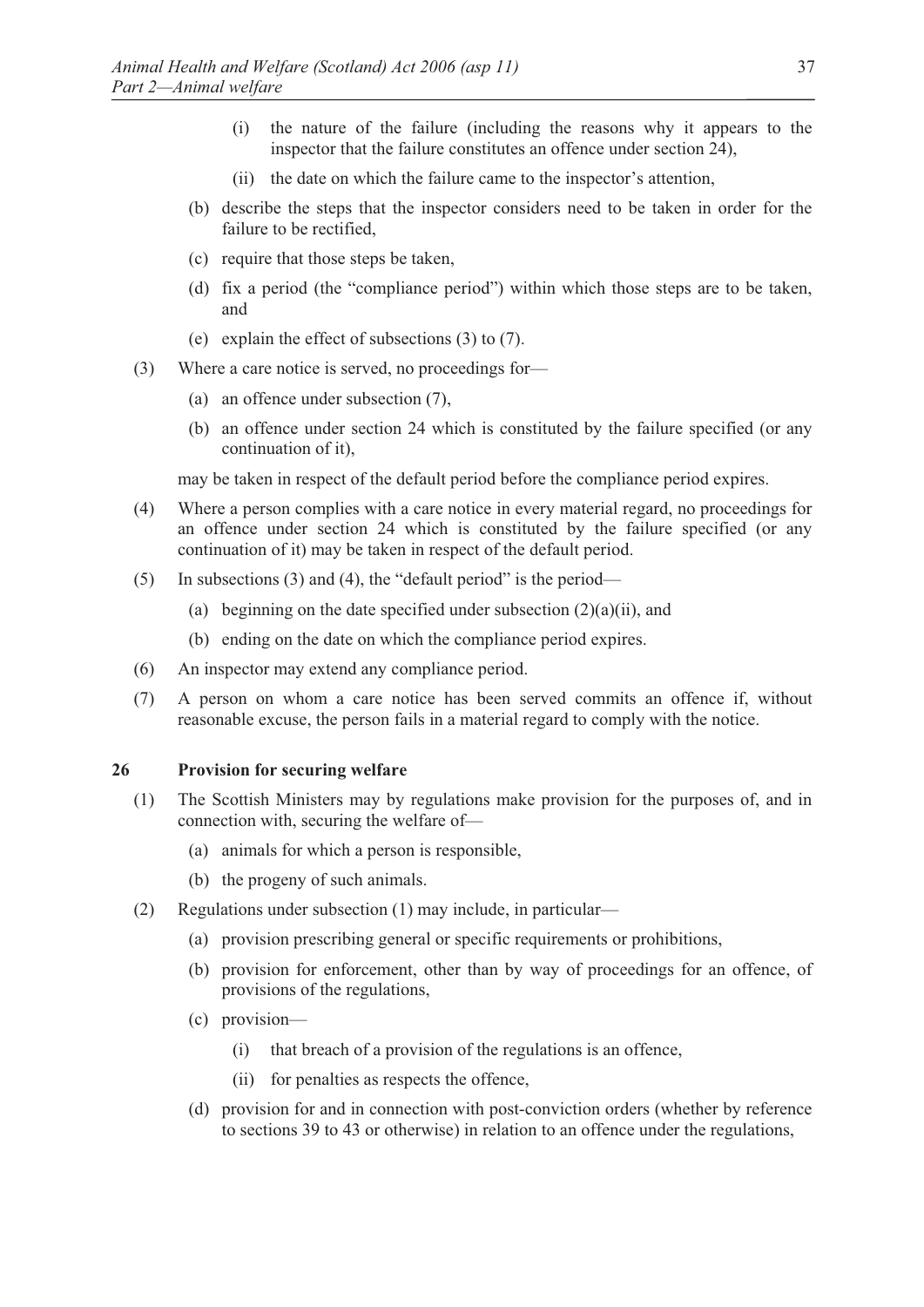- (e) provision conferring on persons of a specified description powers of entry, search, inspection and seizure in connection with breaches (and suspected breaches) of provisions of the regulations,
- (f) provision—
	- (i) that obstructing a person in the exercise of a power conferred by the regulations is an offence,
	- (ii) for penalties as respects the offence,
- (g) provision (whether or not subject to specified conditions) for exemptions from, or qualification to, any requirements, prohibitions or offences provided for in the regulations.
- (3) For the purpose of subsection (2), requirements and prohibitions may, in particular, relate to—
	- (a) the prevention of suffering,
	- (b) the way in which animals are looked after and the conditions in which they are kept,
	- (c) the identification of animals (whether by use of marks, microchips or otherwise),
	- (d) the breeding and rearing of animals,
	- (e) how animals are transported,
	- (f) how animals are prepared for killing and are killed,
	- (g) hygiene,
	- (h) the prevention of disease and of the spread of disease,
	- (i) the keeping of records.
- (4) Regulations under subsection (1) may also make provision for fees or other charges in relation to the exercise of functions under the regulations.
- (5) Before making regulations under subsection (1), the Scottish Ministers must consult—
	- (a) such persons appearing to them to represent relevant interests, and
	- (b) such other persons,

as they consider appropriate.

# **27 Licensing etc. of activities involving animals**

- (1) The Scottish Ministers may by regulations prohibit the carrying on, without the authority of a licence for the purpose, of an activity which—
	- (a) involves animals for which a person is responsible, and
	- (b) is specified in the regulations.
- (2) The Scottish Ministers may by regulations prohibit the carrying on, without the authority of registration for the purpose, of an activity which—
	- (a) involves animals for which a person is responsible, and
	- (b) is specified in the regulations.
- (3) Regulations under subsection (1) or (2) must be for the purposes of securing the welfare of animals for which a person is responsible.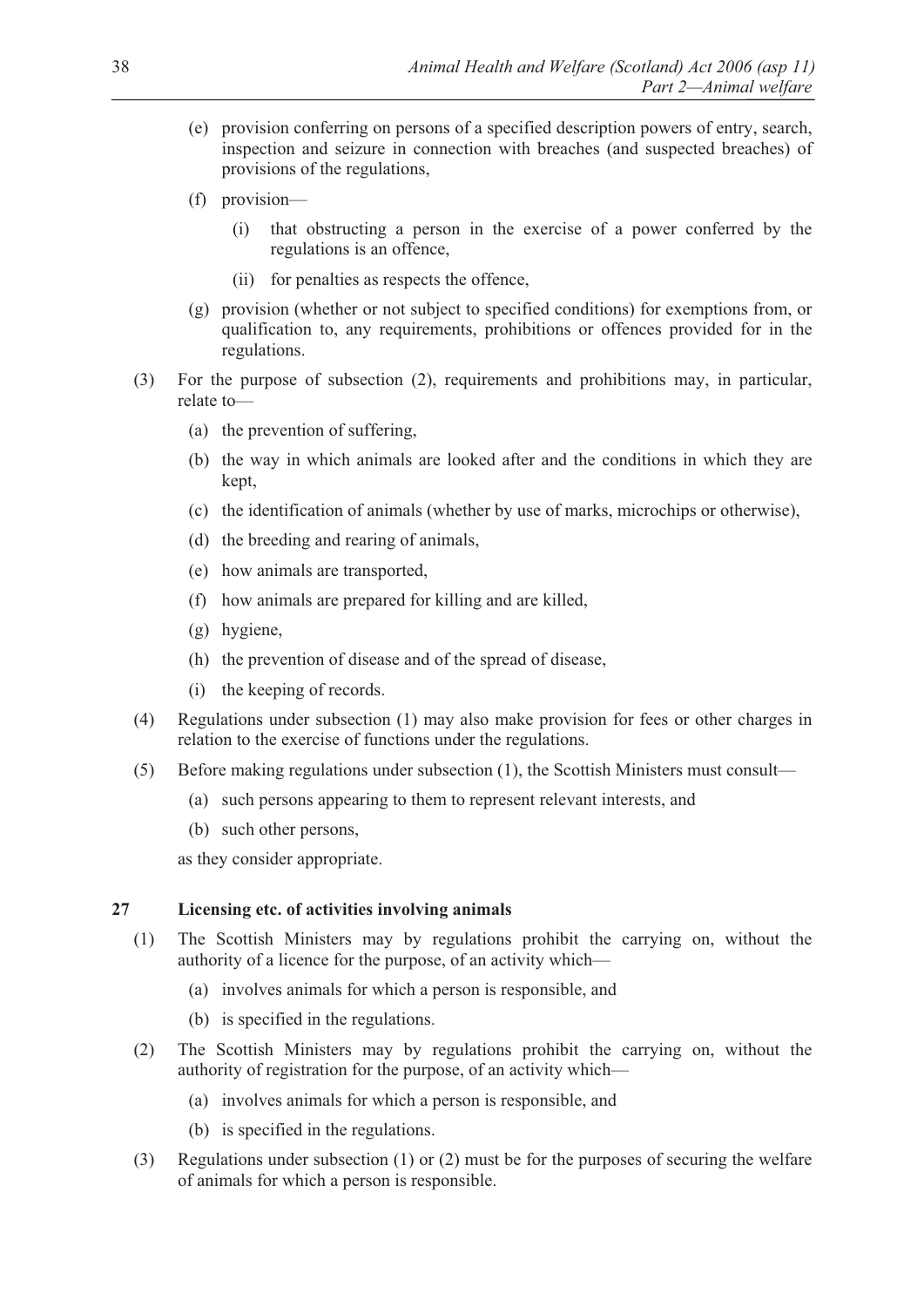- (4) Regulations under subsection (1) or (2) may include, in particular—
	- (a) provision for enforcement, other than by way of proceedings for an offence, of provisions of the regulations,
	- (b) provision—
		- (i) that breach of a provision of the regulations is an offence,
		- (ii) for penalties as respects the offence,
	- (c) provision for and in connection with post-conviction orders (whether by reference to sections 39 to 43 or otherwise) in relation to an offence under the regulations,
	- (d) provision conferring on persons of a specified description powers of entry, search, inspection and seizure in connection with breaches (and suspected breaches) of provisions of the regulations,
	- (e) provision—
		- (i) that obstructing a person in the exercise of a power conferred by the regulations is an offence,
		- (ii) for penalties as respects the offence,
	- (f) provision (whether or not subject to specified conditions) for exemptions from, or qualification to, an offence under the regulations.
- (5) The Scottish Ministers may by regulations make provision about—
	- (a) licences for the purposes of subsection (1),
	- (b) registration for the purposes of subsection (2).
- (6) Such provision may, in particular, relate to—
	- (a) procedures for—
		- (i) applying for licences or (as the case may be) registration,
		- (ii) granting and refusing applications,
	- (b) any—
		- (i) qualifications required to be held by applicants for licences or (as the case may be) registration,
		- (ii) other matters to be taken into account when considering applications for licences or (as the case may be) registration,
	- (c) conditions of licences or (as the case may be) registration,
	- (d) suspension and revocation of licences or (as the case may be) registration in specified circumstances,
	- (e) appeals in connection with the matters mentioned in paragraphs (a) to (d).
- (7) Regulations under subsection (5)(a) may include, in particular—
	- (a) provision for enforcement, other than by way of proceedings for an offence, of provisions of licences,
	- (b) provision—
		- (i) that contravention of a condition of a licence is an offence,
		- (ii) for penalties as respects the offence,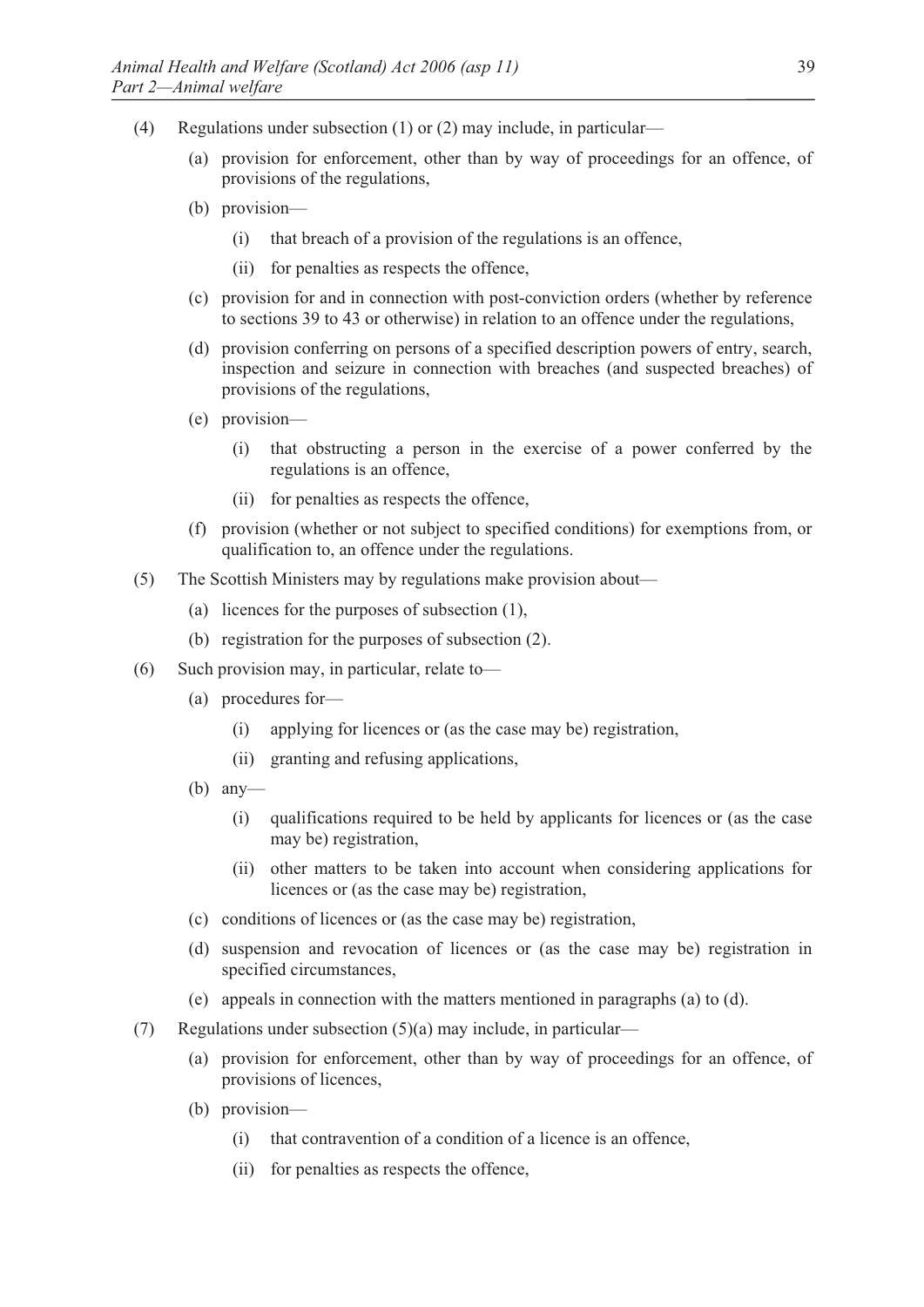- (c) provision for and in connection with post-conviction orders (whether by reference to sections 39 to 43 or otherwise) in relation to an offence under the regulations,
- (d) provision conferring on persons of a specified description powers of entry, search, inspection and seizure in connection with contraventions (and suspected contraventions) of provisions of licences.
- (8) Regulations under subsection (1), (2) or (5) may also make provision for fees or other charges in relation to the exercise of functions under the regulations.
- (9) Before making regulations under subsection (1), (2) or (5), the Scottish Ministers must consult—
	- (a) such persons appearing to them to represent relevant interests, and
	- (b) such other persons,

as they consider appropriate.

# **28 Prohibition on keeping certain animals**

- (1) The Scottish Ministers may by regulations prohibit the keeping at—
	- (a) domestic premises,
	- (b) other premises,

of any animals of a kind specified in the regulations.

- (2) For the purposes of subsection  $(1)(b)$ , "other premises"—
	- (a) does not include the premises of a zoo—
		- (i) to which the Zoo Licensing Act 1981 (c.37) applies, and
		- (ii) which is licensed under that Act,
	- (b) otherwise, means premises of such type as are described in the regulations.
- (3) Regulations under subsection (1) must be for the purposes of securing the welfare of animals.
- (4) Regulations under subsection (1) may include, in particular—
	- (a) provision for enforcement, other than by way of proceedings for an offence, of provisions of the regulations,
	- (b) provision—
		- (i) that breach of a provision of the regulations is an offence,
		- (ii) for penalties as respects the offence,
	- (c) provision for and in connection with post-conviction orders (whether by reference to sections 39 to 43 or otherwise) in relation to an offence under the regulations,
	- (d) provision conferring on persons of a specified description powers of entry, search, inspection and seizure in connection with breaches (and suspected breaches) of provisions of the regulations,
	- (e) provision—
		- (i) that obstructing a person in the exercise of a power conferred by the regulations is an offence,
		- (ii) for penalties as respects the offence,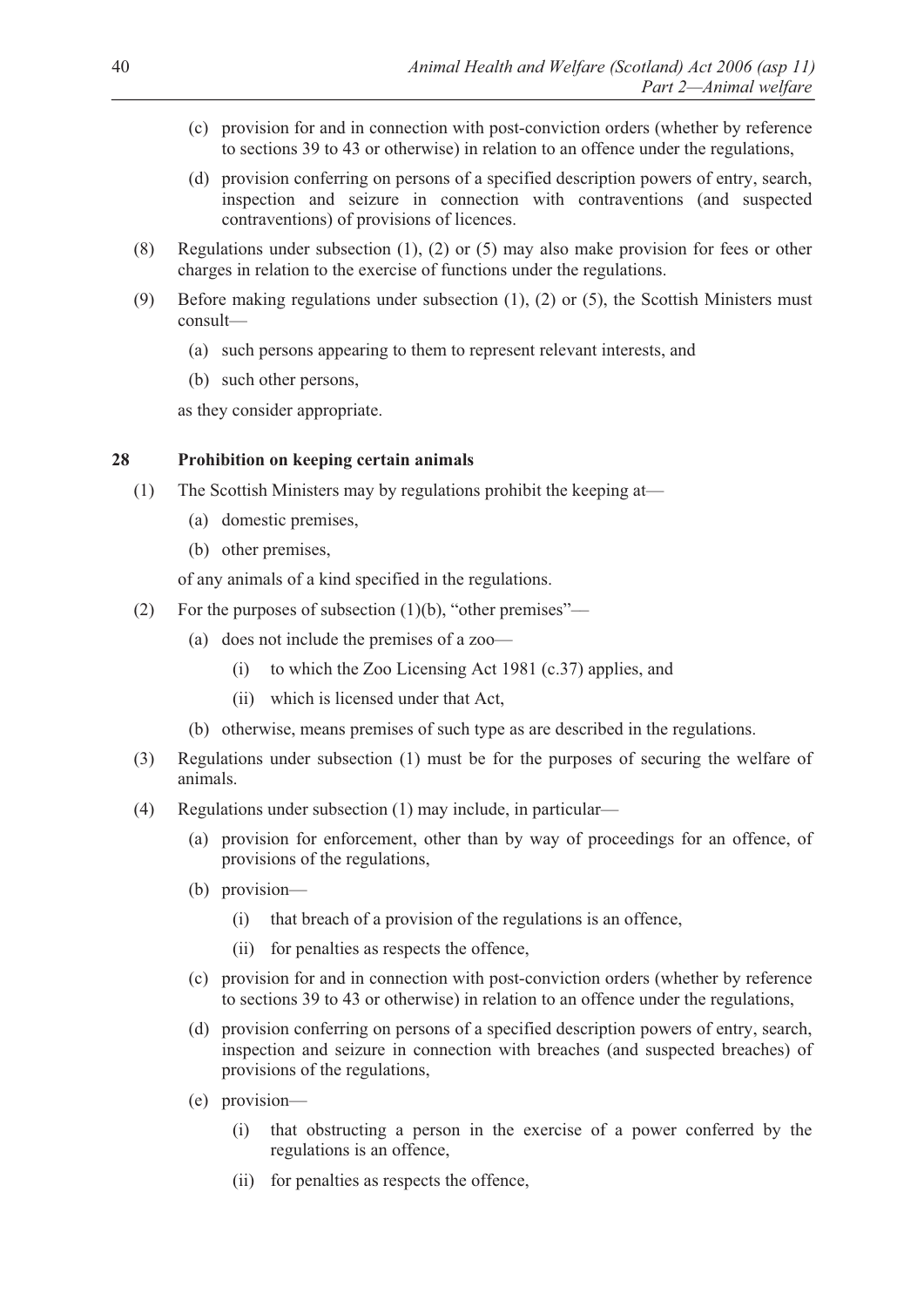- (f) provision (whether or not subject to specified conditions) for exemptions from, or qualification to, an offence under the regulations.
- (5) In determining whether to make regulations under subsection (1) in relation to a type of premises, the Scottish Ministers must have regard to whether (and the extent to which) adequate provision for the welfare of animals of the kind in question—
	- (a) is capable of being made, and
	- (b) is likely to be made,

at that type of premises.

- (6) Before making regulations under subsection (1), the Scottish Ministers must consult—
	- (a) such persons appearing to them to represent relevant interests, and
	- (b) such other persons,

as they consider appropriate.

# **29 Abandonment**

- (1) A person commits an offence if, without reasonable excuse, the person—
	- (a) abandons an animal for which the person is responsible, and
	- (b) does so in circumstances likely to cause it unnecessary suffering.
- (2) A person commits an offence if, without reasonable excuse, the person—
	- (a) leaves unattended an animal for which the person is responsible, and
	- (b) fails to make adequate provision for its welfare.
- (3) The considerations to which regard is to be had in determining, for the purposes of subsection (2), whether such provision has been made include—
	- (a) the kind of animal concerned and its age and state of health,
	- (b) the length of time for which it is, or has been, left,
	- (c) what it reasonably requires by way of—
		- (i) food and water,
		- (ii) shelter and warmth.

# **30 Sale of animals to children**

- (1) A person ("person A") commits an offence if person A sells an animal to a person ("person B") who is under 16 years of age.
- (2) It is a defence to a charge of an offence under subsection (1) for person A to demonstrate that person A—
	- (a) having been shown convincing evidence (for example, a passport or a photocard driving licence) of person B's identity and age, or
	- (b) having no reasonable cause to suspect from person B's appearance that person B was under 16 years of age,

believed that person B was aged 16 years or over.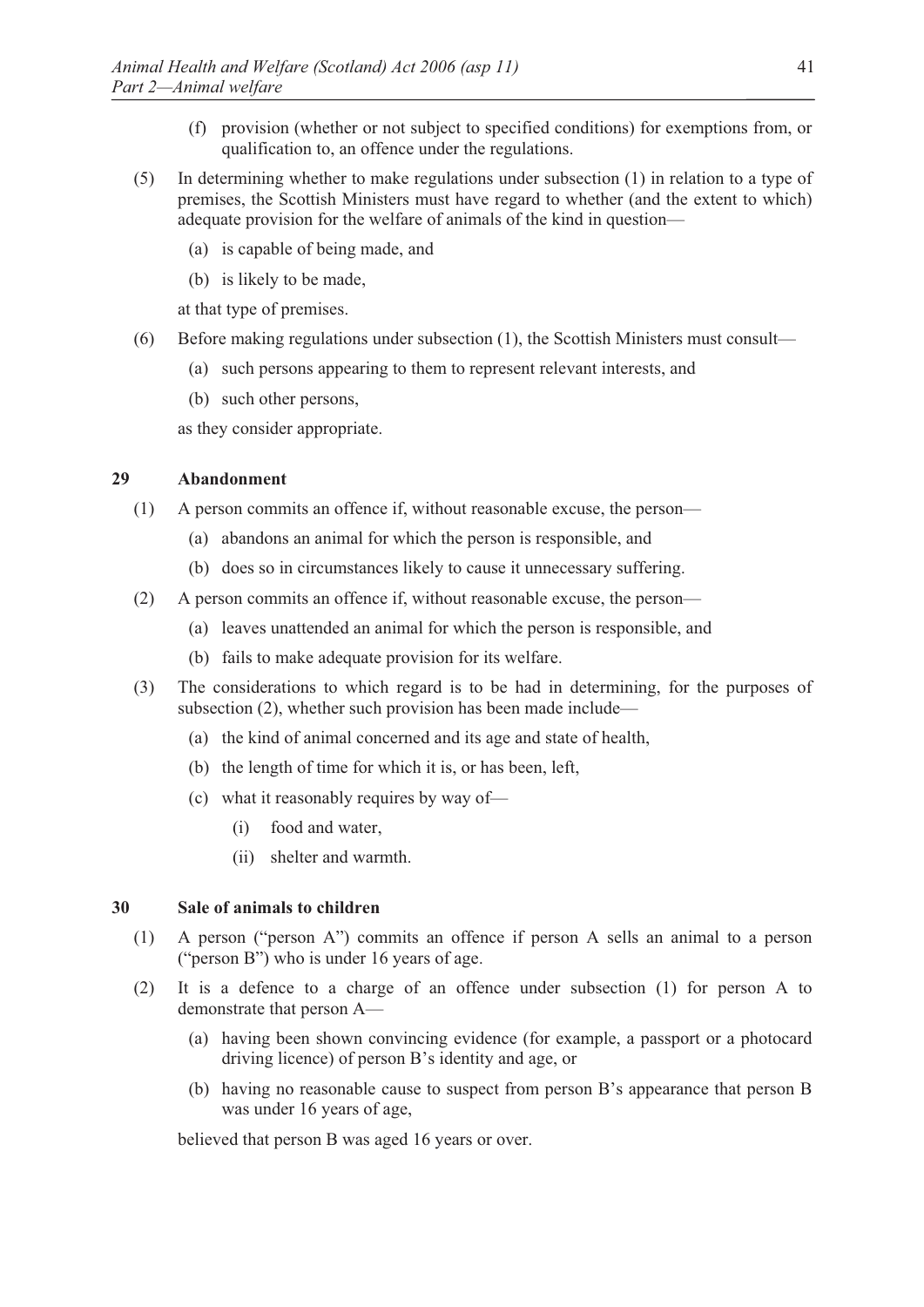(3) For the purposes of subsection (1), selling an animal includes transferring, or agreeing to transfer, ownership of the animal in consideration of entry by the transferee into another transaction.

# **31 Offering animals as prizes**

- (1) A person commits an offence if the person offers or gives an animal to another person as a prize.
- (2) Subsection (1) does not apply where the prize is offered or given in a family context.

# *Animals in distress*

# **32 Taking possession of animals**

- (1) An inspector or a constable may, if it appears that a protected animal is suffering—
	- (a) take, or
	- (b) arrange for the taking of,

such steps as appear to be immediately necessary to alleviate the animal's suffering.

- (2) However, subsection (1) does not authorise the destruction of a protected animal (for which section 35 makes provision).
- (3) If a veterinary surgeon certifies that a protected animal is—
	- (a) suffering, or
	- (b) likely to suffer if its circumstances do not change,

an inspector or a constable may take possession of the animal.

- (4) But an inspector or a constable may take that step, or arrange for the taking of that step, without the certification of a veterinary surgeon if—
	- (a) it appears that the animal is—
		- (i) suffering, or
		- (ii) likely to suffer if its circumstances do not change, and
	- (b) it is reasonable in the circumstances not to seek the assistance of, or wait for, a veterinary surgeon.
- (5) Where possession is taken of an animal under subsection (3) or (4), an inspector or constable may also take possession of any dependent offspring of the animal.
- (6) Where possession is taken of an animal under subsection (3), (4) or (5), an inspector or a constable may—
	- (a) remove the animal, or arrange for it to be removed, to a place of safety,
	- (b) care for the animal, or arrange for it to be cared for—
		- (i) at the place where it was found,
		- (ii) at such other place as the inspector or constable considers appropriate.
- (7) An inspector or a constable may use (or arrange to have used) a mark, microchip or another method for identifying any animal so taken.
- (8) An inspector or a constable may, in acting under subsection  $(6)(b)(i)$ , make use of any equipment found at the place.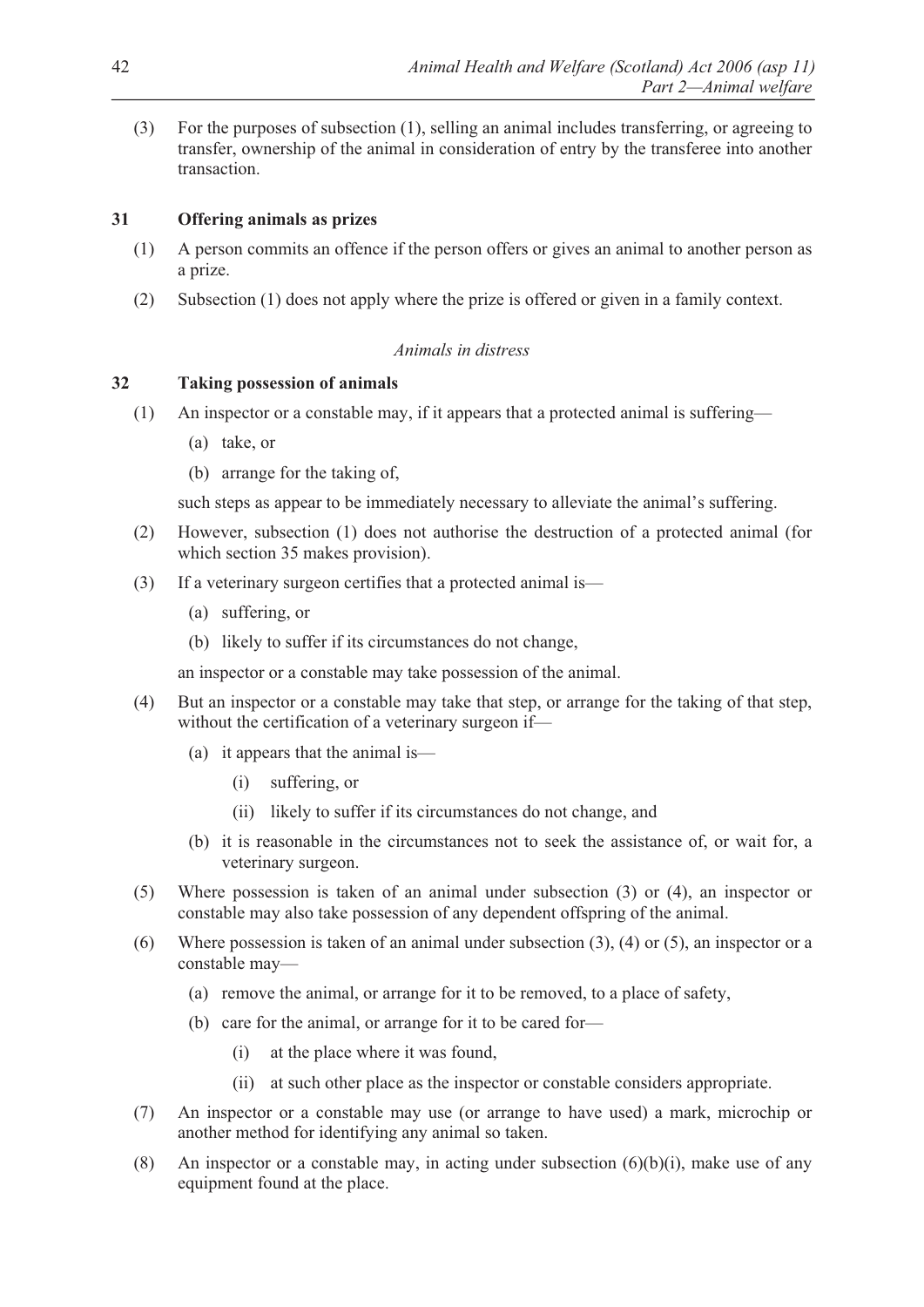- (9) A veterinary surgeon may examine, and take samples from, an animal for the purpose of determining its condition for the purposes of subsection (3).
- (10) In considering, for the purposes of subsection (3) or (4), whether an animal is likely to suffer if its circumstances do not change, account may be taken of any suffering of other animals that are (or were recently) subject to similar circumstances at the same place.
- (11) Any expenses reasonably incurred by an inspector or a constable in consequence of acting under this section are to be reimbursed by the owner or any other person responsible for the animal concerned.
- (12) This section is without prejudice to—
	- (a) the ability of an inspector or a constable to take possession of an animal with the consent of its owner or of any other person who is responsible for it, and
	- (b) any other authority for taking possession of an animal.

# **33 Release orders where animals taken**

- (1) The court may order that any animal taken into possession under section 32 be given up to a person specified in the order.
- (2) An order under subsection (1) may be made on summary application by—
	- (a) the owner of the animal, or
	- (b) any other person appearing to the court to have a sufficient concern for the animal.
- (3) A person is entitled to be heard in relation to an application for an order under subsection (1) if (despite not being the applicant) the person is—
	- (a) the owner of the animal,
	- (b) an inspector,
	- (c) a constable who—
		- (i) took the animal into possession under section 32,
		- (ii) is caring for, or has arranged for the care of, the animal under that section,
	- (d) a person—
		- (i) with whom an arrangement for the care of the animal has been made under that section, and
		- (ii) who is authorised by the Scottish Ministers to be heard in relation to the application, or
	- (e) any other person appearing to the court to have a sufficient concern for the animal.
- (4) In determining whether to make an order under subsection (1), the court must have regard to the desirability of—
	- (a) protecting the value of any animal to which the order applies, and
	- (b) avoiding increasing any expenses which a person may be required to reimburse.

### **34 Disposal orders where animals taken**

- (1) The court may, in relation to any animal taken into possession under section 32, order—
	- (a) that specified treatment be administered to the animal,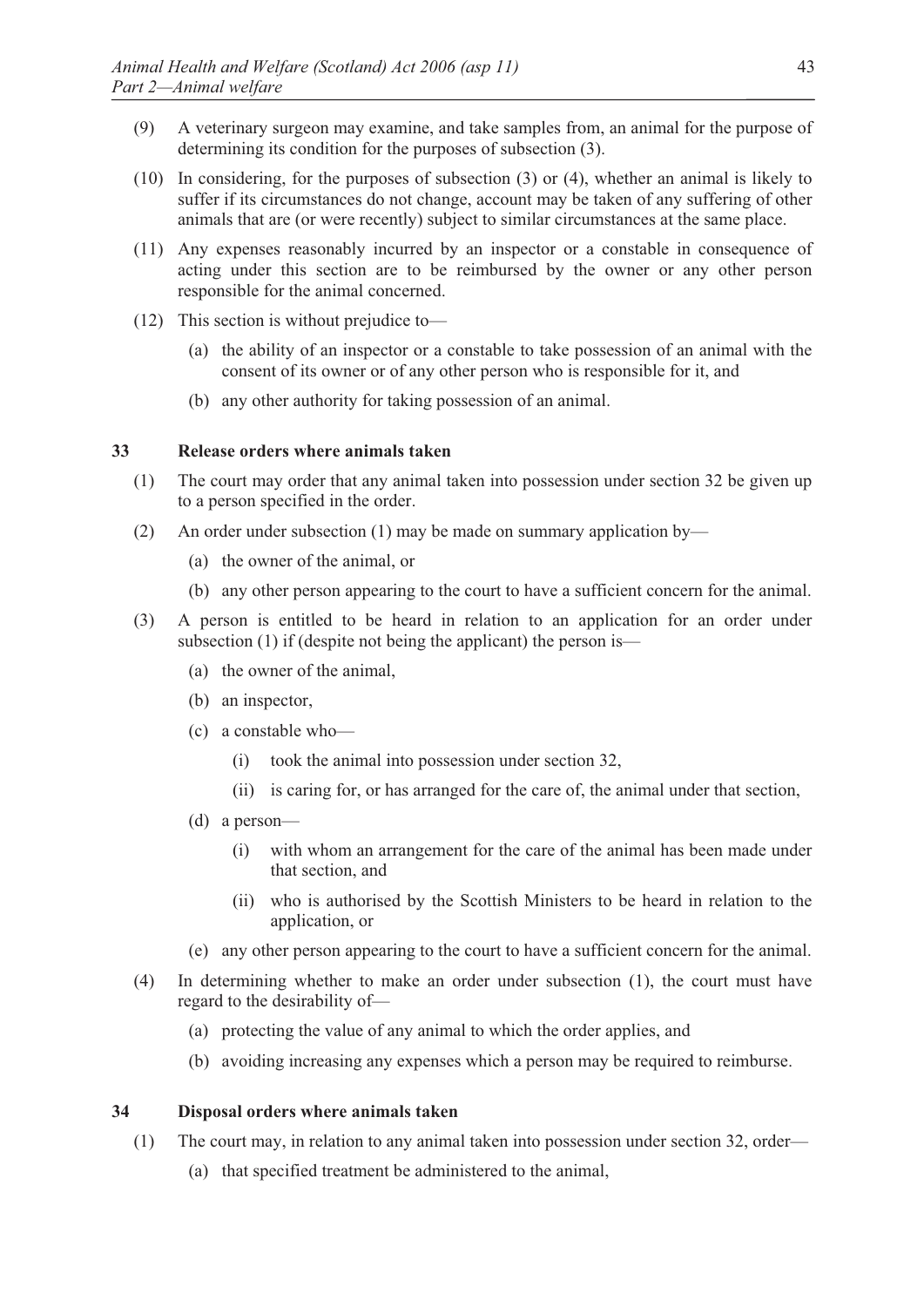- (b) that the animal be—
	- (i) destroyed,
	- (ii) sold, or
	- (iii) disposed of in another manner.
- (2) An order under subsection (1) may include—
	- (a) provision appointing a person who is to secure that the order is carried out,
	- (b) such other provision as the court considers appropriate in connection with the order.
- (3) Provision under subsection (2)(b) may, in particular, require reimbursement of any expenses reasonably incurred in carrying out the order.
- (4) An order under subsection (1) may be made on summary application by—
	- (a) the owner of the animal,
	- (b) an inspector,
	- (c) a constable who—
		- (i) took the animal into possession under section 32,
		- (ii) is caring for, or has arranged for the care of, the animal under that section,
	- (d) a person—
		- (i) with whom an arrangement for the care of the animal has been made under that section, and
		- (ii) who is authorised by the Scottish Ministers to make the application, or
	- (e) any other person appearing to the court to have a sufficient concern for the animal.
- (5) A person is entitled to be heard in relation to an application for an order under subsection (1) if (despite not being the applicant) the person is-
	- (a) a person mentioned in paragraph (a) to (c) or (e) of subsection (4), or
	- (b) a person—
		- (i) with whom an arrangement for the care of the animal has been made under section 32, and
		- (ii) who is authorised by the Scottish Ministers to be heard in relation to the application.
- (6) The court may not make an order under subsection (1) which involves the destruction of an animal unless it is satisfied, on evidence provided (orally or in writing) by a veterinary surgeon, that destruction would be in the interests of the animal.
- (7) Before making an order under subsection (1), the court must give the owner of the animal an opportunity to make representations unless it is not practicable for it to do so.
- (8) In determining whether or how to make an order under subsection (1), the court must have regard to the desirability of—
	- (a) protecting the value of any animal to which the order applies, and
	- (b) avoiding increasing any expenses which a person may be required to reimburse.
- (9) If an owner of an animal is subject to any liability by virtue of—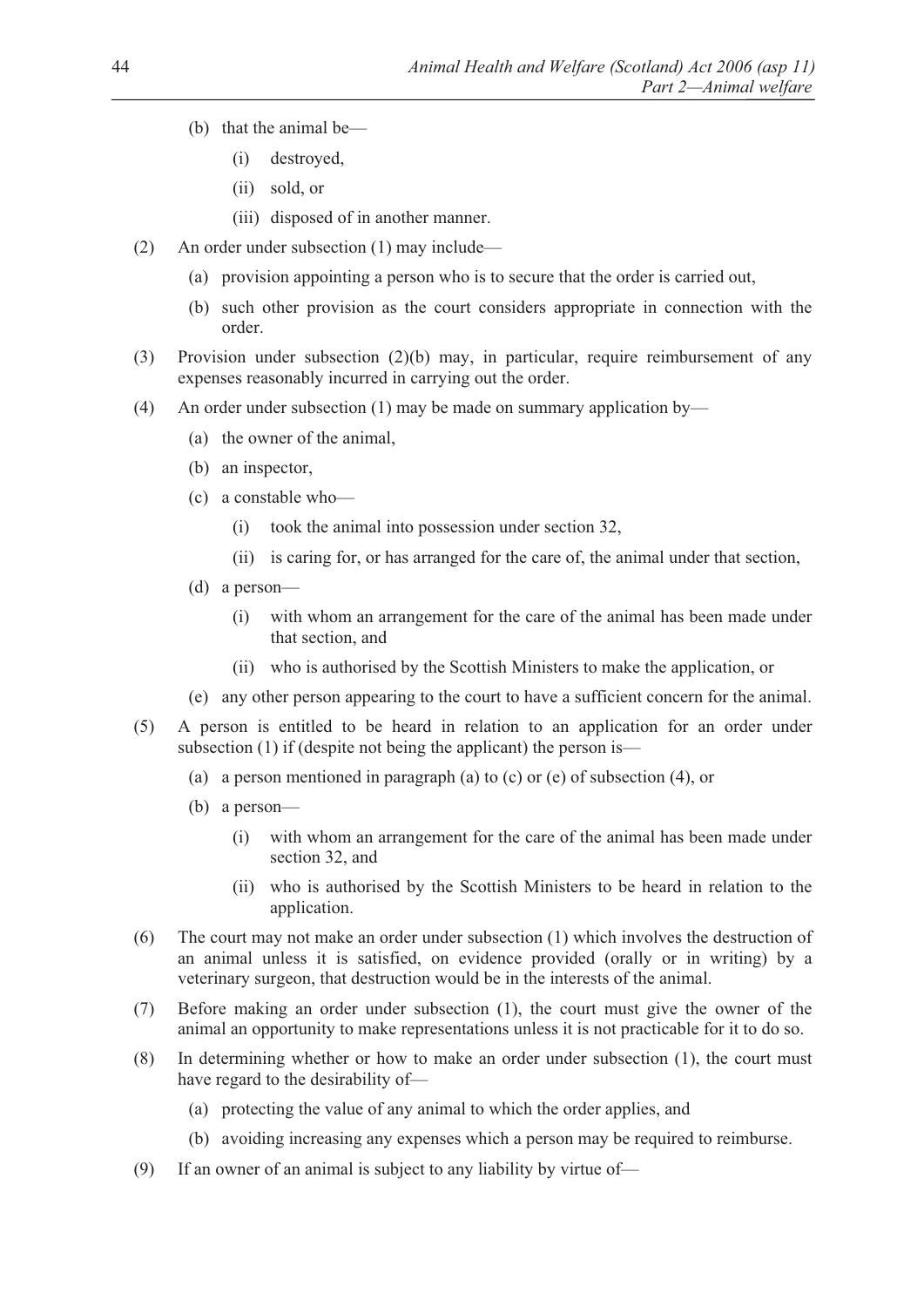- (a) section 32(11),
- (b) subsection (3),

any sum which the owner is due from any proceeds of sale of the animal under this section may be used to offset the liability.

### **35 Resort to destruction of animals**

- (1) If a veterinary surgeon certifies that the condition of a protected animal is such that it is appropriate that it be destroyed, an inspector or a constable may—
	- (a) destroy the animal where it is or take it elsewhere and destroy it there, or
	- (b) arrange for the taking of any of those steps.
- (2) But an inspector or a constable may take, or arrange for the taking of, any of those steps without the certification of a veterinary surgeon if—
	- (a) it appears the condition of the animal is such that there is no reasonable alternative to destroying it, and
	- (b) it is reasonable in the circumstances not to seek the assistance of, or wait for, a veterinary surgeon.
- (3) A veterinary surgeon may examine, and take samples from, an animal for the purpose of determining its condition for the purposes of subsection (1).
- (4) Any expenses reasonably incurred by an inspector or a constable in consequence of acting under this section are to be reimbursed by the owner or any other person responsible for the animal concerned.

# *Welfare bodies, codes and guidance*

#### **36 Animal welfare bodies**

- (1) The Scottish Ministers may by regulations—
	- (a) establish a body with the function of providing advice to—
		- (i) the Scottish Ministers, and
		- (ii) such other persons as the Scottish Ministers may direct,

on such matters concerning the welfare of protected animals as may be specified in the regulations,

- (b) make such provision for the purposes of and in connection with the establishment and operation of the body as the Scottish Ministers consider appropriate.
- (2) The Scottish Ministers may by regulations make provision for facilitating or improving co-ordination among bodies which have functions relating to the welfare of protected animals.

# **37 Animal welfare codes**

(1) The Scottish Ministers may make codes of practice for the purpose of providing practical guidance in respect of any provision made by this Part or by regulations under this Part.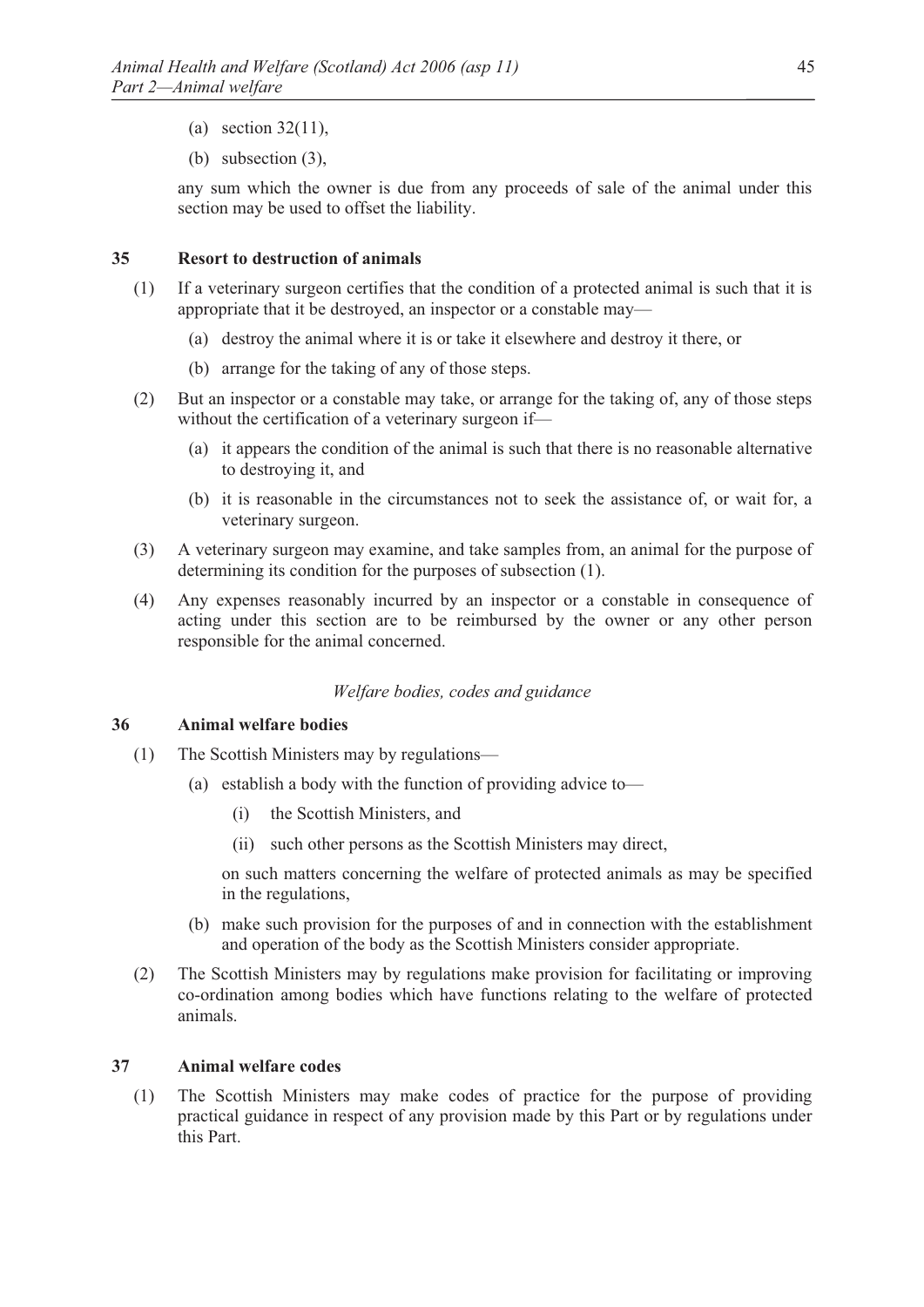- (2) Before making a code of practice under subsection (1) (in this section referred to as an "animal welfare code"), the Scottish Ministers must consult—
	- (a) such persons appearing to them to represent relevant interests, and
	- (b) such other persons,

as they consider appropriate.

- (3) An animal welfare code may—
	- (a) make different provision for different cases or class of case,
	- (b) revise a previous code.
- (4) The Scottish Ministers may by notice revoke, with such transitional or saving provision as they consider to be necessary or expedient, any animal welfare code.
- (5) The Scottish Ministers must, in such manner and to such extent as they consider appropriate, publicise any animal welfare code.
- (6) An animal welfare code—
	- (a) requires to be laid before, and approved by resolution of, the Scottish Parliament, and
	- (b) comes into effect on such date after approval under paragraph (a) as is specified in the code.
- (7) A notice revoking an animal welfare code—
	- (a) requires to be laid before, and approved by resolution of, the Parliament, and
	- (b) revokes the code on such date after approval under paragraph (a) as is specified in the notice.
- (8) A person's failure to comply with a provision of an animal welfare code does not of itself render the person liable to proceedings of any sort.
- (9) In any proceedings for an offence under this Part, or under regulations made under section 26 or 27—
	- (a) failure to comply with a relevant provision of an animal welfare code may be relied upon as tending to establish liability,
	- (b) compliance with a relevant provision of an animal welfare code may be relied upon as tending to negative liability.

# **38 Animal welfare guidance**

The Scottish Ministers may, with a view to securing the welfare of protected animals, issue guidance on such matters as they consider appropriate.

# *Post-conviction orders*

# **39 Deprivation orders**

- (1) Where a person is convicted of a relevant offence, the convicting court may make an order (in this Part referred to as a "deprivation order") in respect of any animal in relation to which the offence was committed.
- (2) A deprivation order is an order—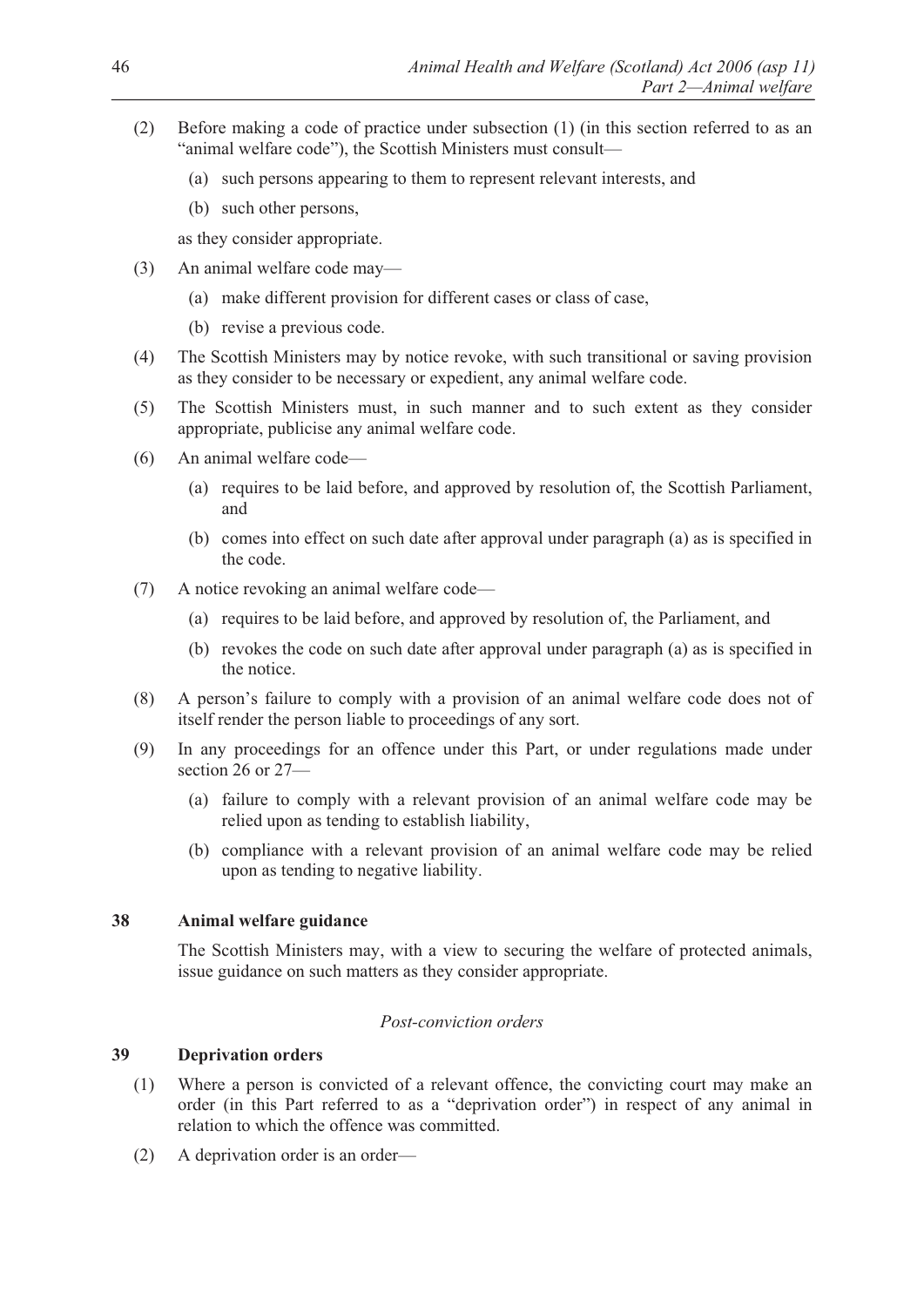- (a) depriving a person of possession or ownership (or both) of an animal, and
- (b) for—
	- (i) the destruction,
	- (ii) the sale, or
	- (iii) another disposal,
	- of the animal.
- (3) Where the court decides not to make a deprivation order in relation to a relevant offence, it must state its reasons except where it makes a disqualification order in relation to the offence.
- (4) A deprivation order may be made in addition to, or instead of, any other penalty or order which may be imposed in relation to a relevant offence.
- (5) A deprivation order may make provision in respect of any dependent offspring of an animal to which it applies.
- (6) A deprivation order may include—
	- (a) provision—
		- (i) appointing a person who is to secure that the order is carried out,
		- (ii) requiring any person possessing an animal to which the order applies to give it up to a person appointed under sub-paragraph (i),
	- (b) provision authorising—
		- (i) a person appointed under paragraph (a)(i), and
		- (ii) any person acting on that person's behalf,

to enter, for the purposes of securing that the order is carried out, any premises where an animal to which the order applies is kept,

- (c) such other provision as the court considers appropriate in connection with the order.
- (7) Provision under subsection  $(6)(c)$  may, in particular—
	- (a) require reimbursement of any expenses reasonably incurred in carrying out the order,
	- (b) relate to the retention of any proceeds of the disposal.
- (8) Except in the case of an offence under section 23, the court may not make a deprivation order which involves the destruction of an animal unless it is satisfied, on evidence provided (orally or in writing) by a veterinary surgeon, that destruction would be in the interests of the animal.
- (9) Before making a deprivation order, the court must give the owner of the animal concerned an opportunity to make representations unless it is not practicable for it to do so.
- (10) In this section, a "relevant offence" is—
	- (a) an offence under sections 19 to 23,
	- (b) an offence under section 24 or 25(7),
	- (c) an offence under section 29,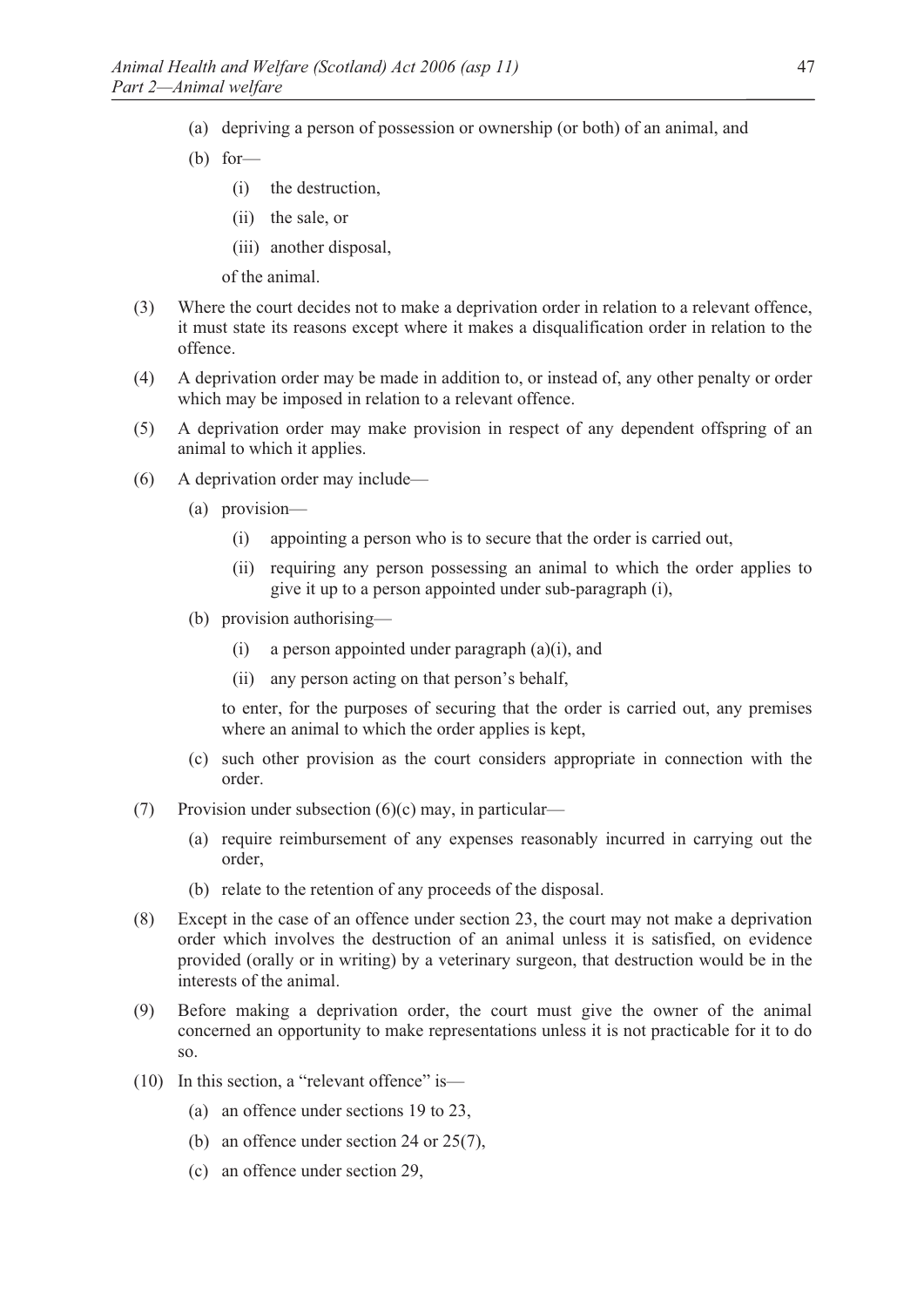(d) an offence under section 40(11) committed by reason of owning or keeping an animal.

# **40 Disqualification orders**

- (1) Where a person is convicted of a relevant offence, the convicting court may make an order (in this Part referred to as a "disqualification order") which imposes on the person one or more of the disqualifications specified in subsection (2).
- (2) Those are disqualification from—
	- (a) owning or keeping animals (or both),
	- (b) dealing in animals,
	- (c) transporting animals,
	- (d) working with or using animals,
	- (e) riding or driving animals,
	- (f) providing any service relating to animals (including, in particular, for their care) which involves taking possession of animals,
	- (g) taking possession of animals for the purpose of an activity in respect of which a disqualification mentioned in paragraphs (a) to (f) is imposed,
	- (h) taking charge of animals for any, or any other, purpose.
- (3) For the purposes of subsections (1) and (2), disqualification in respect of an activity includes disqualification from any participation in the activity including, in particular—
	- (a) making arrangements in connection with the activity,
	- (b) being party to arrangements under which the activity may be controlled or influenced,
	- (c) being concerned (so far as relating to the activity) in the management or control of a body whose business involves the activity.
- (4) However, disqualification by reference to subsection (2)(h) does not include disqualification from taking charge of an animal for so long as is necessary in the circumstances—
	- (a) with the consent of the owner or keeper of the animal, for the purpose of caring for it,
	- (b) for the purpose of alleviating any suffering of the animal,

if no alternative arrangements for its care are reasonably available.

- (5) Where the court decides not to make a disqualification order in relation to a relevant offence, it must state its reasons.
- (6) A disqualification order may be made in addition to, or instead of, any other penalty or order which may be imposed in relation to a relevant offence.
- (7) A disqualification order may apply to animals generally or to animals of any particular kind.
- (8) A disqualification order which imposes disqualification from owning or keeping animals of a particular kind may in any appropriate case be framed so as to provide that the disqualification is from owning or keeping more than a specified maximum number of animals of that kind.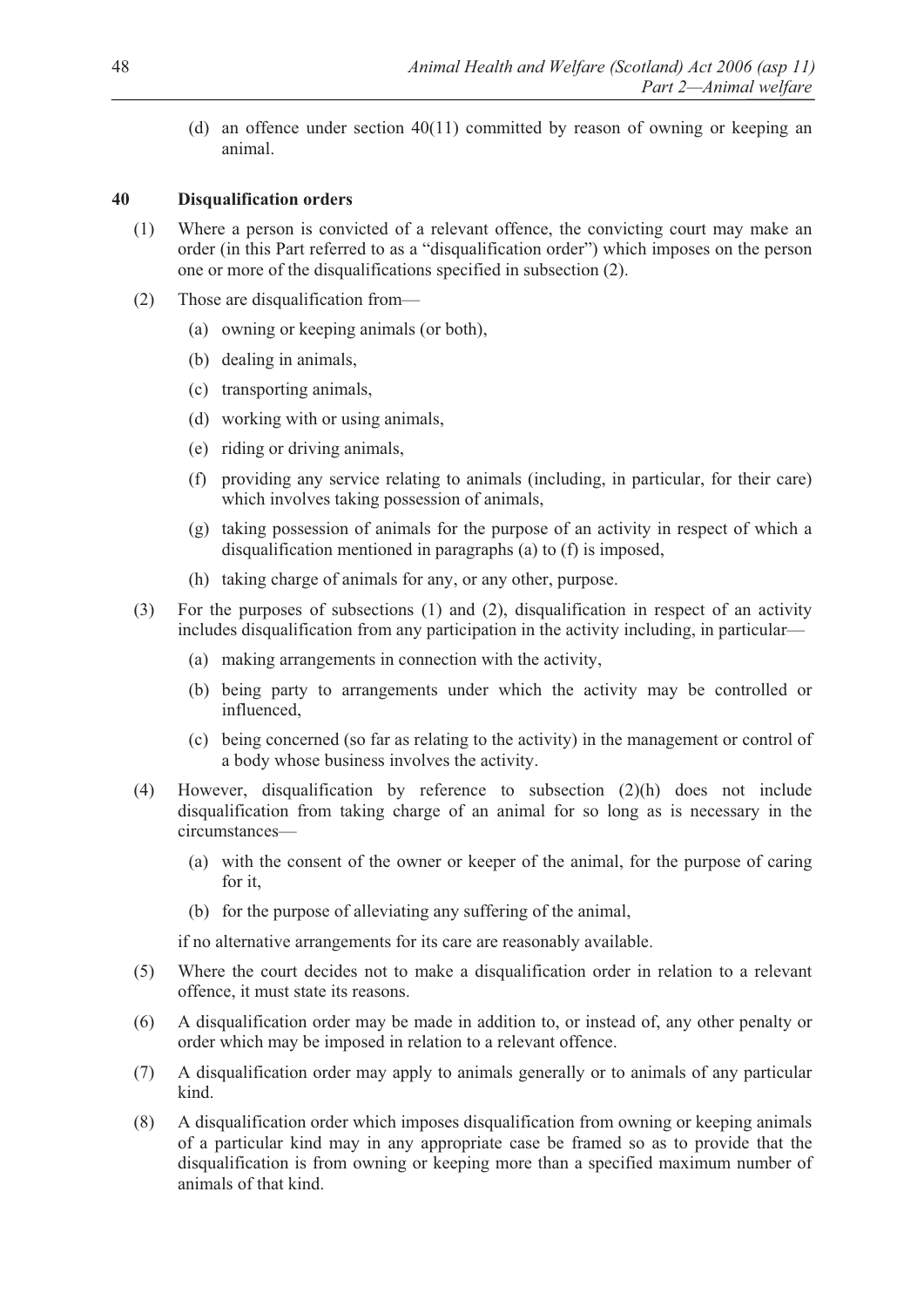- (9) A disqualification order—
	- (a) has effect for such period as may be specified in the order,
	- (b) may specify a period within which an application under section 42(1) for termination or variation of the order may not be made.
- (10) The court may suspend the operation of a disqualification order—
	- (a) for such period as it considers necessary for enabling arrangements to be made for the keeping of any animals to which the order applies,
	- (b) pending an appeal.
- (11) A person who breaches a disqualification order commits an offence.
- (12) If a disqualification order framed as described in subsection (8) is breached, the breach is to be regarded, for the purpose of—
	- (a) any proceedings for an offence under subsection (11),
	- (b) the making of—
		- (i) a deprivation order,
		- (ii) a seizure order,

as having occurred in relation to all the animals of the particular kind concerned (that is, without restriction by reference to the maximum number specified).

- (13) In this section, a "relevant offence" is—
	- (a) an offence under subsection (11),
	- (b) an offence under sections 19 to 23,
	- (c) an offence under section 24 or 25(7),
	- (d) an offence under section 29.

#### **41 Seizure orders where disqualification breached**

- (1) Where the court is satisfied that a person who is subject to a disqualification order owns or keeps an animal in breach of the order, the court may make an order (in this Part referred to as a "seizure order") in respect of all animals which the person owns or keeps in breach of the disqualification order.
- (2) A seizure order may be made—
	- (a) on summary application by an inspector,
	- (b) even if proceedings have not been, or are not likely to be, taken against the person for an offence under section 40(11).
- (3) A seizure order is an order—
	- (a) depriving a person of possession or ownership (or both) of an animal, and
	- $(b)$  for
		- (i) the destruction,
		- (ii) the sale, or
		- (iii) another disposal,
		- of the animal.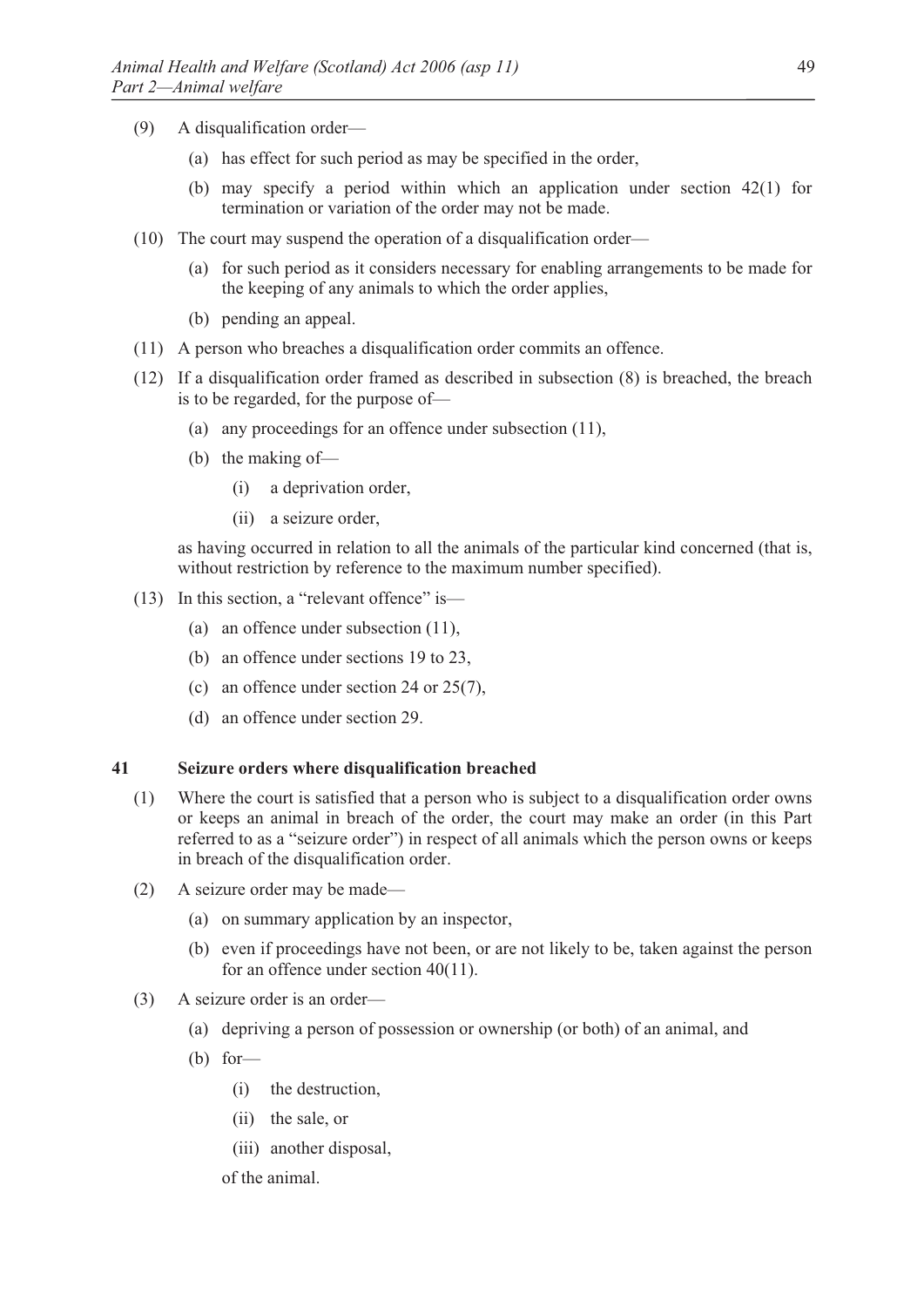- (4) A seizure order may include—
	- (a) provision—
		- (i) appointing a person who is to secure that the order is carried out,
		- (ii) requiring any person possessing an animal to which the order applies to give it up to a person appointed under sub-paragraph (i),
	- (b) provision authorising—
		- (i) a person appointed under paragraph (a)(i), and
		- (ii) any person acting on that person's behalf,

to enter, for the purposes of securing that the order is carried out, any premises where an animal to which the order applies is kept,

- (c) such other provision as the court considers appropriate in connection with the order.
- (5) Provision under subsection  $(4)(c)$  may, in particular—
	- (a) require reimbursement of any expenses reasonably incurred in carrying out the order,
	- (b) relate to the retention of any proceeds of the disposal.
- (6) The court may not make a seizure order which involves the destruction of an animal unless it is satisfied, on evidence provided (orally or in writing) by a veterinary surgeon, that destruction would be in the interests of the animal.
- (7) Before making a seizure order, the court must give the owner of the animals concerned an opportunity to make representations unless it is not practicable for it to do so.
- (8) In determining whether or how to make a seizure order, the court must have regard to the desirability of—
	- (a) protecting the value of any animal to which the order applies, and
	- (b) avoiding increasing any expenses which a person may be required to reimburse.
- (9) When an application is made under subsection (2)(a), the court may make an order under this subsection (an "interim order") containing such provision as the court considers appropriate in relation to the keeping of an animal until the application is finally determined.
- (10) Subsections (4), (5)(a) and (8) apply in relation to an interim order as they apply in relation to a seizure order.

### **42 Termination or variation of disqualification**

- (1) A person who is subject to a disqualification order may request the court which made the order to terminate or vary the order.
- (2) An application under subsection (1) may not be made—
	- (a) before the expiry of the period of one year beginning with the date on which the order was made,
	- (b) where there has been a previous application under that subsection in relation to the same order, before the expiry of the period of one year beginning with the date on which the previous application was determined, or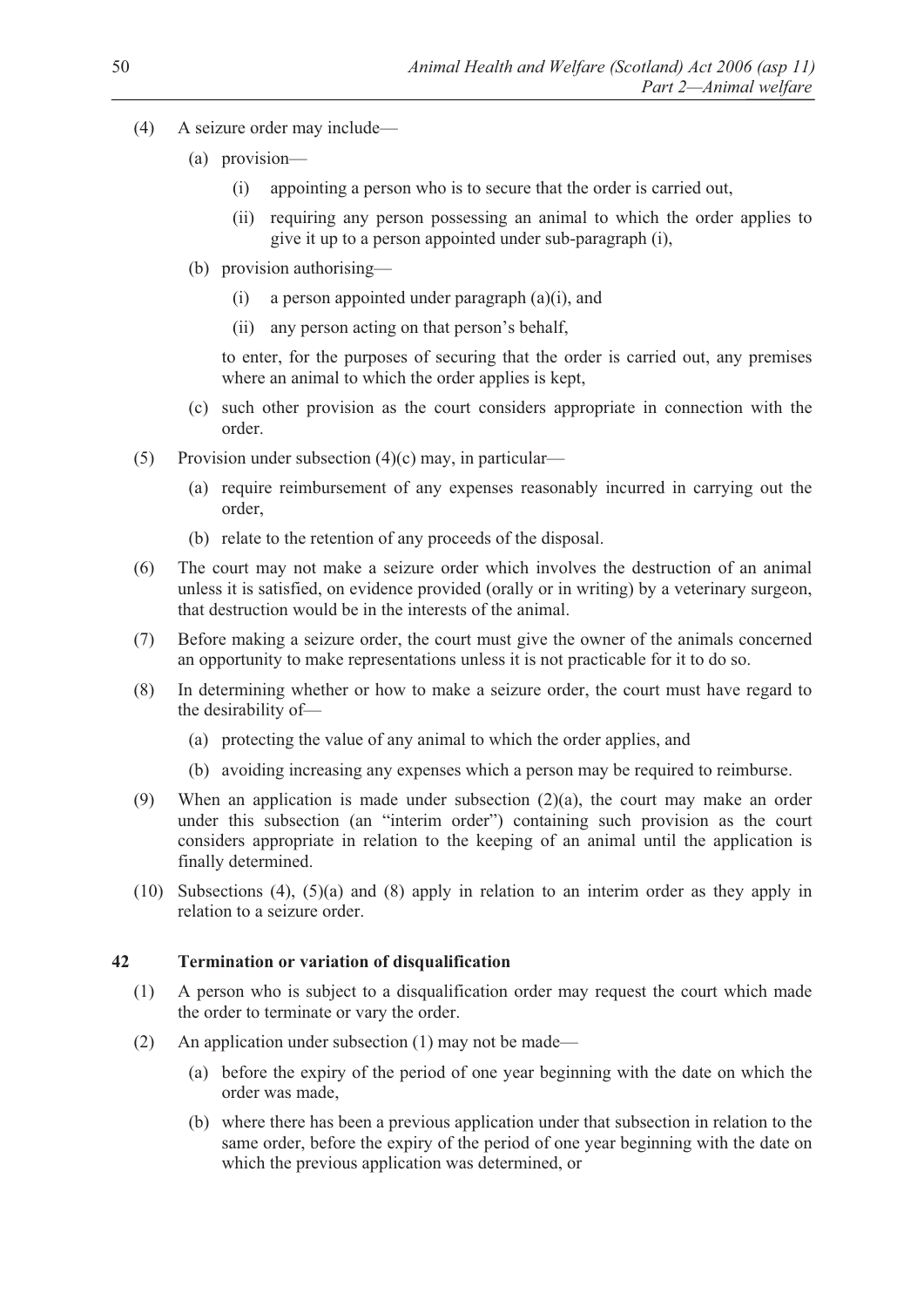- (c) within any period specified under—
	- (i) section  $40(9)(b)$ , or
	- (ii) subsection (5).
- (3) On an application under subsection (1), the court may—
	- (a) refuse the application,
	- (b) terminate the disqualification order, or
	- (c) vary the disqualification order so as to relax any disqualification imposed by it.
- (4) In considering the application, the court must have particular regard to—
	- (a) the nature of the offence in relation to which the disqualification order was made,
	- (b) the character of the applicant, and
	- (c) the applicant's conduct since the order was made.
- (5) Where the court refuses an application made under subsection (1), the court may specify a period within which the applicant may not make a further application under that subsection in relation to the same order.

### **43 Appeals against orders**

- (1) Any deprivation order or disqualification order is, for the purposes of any appeal under the Criminal Procedure (Scotland) Act 1995 (c.46), to be treated as a sentence.
- (2) Where a deprivation order is made, any person (apart from a person who may appeal against the order by virtue of subsection  $(1)$ ) who has an interest in any animal to which the order applies may appeal to the High Court of Justiciary against the order by the same procedure as applies under subsection (1) in relation to a deprivation order.
- (3) The disqualified person by reference to whom a seizure order is made, or any person (apart from that disqualified person) who entered the process prior to the making of the order, may appeal to the Sheriff Principal against the order.
- (4) The operation of any deprivation order or seizure order is suspended until—
	- (a) any period for an appeal against the order has expired,
	- (b) the period for an appeal against the conviction on which the order depends has expired, and
	- (c) any appeal against the order or that conviction has been withdrawn or finally determined.
- (5) Where the operation of a deprivation order or seizure order is suspended under subsection (4), or such an order is not executable because decree has not been extracted, the court which made the order may make an order under this subsection (an "interim order") containing such provision as the court considers appropriate in relation to the keeping of an animal for so long as the first-mentioned order remains suspended or inexecutable.
- (6) An interim order may, in particular—
	- (a) make provision—
		- (i) appointing a person who is to secure that the order is carried out,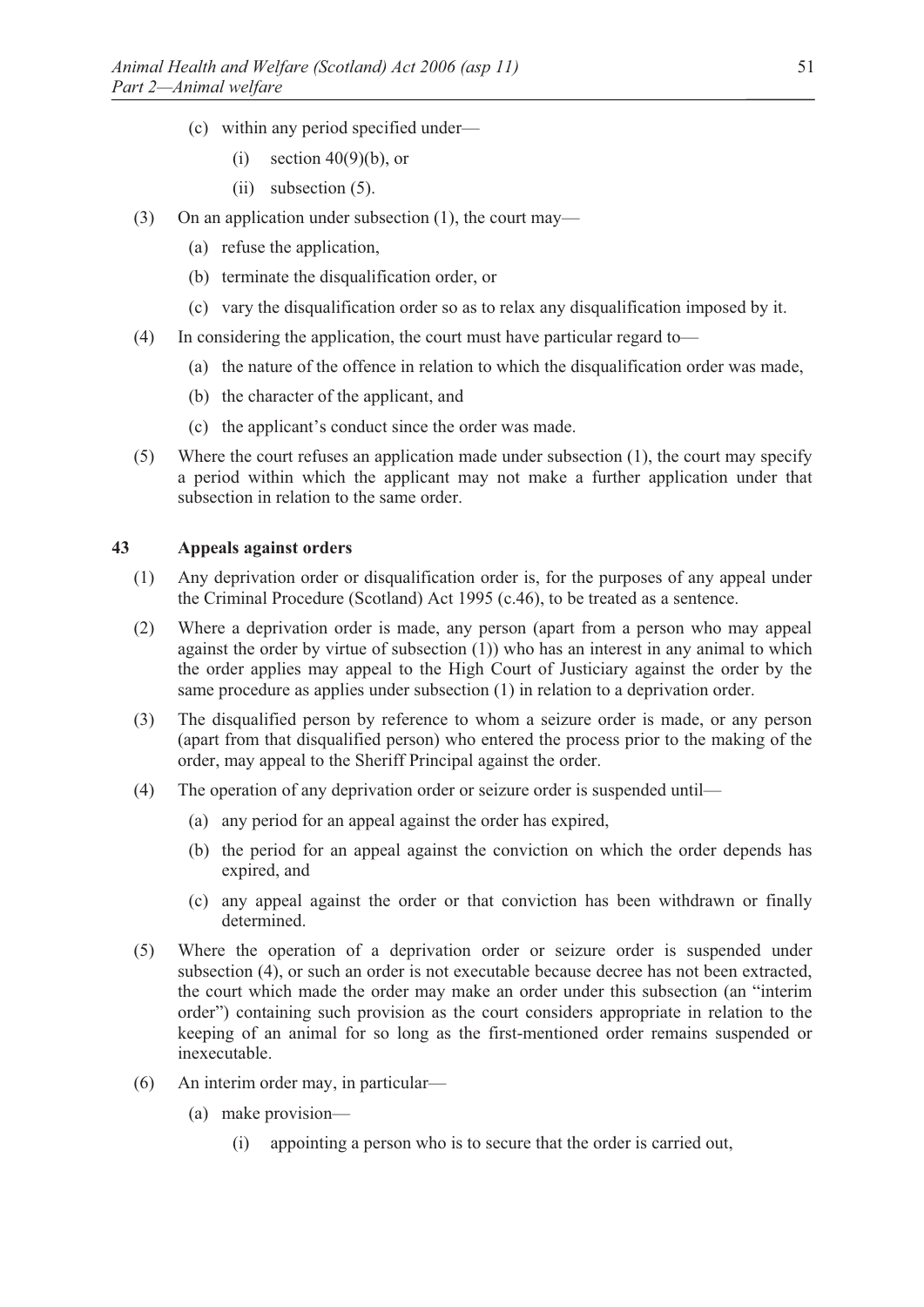- (ii) requiring any person possessing an animal to which the order applies to give it up to a person appointed under sub-paragraph (i),
- (b) make provision authorising—
	- (i) a person appointed under paragraph  $(a)(i)$ , and
	- (ii) any person acting on that person's behalf,

to enter, for the purposes of securing that the order is carried out, any premises where an animal to which the order applies is kept,

- (c) for reimbursement of any expenses reasonably incurred in carrying out the order.
- (7) In determining whether or how to make an interim order, the court must have regard to the desirability of—
	- (a) protecting the value of any animal to which the order applies, and
	- (b) avoiding increasing any expenses which a person may be required to reimburse.
- (8) Where the operation of a deprivation order is suspended under subsection (4), a person commits an offence if the person sells or otherwise parts with an animal to which the order applies.

# *Offences and penalties*

# **44 Proceedings for animal fighting offences**

- (1) Proceedings for an offence under section 23 may be brought within the period of 6 months from the date on which evidence sufficient in the opinion of the prosecutor to justify the proceedings came to the prosecutor's knowledge.
- (2) But no such proceedings may be brought more than 3 years—
	- (a) after the commission of the offence, or
	- (b) in the case of an offence involving a continuous contravention, after the last date on which the offence was committed.
- (3) In a prosecution of an offence involving a continuous contravention, the entire period during which the contravention occurred may be included.
- (4) A certificate signed by or on behalf of the prosecutor which states the date on which evidence referred to in subsection (1) came to the prosecutor's knowledge is conclusive evidence of that fact; and such a certificate which purports to be so signed is to be treated as being so signed unless the contrary is proved.
- (5) For the purposes of this section, proceedings are deemed to be commenced on the date on which a warrant to apprehend or to cite the accused is granted provided that the warrant is executed without undue delay.

# **45 Offences by bodies corporate etc.**

- (1) Where an offence under this Part, or under regulations made under this Part, is committed by a body corporate and is committed with the consent or connivance of, or is attributable to the neglect of—
	- (a) a director, manager, secretary or other similar officer of the body, or
	- (b) a person purporting to act in any such capacity,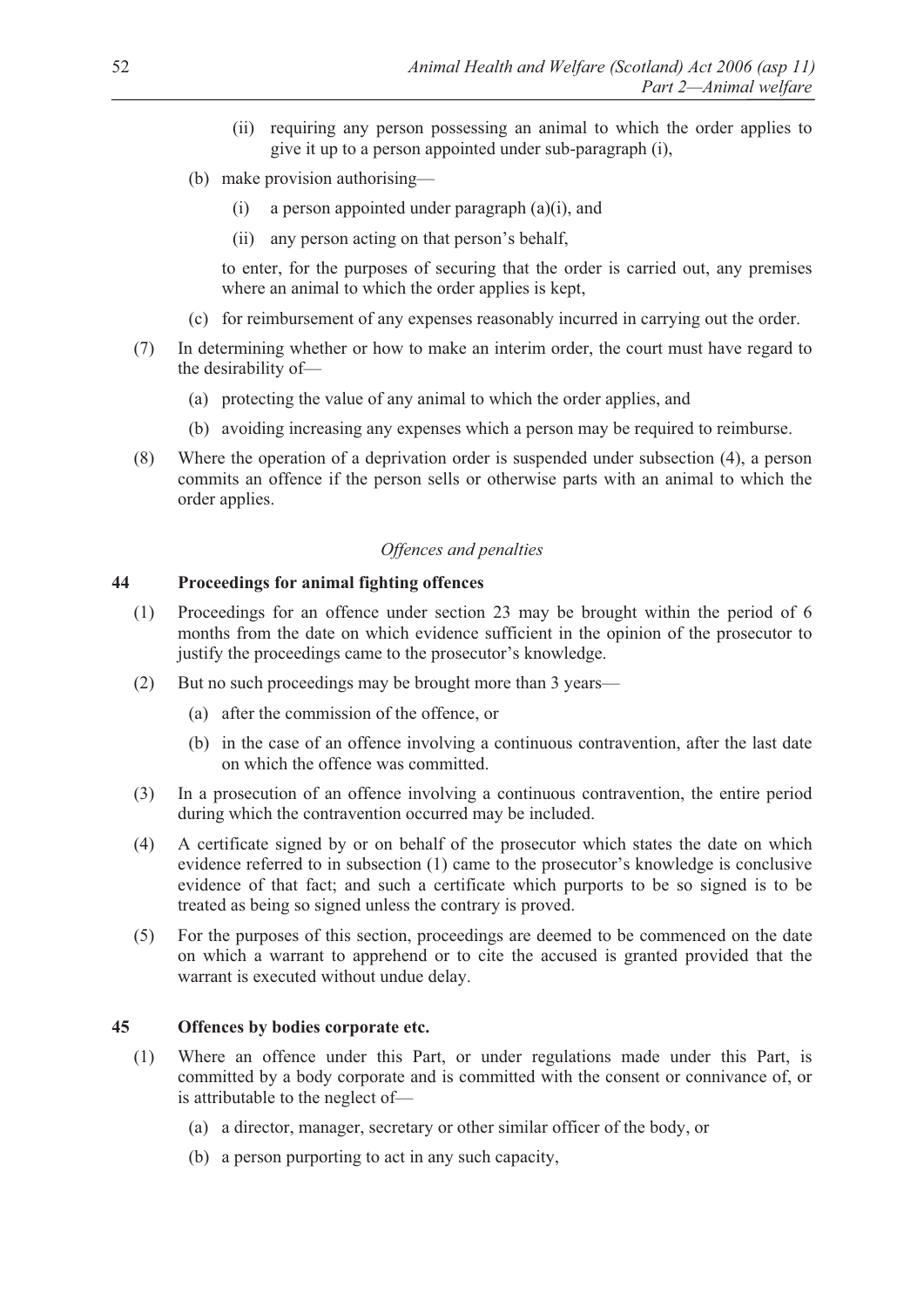that person (as well as the body corporate) commits the offence.

- (2) Where the affairs of a body corporate are managed by its members, subsection (1) applies to acts and omissions by members in exercising functions of management as if they were directors of the body corporate.
- (3) Where an offence under this Part, or under regulations made under this Part, is committed by a Scottish partnership and is committed with the consent or connivance of, or is attributable to the neglect of a partner, that partner (as well as the partnership) commits the offence.

### **46 Penalties for offences**

- (1) A person who commits an offence under section 19 or 23 is liable on summary conviction to imprisonment for a term not exceeding 12 months or to a fine not exceeding £20,000 or to both.
- (2) A person who commits any other offence under this Part is liable on summary conviction to imprisonment for a term not exceeding 6 months or to a fine not exceeding level 5 on the standard scale or to both.
- (3) A person who commits an offence under regulations made under this Part is liable on summary conviction to such penalties, not exceeding the penalties referred to in subsection (2), as are provided for in the regulations.

# *Exclusions from application of this Part*

#### **47 Exclusions**

This Part does not apply—

- (a) in relation to anything which occurs by virtue of, or in accordance with, a provision of the Animals (Scientific Procedures) Act 1986 (c.14),
- (b) in relation to anything which occurs in the normal course of fishing.

#### *Miscellaneous*

# **48 Suffering**

In this Part, references to suffering include physical or mental suffering.

# **49 Vets, inspectors and constables**

- (1) In this Part, "veterinary surgeon" means a person registered in the register of veterinary surgeons, or the supplementary veterinary register, kept under the Veterinary Surgeons Act 1966 (c.36).
- (2) In this Part, an "inspector" is, in the context of any particular provision, a person—
	- (a) appointed as an inspector by the Scottish Ministers, or authorised by them, for the purposes of the provision, or
	- (b) appointed as an inspector by a local authority for the purposes of the provision.
- (3) In subsection (2)(b), a "local authority" means a council constituted under section 2 of the Local Government etc. (Scotland) Act 1994 (c.39).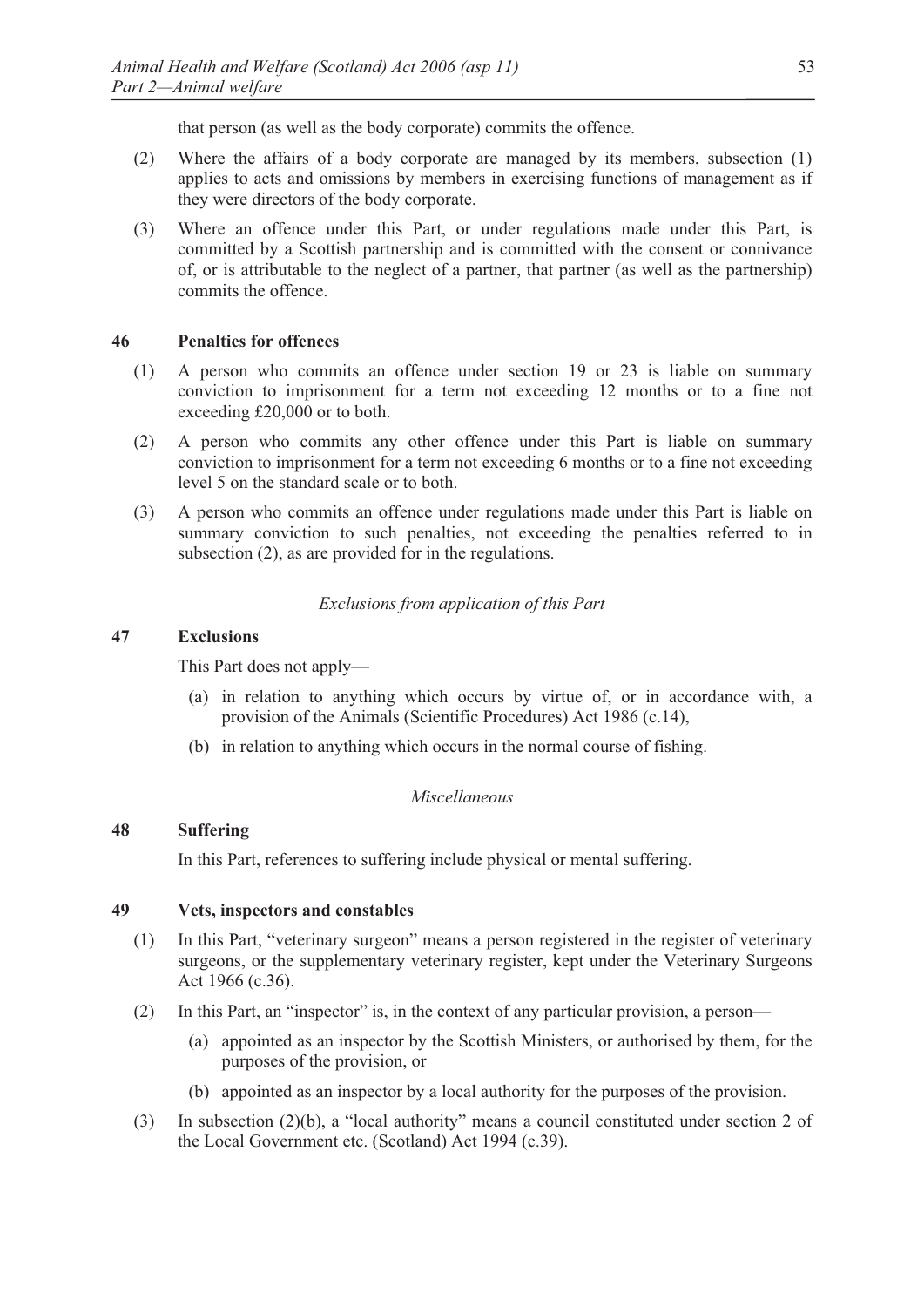- (4) An inspector incurs no civil or criminal liability for anything which the inspector does in purported exercise of any functions conferred on the inspector by a provision of this Part, or by regulations made under this Part, where the inspector acts on reasonable grounds and in good faith.
- (5) Subsection (4) does not affect any liability of any other person in respect of the thing done.
- (6) In this Part, a "constable" means a constable of a police force.
- (7) Schedule 1 makes provision in relation to powers of inspectors and constables for the purposes of and in connection with this Part.

# **50 Premises**

- (1) In this Part, "premises" includes—
	- (a) any land or building,
	- (b) any other place, in particular—
		- (i) a vehicle or vessel,
		- (ii) a tent or moveable structure.
- (2) In this Part, "domestic premises"—
	- (a) means premises, or a part of premises, used (or used for the time being) exclusively as a dwelling-house, and
	- (b) includes any land or structure belonging to or usually enjoyed with, or adjacent to and for the time being enjoyed with, the house.

### **51 Regulations**

- (1) The powers of the Scottish Ministers to make regulations under this Part are exercisable by statutory instrument.
- (2) And they include power to—
	- (a) make such incidental, supplemental, consequential, transitional, transitory or saving provision as the Scottish Ministers consider necessary or expedient for the purposes of or in connection with the regulations,
	- (b) make different provision for different purposes or for different cases or classes of case.
- (3) But a statutory instrument containing regulations under this Part is not made unless a draft of the instrument has been laid before, and approved by resolution of, the Scottish Parliament.

### **PART 3**

### GENERAL

# **52 Modification of enactments**

Schedule 2 modifies enactments for the purposes of and in consequence of this Act.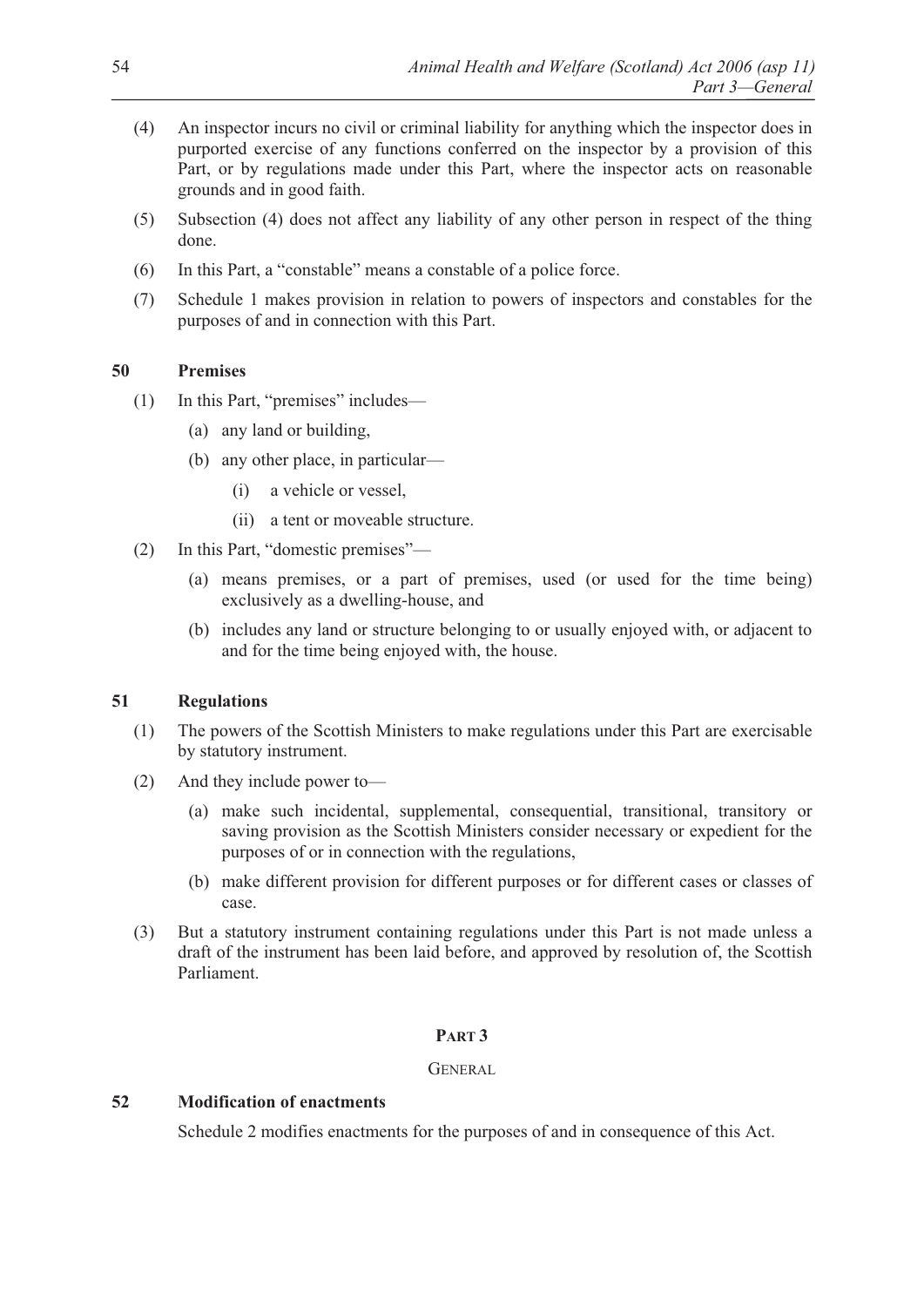# **53 Ancillary provision**

- (1) The Scottish Ministers may by order make such incidental, supplemental, consequential, transitional, transitory or saving provision as they consider necessary or expedient for the purposes of or in connection with this Act.
- (2) The power to make orders under subsection (1) is exercisable by statutory instrument.
- (3) But—
	- (a) a statutory instrument containing an order under subsection (1) which modifies an Act is not made unless a draft of the instrument has been laid before, and approved by resolution of, the Scottish Parliament,
	- (b) a statutory instrument containing any other order under that subsection is subject to annulment in pursuance of a resolution of the Parliament.

# **54 Crown application**

- (1) This Act binds the Crown.
- (2) No contravention by the Crown of a provision made by or under this Act makes the Crown criminally liable.
- (3) However, the provisions made by this Act and any provisions made under it apply to persons in the service of the Crown as they apply to other persons.
- (4) The Court of Session may, on the application of the Lord Advocate, declare unlawful any act or omission of the Crown which constitutes a contravention of a provision made by or under this Act.

### **55 Commencement and short title**

- (1) The provisions of this Act, except sections 53 and 54 and this section, come into force on such day as the Scottish Ministers may by order appoint.
- (2) The power to make orders under subsection (1) is exercisable by statutory instrument.
- (3) And it includes power—
	- (a) to appoint different days for different provisions,
	- (b) to make such transitional or saving provision as the Scottish Ministers consider necessary or expedient for the purposes of or in connection with this Act,
	- (c) to make different provision for different purposes.
- (4) This Act may be cited as the Animal Health and Welfare (Scotland) Act 2006.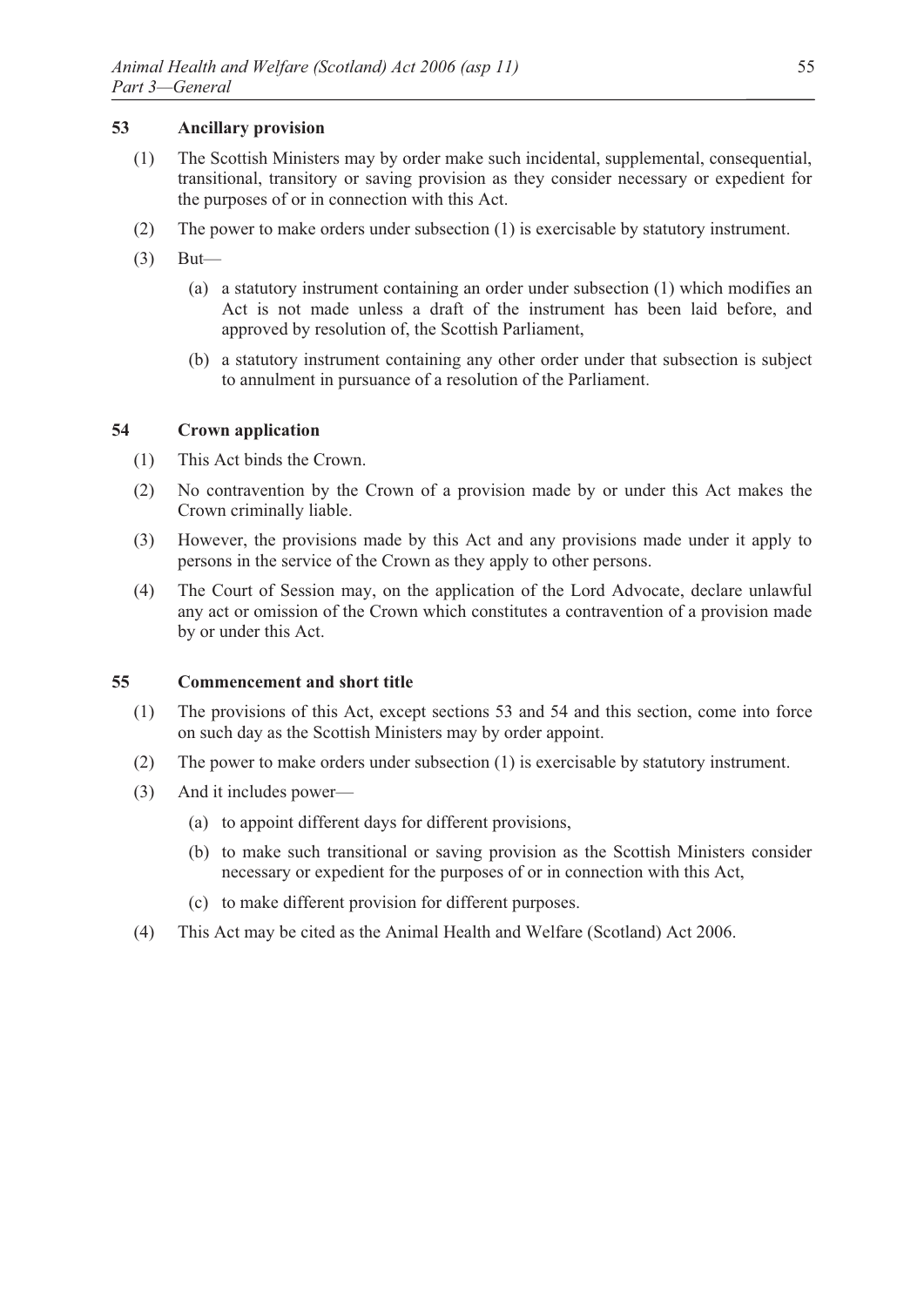# SCHEDULE 1

# *(introduced by section 49(7))*

# POWERS OF INSPECTORS AND CONSTABLES FOR PART 2

### *Entry and inspection in connection with Community obligations*

- 1 (1) An inspector may enter and inspect any premises for the purpose of ascertaining compliance with any regulations made under Part 2 which implement a Community obligation.
	- (2) Sub-paragraph (1) does not apply in relation to domestic premises.

### *Entry and search where animals in distress*

- 2 (1) A sheriff or justice of the peace may grant a warrant under this sub-paragraph if satisfied—
	- (a) that there are reasonable grounds for believing that there is at premises a protected animal which—
		- (i) is suffering, or
		- (ii) is likely to suffer if its circumstances do not change, and
	- (b) that paragraph 5 is complied with in relation to the premises.
	- (2) A warrant under sub-paragraph (1) authorises an inspector or a constable to enter and search the premises for the purpose of exercising any power conferred by sections 32 and 35.
	- (3) An inspector or a constable may—
		- (a) enter and search premises for the purpose of exercising any power conferred by sections 32 and 35, and
		- (b) do so without a warrant under sub-paragraph (1),

if it appears that immediate entry is appropriate in the interests of an animal.

(4) Sub-paragraph (3) does not apply in relation to domestic premises.

### *Entry and inspection in connection with offences*

- 3 (1) An inspector may, if there are reasonable grounds for believing that an offence under Part 2 has been committed at premises, enter and inspect the premises for the purpose of ascertaining whether or not an offence under that Part has been committed there.
	- (2) Sub-paragraph (1) does not apply in relation to domestic premises.

#### *Entry and search etc. in connection with offences*

- 4 (1) A sheriff or justice of the peace may grant a warrant under this sub-paragraph if satisfied—
	- (a) that there are reasonable grounds for believing—
		- (i) that a relevant offence has been committed at premises, or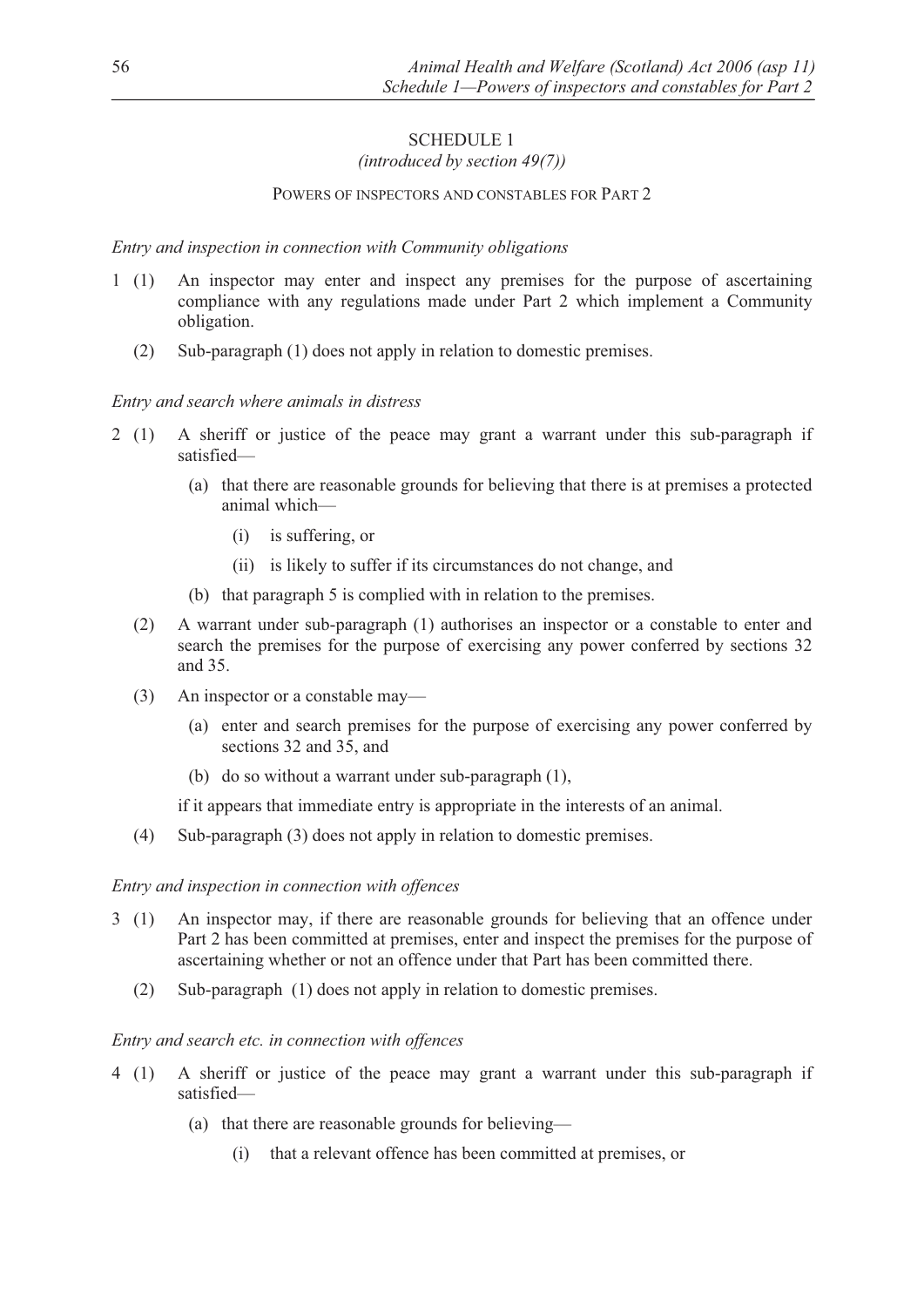- (ii) that evidence of the commission of, or participation in, a relevant offence is to be found at premises, and
- (b) that paragraph 5 is complied with in relation to the premises.
- (2) A warrant under sub-paragraph (1) authorises an inspector or a constable to—
	- (a) enter the premises, and
	- (b) search for, examine and seize any animal (including the carcase of an animal), equipment, document or other thing tending to provide evidence of the commission of, or participation in, a relevant offence.
- (3) An inspector or a constable may—
	- (a) enter premises and search for, examine and seize any animal (including the carcase of an animal), equipment, document or other thing tending to provide evidence of the commission of, or participation in, a relevant offence, and
	- (b) do so without a warrant under sub-paragraph (1),

if it appears that delay would frustrate the purpose for which the search is to be carried out.

- (4) Sub-paragraph (3) does not apply in relation to domestic premises.
- (5) In this paragraph, a "relevant offence" is—
	- (a) an offence under sections 19 to 23,
	- (b) an offence under section 24,
	- (c) an offence under section 29,
	- (d) an offence under section 40(11).

### *Conditions for granting warrants*

- 5 (1) This paragraph is complied with in relation to premises if either of the conditions specified in sub-paragraphs (2) and (3) is met.
	- (2) The condition is—
		- (a) that—
			- (i) admission to the premises has been refused, or
			- (ii) such a refusal may reasonably be expected, and
		- (b) that—
			- (i) notice of the intention to seek a warrant has been given to the occupier of the premises, or
			- (ii) the giving of such notice would frustrate the purpose for which the warrant is sought.
	- (3) The condition is that the premises are unoccupied or the occupier is temporarily absent.

# *Stopping and detaining vehicles etc.*

6 (1) A constable in uniform may stop and detain a vehicle or vessel for the purpose of the exercise of a relevant power.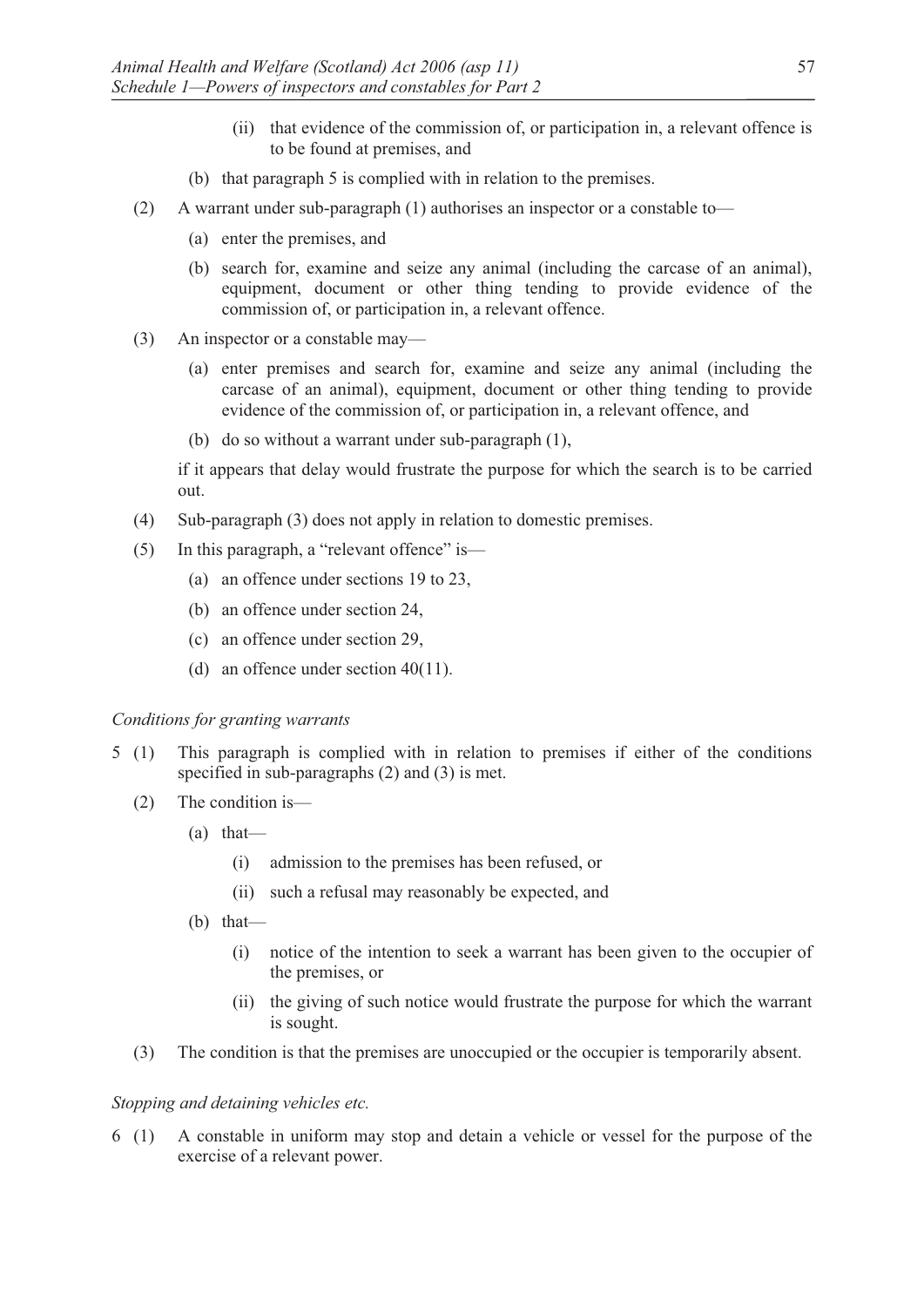- (2) An inspector, if accompanied by a constable in uniform, may stop and detain a vehicle or vessel for the purpose of the exercise of a relevant power.
- (3) A vehicle or vessel may be detained under sub-paragraph (1) or (2) for as long as is reasonably required for the exercise of the power concerned.
- (4) The power concerned may be exercised either at the place where the vehicle or vessel was first detained or nearby.

# *Entry and search etc.: supplementary*

- 7 A warrant granted under a provision of this schedule remains in force for one month beginning with the date on which it was granted.
- 8 (1) A relevant power is exercisable only at a reasonable time.
	- (2) Sub-paragraph (1) does not apply if it appears that exercise of the power at a reasonable time would frustrate the purpose of exercising the power.
- 9 (1) A relevant power is exercisable, if necessary, by using reasonable force.
	- (2) Sub-paragraph (1) does not apply to a power conferred by paragraph 1 or 3.
- 10 A person exercising a relevant power must, if required, produce evidence of the person's authority.
- 11 (1) A relevant power includes power to take onto premises—
	- (a) such persons for assistance, and
	- (b) such equipment,

as are required for the purpose of the exercise of the power.

- (2) A relevant power includes power to secure the taking of any of the steps mentioned in sub-paragraph (3).
- (3) Those steps are—
	- (a) carrying out tests on, and taking samples from—
		- (i) an animal (including a carcase of an animal),
		- (ii) any equipment, substance or other thing,
	- (b) using a mark, microchip or another method of identifying an animal.
- 12 (1) A qualifying person must—
	- (a) comply with any reasonable direction made by a person exercising a relevant power, and
	- (b) in particular, give that person such information and assistance as that person reasonably requires.
	- (2) In sub-paragraph (1), a "qualifying person" is—
		- (a) the occupier of premises in relation to which a relevant power is being exercised,
		- (b) a person who appears to be responsible for animals at the premises,
		- (c) a person who appears to be under the direction or control of a person referred to in paragraph (a) or (b).
- 13 A person exercising a relevant power in relation to unoccupied premises must leave the premises as effectively secured against entry as the person found them.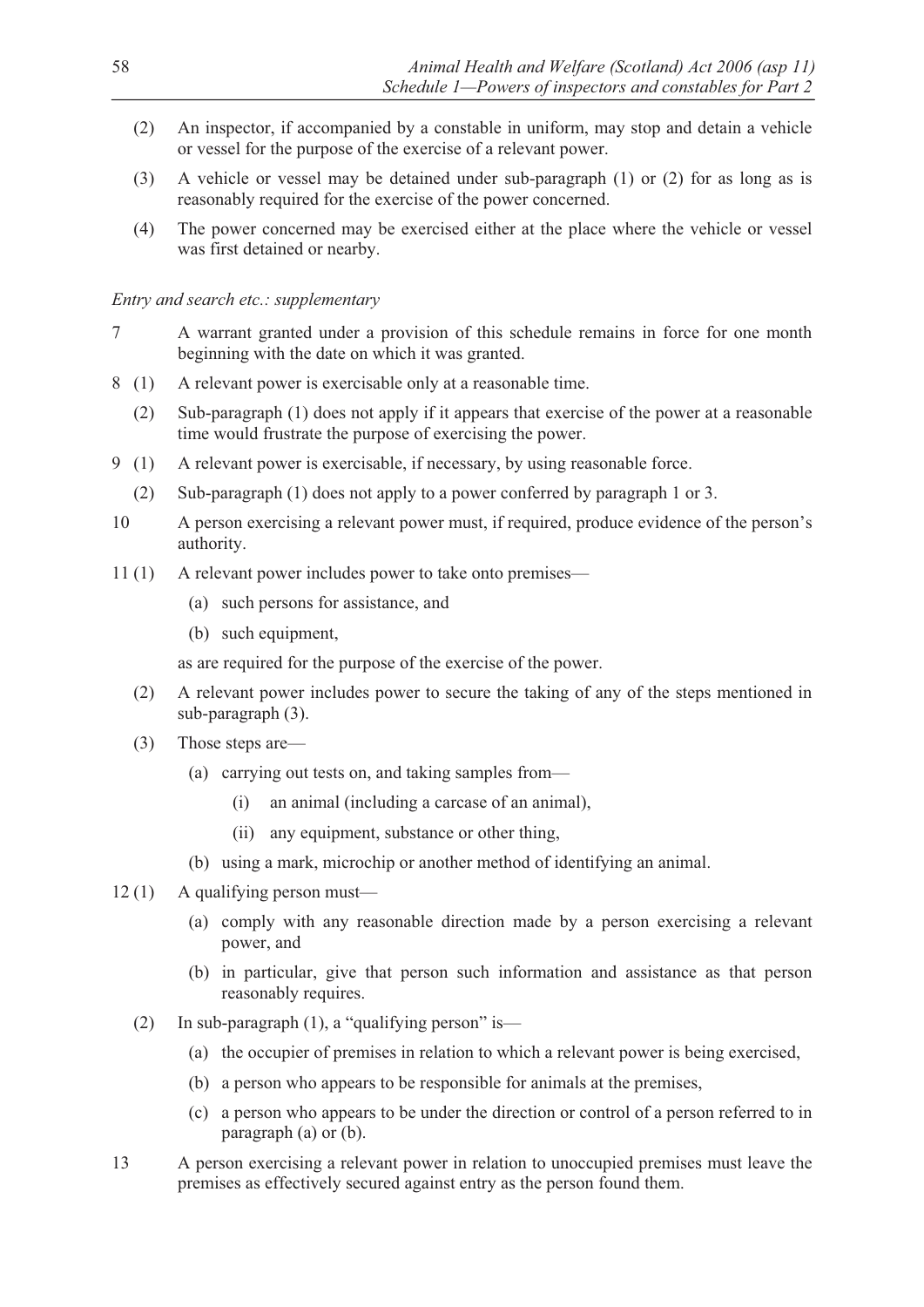*Offences of obstruction* 

- 14 (1) A person commits an offence if, without reasonable excuse, the person contravenes paragraph 12(1).
	- (2) A person commits an offence if the person intentionally obstructs a person in the exercise of a relevant power.
- 15 (1) A person commits an offence if the person intentionally obstructs a person in the exercise of a power conferred by—
	- (a) section 32,
	- (b) an order under section 34(1),
	- (c) section 35.
	- (2) A person commits an offence if the person intentionally obstructs a person in the carrying out of—
		- (a) a deprivation order,
		- (b) a seizure order,
		- (c) an interim order under section 41(9) or 43(5).

*Powers of constables: supplementary* 

- 16 A constable may arrest without warrant any person whom the constable reasonably believes is committing or has committed an offence under—
	- (a) sections 19 to 23, or
	- (b) paragraph 14 or 15.
- 17 The powers conferred on constables by this schedule are without prejudice to any powers conferred on constables by law apart from this schedule.

#### *Interpretation*

18 In this schedule, a "relevant power" is a power—

- (a) conferred on an inspector by—
	- (i) a provision of this schedule, or
	- (ii) a warrant granted under a provision of this schedule,
- (b) conferred on a constable by—
	- (i) a provision of this schedule except paragraph 16, or
	- (ii) a warrant granted under a provision of this schedule.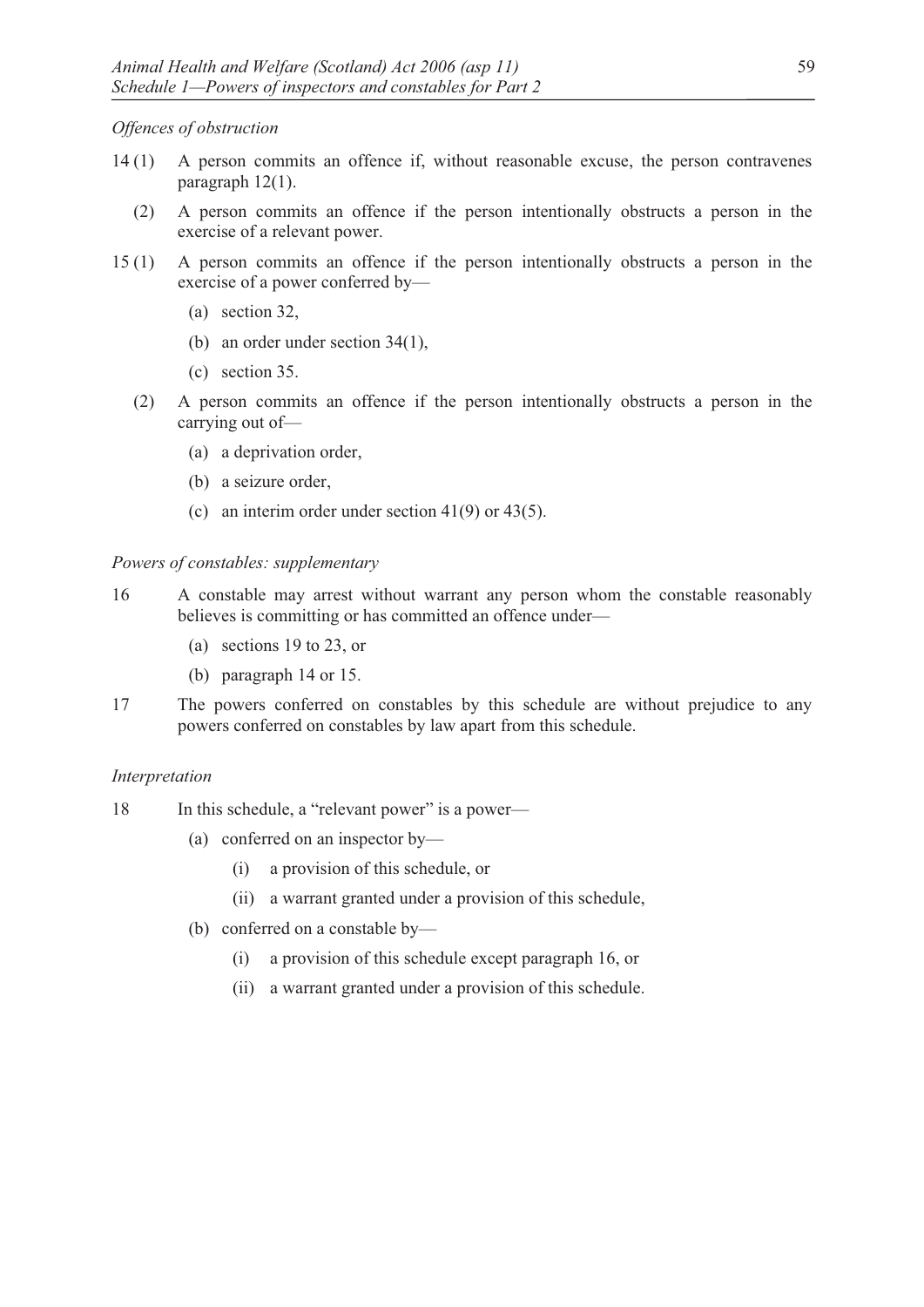# SCHEDULE 2 *(introduced by section 52)*

#### MODIFICATION OF ENACTMENTS

#### *Animal health provisions*

- 1 In section 8 (movement generally) of the Animal Health Act 1981 (c.22)—
	- (a) in paragraph (e) of subsection (1), for the words "the holding of markets, fairs, exhibitions and sales of animals" there is substituted "animal gatherings",
	- (b) after that subsection there is inserted—
	- "(1A) In subsection  $(1)(e)$ , "animal gatherings" has the same meaning as it has in section 8A.".
- 2 (1) In section 22 (powers of entry etc. for section 21) of that Act, subsection (5) is repealed.
	- (2) In section 27 (exclusion of strangers) of that Act—
		- (a) in subsection (1), after the word "animals" in each place where it occurs there is inserted ", birds or amphibians",
		- (b) after subsection (2) there is added—
		- "(3) In this section—

"animals" means any kind of mammal (except man);

"disease" is not restricted by its definition in this Act.".

- (3) In section 33 (additional staff and expenses) of that Act—
	- (a) the existing words become subsection (1),
	- (b) in that subsection, after the word "animals," there is inserted "birds or amphibians,",
	- (c) after that subsection there is inserted—
	- "(2) In this section, "animals" means any kind of mammal (except man).".
- (4) In section 34 (slaughter and compensation generally) of that Act—
	- (a) after the word "animal" in each place where it occurs there is inserted ", bird or amphibian",
	- (b) in subsection (7), in paragraph (c), after the word "animals" there is inserted ", birds or amphibians",
	- (c) after that subsection there is added—
	- "(8) In this section—

"animal" means any kind of mammal (except man);

"disease" is not restricted by its definition in this Act.".

- (5) In section 60 (duties and authorities of constables) of that Act—
	- (a) in subsection (1), after the word "Act" there is inserted ", regulations made by the Scottish Ministers under this Act",
	- (b) in subsection (5)—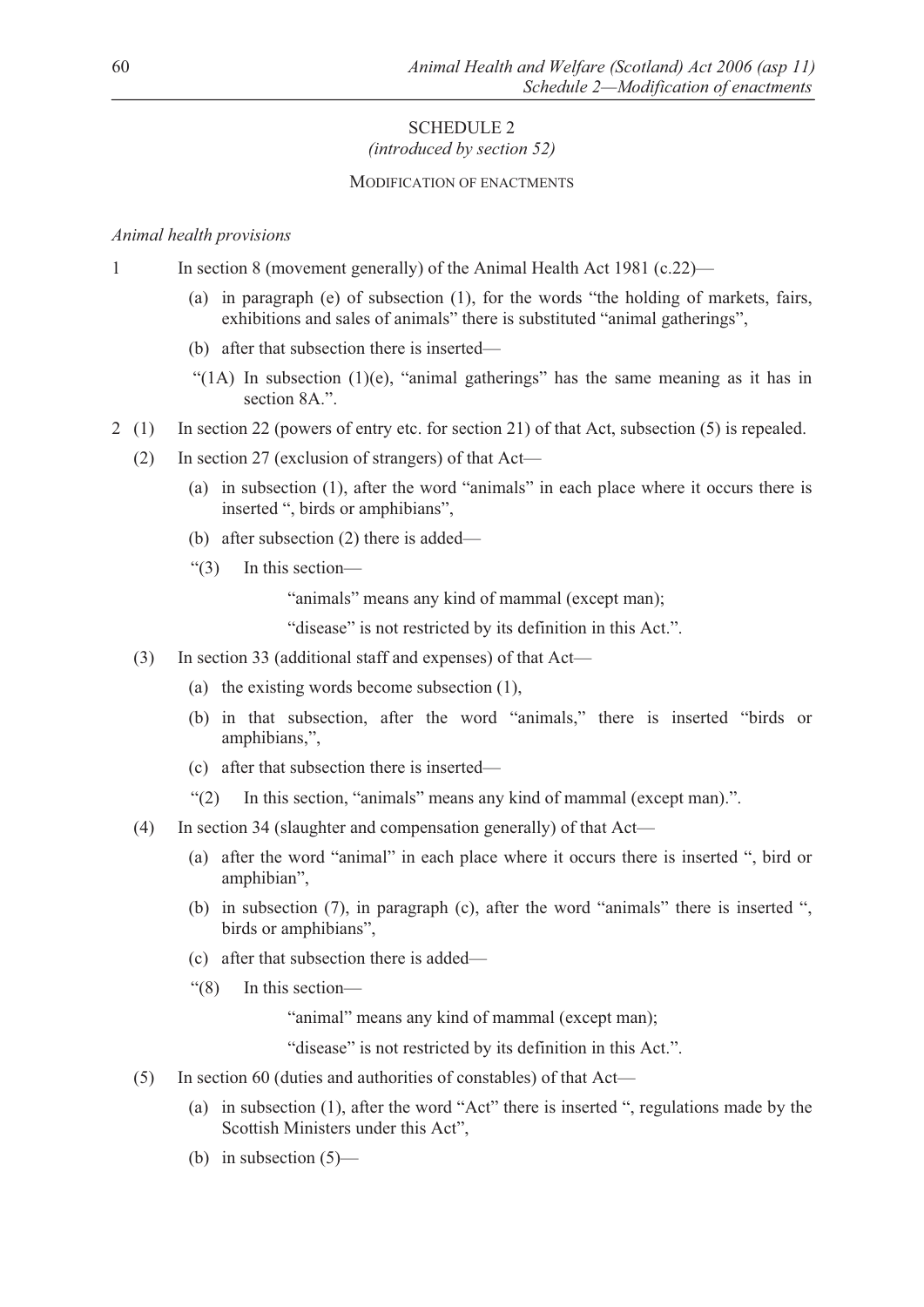- (i) for the words "other officer" there is substituted "inspector",
- (ii) for the word "officer" in the second place where it occurs there is substituted "inspector",
- (iii) after paragraph (b) there is inserted—

"(ba) of regulations made by the Scottish Ministers under this Act,".

- (6) In section 63 (general powers of inspectors) of that Act—
	- (a) in subsection (2), after paragraph (b) there is inserted—
		- "(ba) that the carcase of an animal, bird or amphibian slaughtered by virtue of section 16B, Part 2B or Schedule 3A is or has been kept, or has been buried, destroyed, or otherwise disposed of; or",
	- (b) in subsection (2)(c), after the word "Minister," there is inserted "or of a regulation of the Scottish Ministers under this Act,",
	- (c) in subsection (2)(d), after the word "Minister" there is inserted "or a regulation of the Scottish Ministers under this Act",
	- (d) in subsection (3), after the word "Minister" there is inserted "or a regulation of the Scottish Ministers under this Act",
	- (e) in subsection (7), after the word "animal" there is inserted ", bird or amphibian",
	- (f) after that subsection there is inserted—
	- " $(7A)$  In subsection  $(7)$ —

"animal" means any kind of mammal (except man);

"disease" is not restricted by its definition in this Act.",

- (g) after subsection (9) there is added—
- "(10) An inspector acting under this section must, if required, produce evidence of the inspector's authority.".
- (7) In section 64 (powers of inspectors as to poultry) of that Act, after subsection (2) there is added—
	- "(3) An inspector acting under this section must, if required, produce evidence of the inspector's authority.".
- (8) In section 65(1) (power to detain vessels and aircraft) of that Act, after the word "Minister" in the second place where it occurs, there is inserted "or a regulation of the Scottish Ministers under this Act".
- (9) In section 66(a) (refusal and obstruction) of that Act, after the word "Minister," there is inserted "or of regulations made by the Scottish Ministers under this Act,".
- 3 (1) In section 73(a) (general offences) of that Act, after the word "Minister," there is inserted "or of regulations made by the Scottish Ministers under this Act,".
	- (2) In section 79 (evidence and procedure) of that Act—
		- (a) in subsection (2), after the word "animal" in each place where it occurs there is inserted ", bird or amphibian",
		- (b) after that subsection there is inserted—
		- " $(2A)$  In subsection  $(2)$ —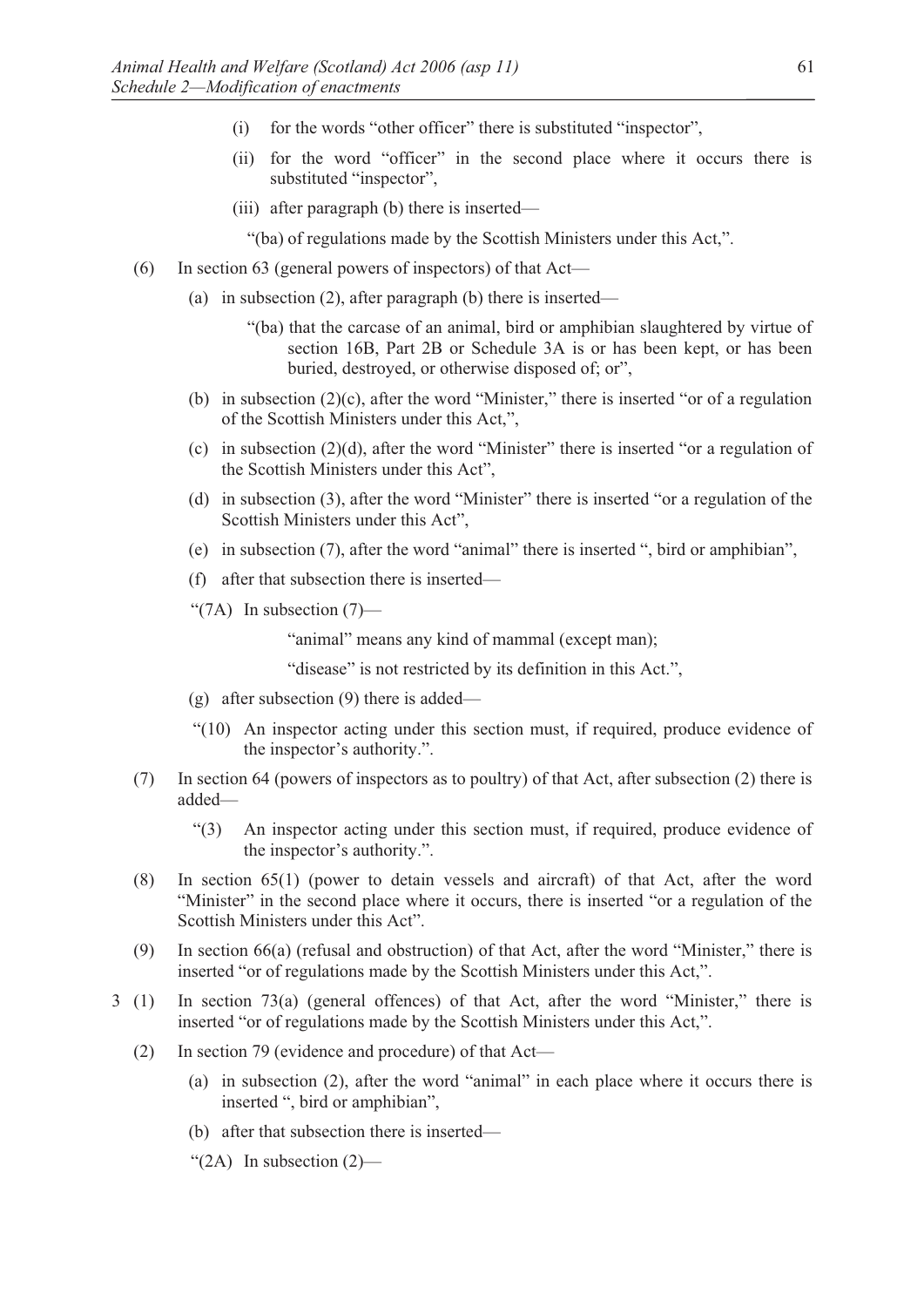"animal" means any kind of mammal (except man);

"disease" is not restricted by its definition in this Act.",

- (c) in subsection (4), after the word "Minister" there is inserted "or regulations made by the Scottish Ministers under this Act".
- 4 In section 91 (orders etc.) of that Act, subsection (2) is repealed.

# *Animal welfare provisions*

- 5 The Protection of Animals (Scotland) Act 1912 (c.14), except—
	- (a) section 7 (poisoned grain and flesh etc.), and
	- (b) sections 13(a) to (d), 14 and 16 (general provisions),

is repealed.

- 6 In the Docking and Nicking of Horses Act 1949 (c.70), section 1 is repealed.
- 7 In the Protection of Animals (Anaesthetics) Act 1954 (c.46), in section 1 (use of anaesthetics in operations on animals)—
	- (a) after subsection (1) there is inserted—
	- "(1A) An operation to which this section applies that is performed on an animal without the use of an anaesthetic administered so as to prevent pain during the operation is, for the purposes of section 21 of the Animal Health and Welfare (Scotland) Act 2006 (asp 11), to be regarded as being performed without due care and humanity.",
	- (b) in subsection (5), paragraph (b) and the word "and" immediately preceding it are repealed.
- 8 (1) Part I of the Agriculture (Miscellaneous Provisions) Act 1968 (c.34), except––
	- (a) section 4 (expenditure on free advice on the welfare of livestock),
	- (b) section 5 (extension of classes of operations in which anaesthetics must be used), and
	- (c) in section 8 (interpretation etc. of Part I)—
		- (i) in subsection (1), the definition of "livestock", and
		- (ii) subsection (3) so far as relating to those sections,

is repealed.

- (2) In the Animal Health Act 1981, sections 37 to 39 are repealed.
- 9 The whole of each of the following Acts is repealed—
	- (a) the Protection of Animals (Scotland) Act 1912 Amendment Act 1921 (c.22),
	- (b) the Performing Animals (Regulation) Act 1925 (c.38),
	- (c) the Protection of Animals Act 1934 (c.21),
	- (d) the Pet Animals Act 1951 (c.35),
	- (e) the Cockfighting Act 1952 (c.59),
	- (f) the Protection of Animals (Amendment) Act 1954 (c.40),
	- (g) the Abandonment of Animals Act 1960 (c.43),